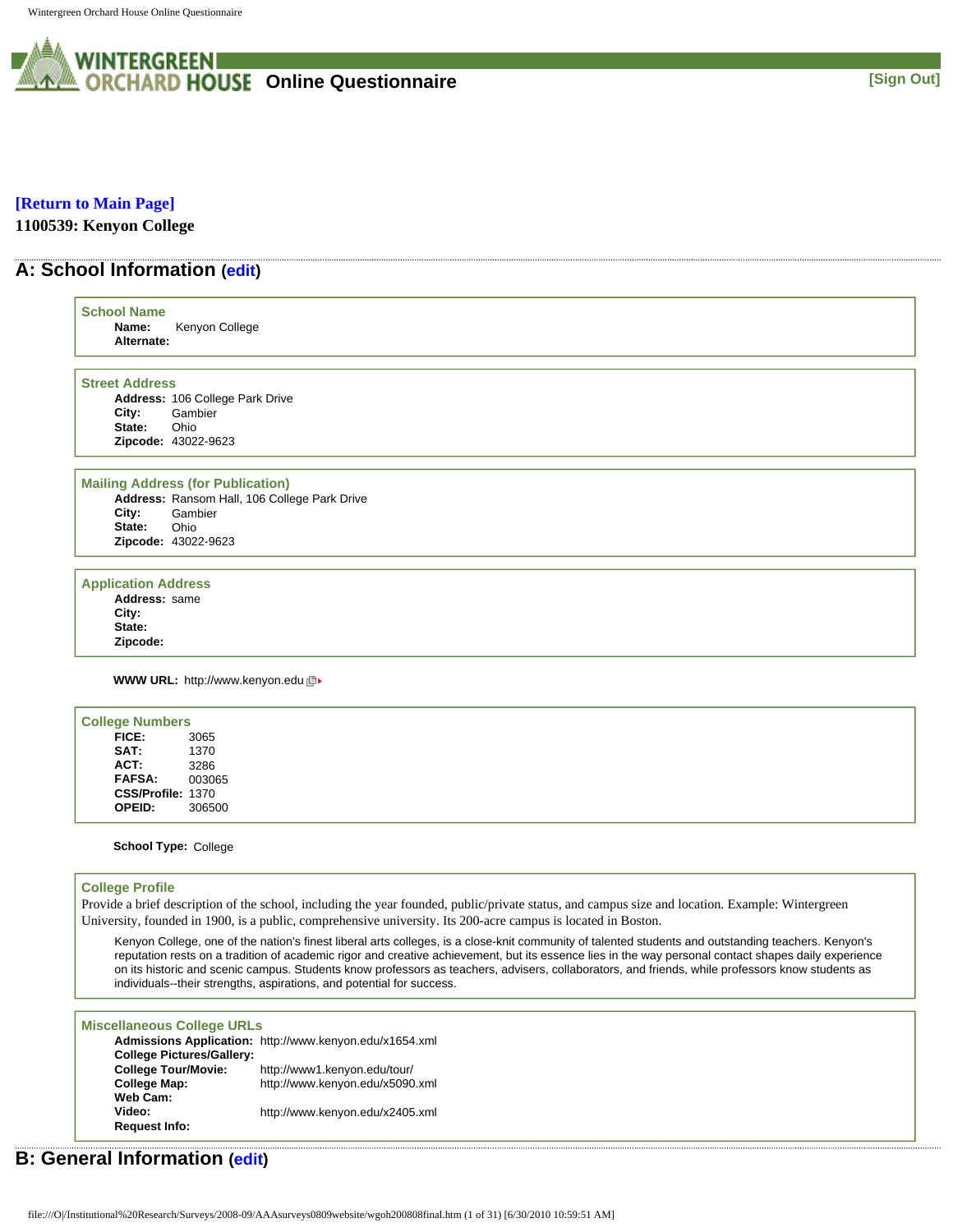#### **Main Office**

**Phone:** 740 427-5000 **Toll-free: Fax:**

## **Admissions Office**

**Phone:** 740 427-5776 **Toll-free:** 800 848-2468 **Fax:** 740 427-5770 **E-mail:** admissions@kenyon.edu

## **Financial Aid Office**

**Phone:** 740 427-5430 **Toll-free: Fax:** 740 427-5240 **E-mail:**

#### **President**

**Name:** S. Georgia Nugent President **Degree:** Ph.D. **E-mail:** nugent@kenyon.edu

#### **Admissions Officer**

**Name:** Jennifer Delahunty **Title:** Dean of Admissions and Financial Aid **Degree:** M.F.A. **E-mail:** delahuntyj@kenyon.edu

## **Financial Aid Officer**

**Name:** Craig Daugherty **Title:** Director of Financial Aid **Degree: E-mail:** daugherty@kenyon.edu

## **General School Info**

**Year School Founded:** 1824

**Institution Type: X** Four Year Two Year Upper Division Graduate

**Academic Environment:** Liberal Arts

**Men's/Women's/Coed:** Women's College Men's College **X** Coeducational College Founded Coeducational College **X** Became Coeducational College Year: 1969

**Public/Private:** Private (nonprofit)

**School Has Religious Affiliation:** No **If yes, select one option from the church index menu or provide a specific affiliation. Church Index: Specific:**

**Historically/Traditionally Black:** No

## **General Comment General Comment:**

Please list any related details not covered in the previous fields on this screen.

**Enrollment Figures**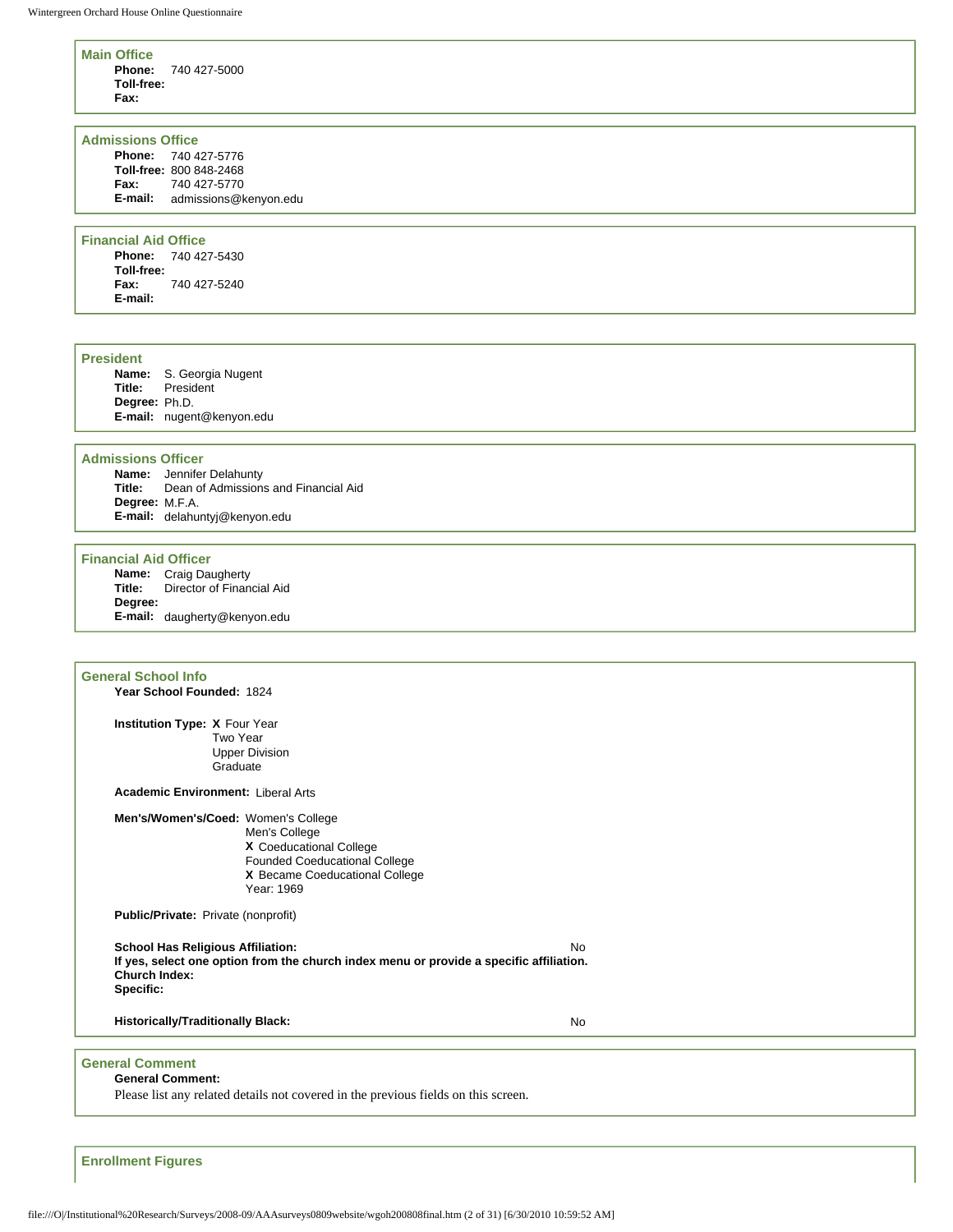**Information for Fall:** 2008

|                                                | Men   | Women       |
|------------------------------------------------|-------|-------------|
| <b>Full-time Degree Seeking:</b>               | 773   | 862         |
| <b>Part-time Degree Seeking:</b>               | 0     | 0           |
| <b>Full-time Undergraduate:</b>                | 773   | 863         |
| Part-time Undergraduate:                       |       | ⇁           |
| <b>Full-time Graduate:</b>                     | 0     | $\mathbf 0$ |
| <b>Part-time Graduate:</b>                     | 0     | 0           |
| <b>Full-time First-Professional:</b>           | 0     | 0           |
| Part-time First-Professional:                  | 0     | $\Omega$    |
| <b>Total Campus Enrollment (all students):</b> | 1.644 |             |

## **C: Admissions Requirements for Freshmen [\(edit\)](http://survey.wgoh.com/secure/sectionCView.htm)**

**General Requirements**

**High School Diploma/Graduation:** Required/GED accepted

**General College Preparatory Program:** Required

### **Academic Units**

**Specify the distribution of academic high school units required and/or recommended of all or most degree-seeking students. One unit equals one year of study or its equivalent. If you are using a different system, please convert.** 

**Total Number Of Academic Units Required:** 21 **Total Number Of Academic Units Recommended:** 24

|                            | <b>Required</b> | Recommended |
|----------------------------|-----------------|-------------|
| English:                   |                 | 4           |
| <b>Mathematics:</b>        | 3               | 4           |
| Science:                   | 3               | 4           |
| Lab Science:               | 3               | 3           |
| Foreign Language:          | 3               | 4           |
| <b>Social Studies:</b>     |                 |             |
| History:                   | 2               | 3           |
| <b>Academic Electives:</b> | 3               | 3           |
| Other:                     |                 | 1           |
|                            |                 |             |

**List other required/recommended units:** Fine Arts

## **Standard Test Requirements for Freshman Applicants**

**Standard test requirements for freshman applicants:**

Q=Required, M=Required Of Some, C=Recommended, S=Considered If Submitted, N=Not Used

**SAT Reasoning Only: ACT Only: SAT Reasoning or ACT:** Q **SAT Subject:** S

**Standard Test Preference:** No Preference **Standard Tests Used For Counseling:** Yes **Standard Tests Used For Placement:** No

### **Writing Component Policy**

**Please indicate how your institution will use the SAT or ACT writing component (check all that apply):** For Admissions For Placement For Advising In place of an application essay As a validity check on the application essay **X** No college policy as of now

## **SAT Subject Test**

**If SAT Subject tests are required or recommended, specify how many and which ones:**  None Required

**SAT Subject Tests:** Unknown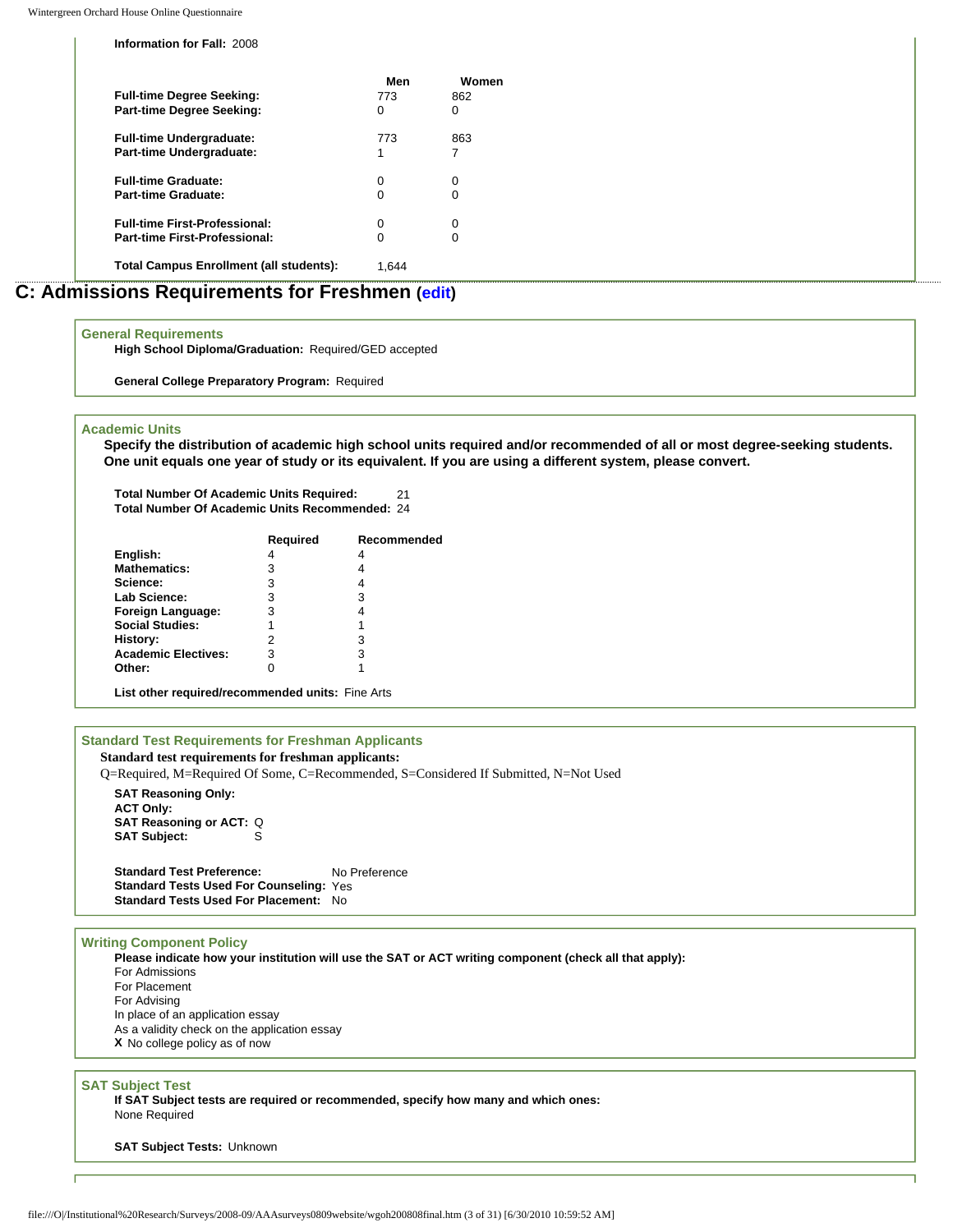#### **Requirements For Regular Admission**

**List test scores, class rank and GPA requirements for regular admission of in-state and out-of-state applicants:** 

#### **Additional Requirements**

**Check special requirements for admission to specific programs:** Portfolio required for art program Audition required for music program Audition required for dance program Audition required for theatre program R.N. required for nursing program **Other** 

### **Special Programs**

**Check special programs or policies for applicants who are not normally admissible due to academic deficiencies and/or economic disadvantage: HEOP** EOP **Conditional** 

**Other** 

## **Campus Visit / Interviews**

**Campus Visit:** Recommended

**Admissions Interview:** Recommended **Off-Campus Interview: X** Off-Campus interview arranged with admissions representative **X** Off-Campus interview arranged with alumni representative Off-Campus interviews not available

### **Deferred Admission**

**Admission May Be Deferred:** Yes **Length:**1 **Unit:**year *(Example: semester hours)*

### **Application Fee**

| <b>Application Fee Required:</b>         | Yes     |
|------------------------------------------|---------|
| Amount:                                  | \$50.00 |
| Can It Be Waived For Financial Need? Yes |         |

**Comment:** may be waived if applicant applies on-line

**Application Fee Refundable:** No

## **D: Admissions Policy ([edit\)](http://survey.wgoh.com/secure/sectionDView.htm)**

#### **Academic Criteria**

**Relative importance of each of the following academic factors in your first-time, first-year (freshman) admission decisions:**

- 1=Very important, 2=Important, 3=Considered, 4=Not Considered
	- 1 **Secondary School Record**
	- 2 **Class Rank**
	- 1 **Recommendations**
	- 2 **Standardized test Scores**
	- 1 **Essay**

#### **Nonacademic Criteria**

**Relative importance of each of the following nonacademic factors in your first-time, first-year (freshman) admission decisions:** 1=Very important, 2=Important, 3=Considered, 4=Not Considered

- 2 **Interview**
- 2 **Extracurricular Activities**
- 2 **Particular Talent/Ability**
- 1 **Character/Personal Qualities**
- 3 **Alumni/ae Relationship**
- 3 **Geographical Residence**
- 3 **State Residency**
- 
- 4 **Religious Affiliation/Commitment**
- 3 **Minority Affiliation**
- 3 **Volunteer Work** 3 **Work Experience**
- 

## **E: Admissions Procedures ([edit](http://survey.wgoh.com/secure/sectionEView.htm))**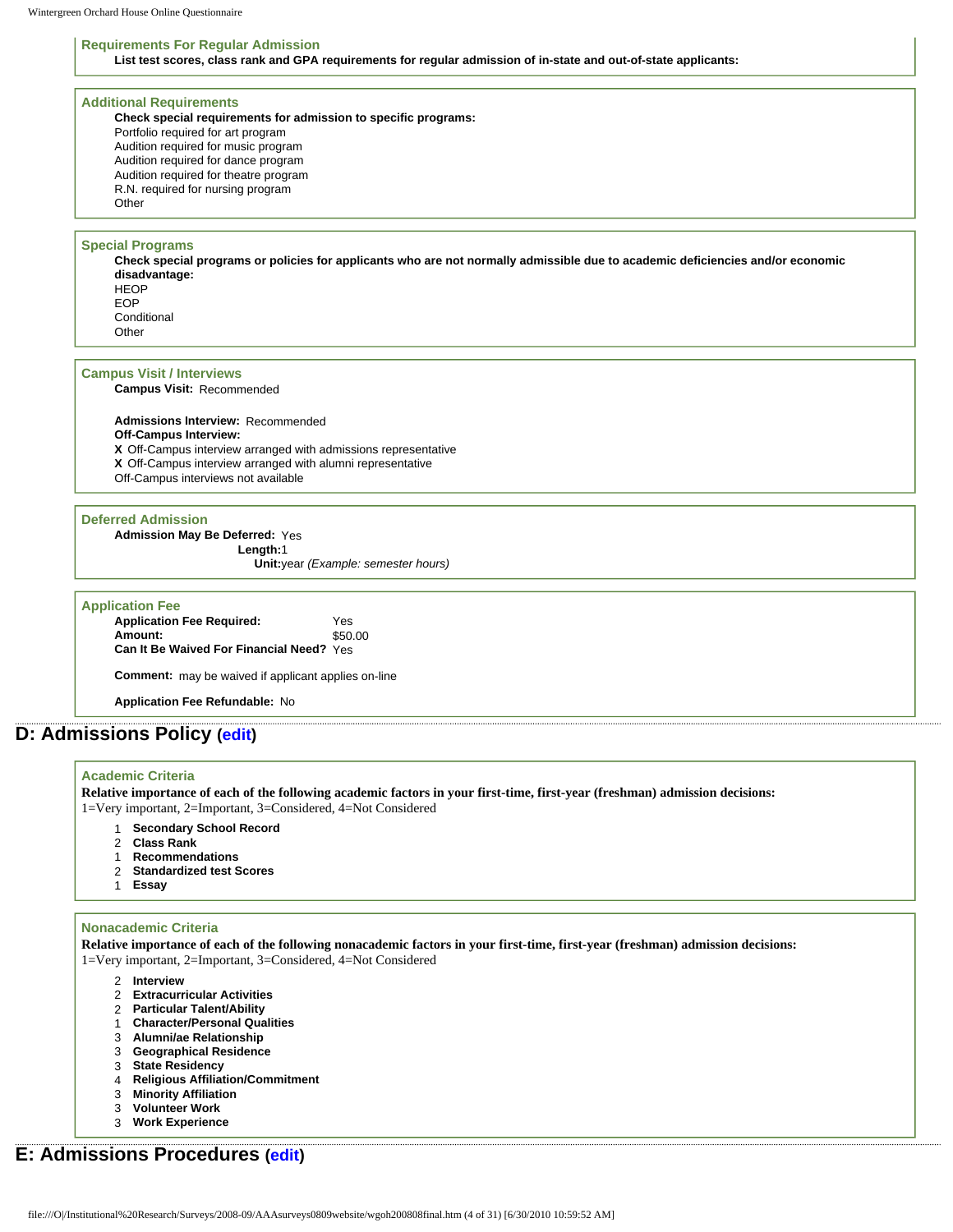### **Please modify this section to represent the data for Fall 2008:**

**Information shown for Fall:** 2008

## **Deadlines for Fall Admission**

**SAT/ACT Scores Must Be Received By:** January 15 **SAT Subject Scores Must Be Received By:** January 15

**Visit For Interview By: January of 12th year.**

**Is there an application deadline for fall term?** Yes

**Priority Filing Date:** January 15 **Final Filing Date:** January 15

### **Application Forms**

**Common Application Form Accepted:** Yes **If yes, are supplemental forms required?** Yes

**Is your school a member of the Common Application Group?** Yes

## **Admission Notification**

**Notification of Admission is sent:** On rolling basis **X** By date : April 1 **Other** 

## **Admission Acceptance**

**Applicant must accept offer of admission: X** By date : May 1 On rolling basis Must reply by May 1 or within the following number of weeks if notified thereafter: **Other** 

### **Tuition Deposit**

**Tuition Deposit Amount:** \$350.00 **Tuition Deposit is:** Nonrefundable **Refund deadline date: Other Policy:**

## **Room Deposit**

**Room Deposit Amount: \$0.00<br><b>Room Deposit is:** Unknown **Room Deposit is: Refund deadline date: Other Policy:**

**First-time, first-year students accepted in terms other than fall:** No **Percentage who enter in terms other than fall:** 0.4 %

**Admission process is need-blind:** No

## **F: Special Programs [\(edit\)](http://survey.wgoh.com/secure/sectionFView.htm)**

**Please modify this section to represent the data for Fall 2008:** 

**Information shown for Fall:** 2008

### **Early Decision Program**

**School has Early Decision program:** Yes

**Number of Early Decision applications submitted for 2008-09 academic year:** 340 **Number of Early Decision applications accepted for 2008-09 academic year:** 187

**Early Decision closing date for fall entry:** Nov 15 & Jan 15

## **Early Action Program**

**School has nonbinding Early Action program:** No

**Early Action closing date for fall entry:**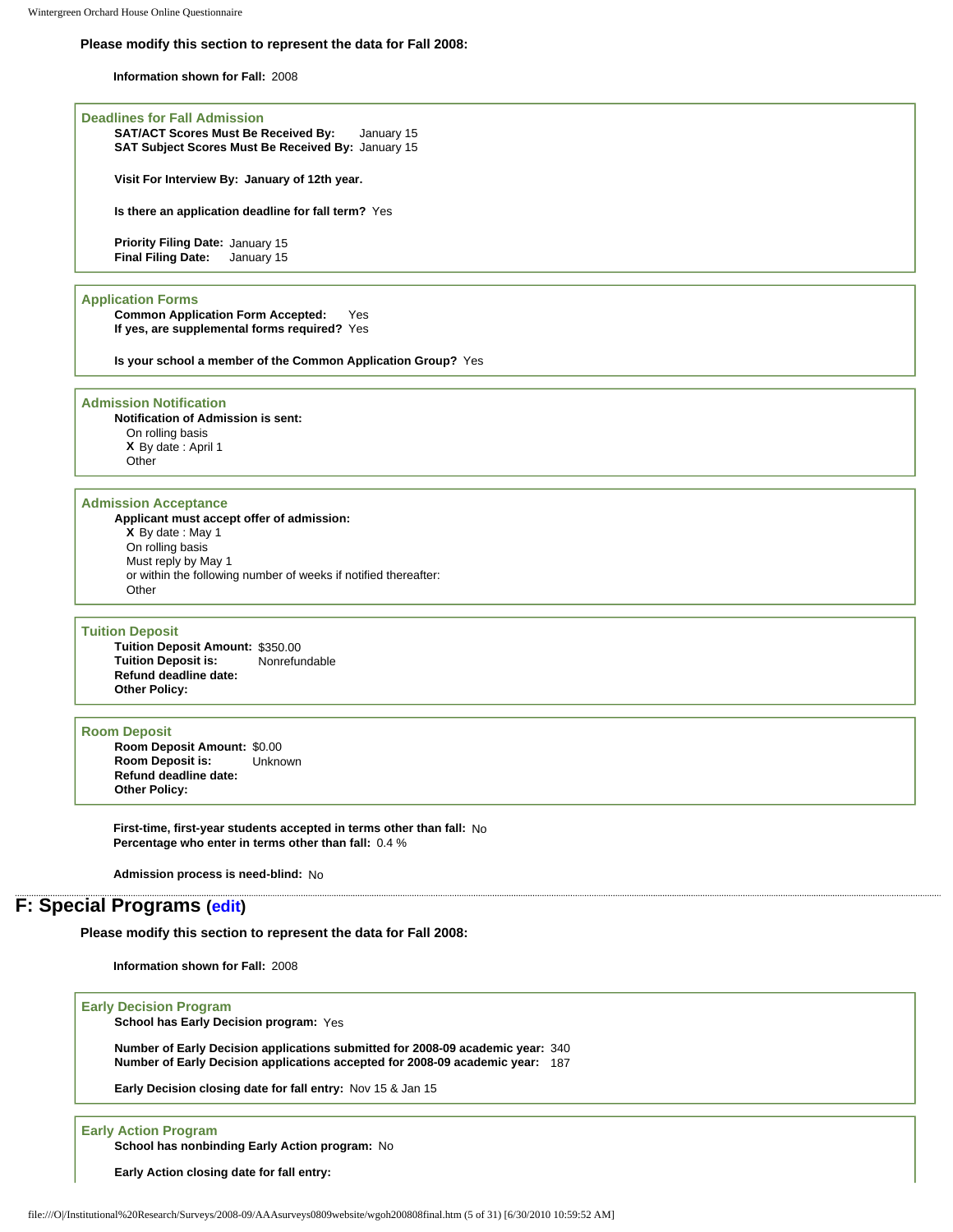**Early Admission Program School has Concurrent Enrollment/Early Admission Program for high school students:** Yes

## **G: Transfer Applicants ([edit](http://survey.wgoh.com/secure/sectionGView.htm))**

**Please modify this section to represent the data for Fall 2008:** 

**Information shown for Fall:** 2008

```
Transfer Applicants
     Transfer Applicants are Accepted: Yes 
     Number of Transfer Applicants Received for Fall 2008: 142 
     Number of Transfer Applicants Offered for Fall 2008: 17 
     Number of Transfer Applicants Enrolled for Fall 2008: 6 
     Indicate terms transfers may enroll: X Fall 
                                         Winter
                                         X Spring 
                                         Summer 
     An applicant must have a minimum number 
     of credits completed to apply as a transfer applicant? No 
     Minimum Number:
                        Units: (Example: semester hours)
Transfer Student Requirements/Recommendations
Indicate all items required of transfer students for admission:
1=Required of All, 2=Recommended of All, 3=Required of Some, 4=Recommended of Some, 5=Not Required/Recommended
     1 High school transcript
     1 College transcript(s)
     1 Essay or personal statement
     2 Interview
     1 Standardized test scores
     1 Statement of good standing from prior institution(s)
GPA Requirements
     Minimum High School GPA required of transfer applicants on 4.0 scale: 0.0 
     Minimum College GPA required of transfer applicants on 4.0 scale: 3.0 
Transfer Application Priority Dates
               Fall: April 1 
     Winter:
     Spring: November 15 
     Summer:
Transfer Application Closing Dates
               Fall: April 1 
     Winter:
     Spring: November 15 
     Summer:
Transfer Notification Dates
Notification of admission of transfer applicants is sent
     Fall: May 15 
     Winter:
     Spring: December 1 
     Summer:
Transfer Acceptance Dates
Transfer students must accept offer of admission by
```
**Fall:** June 1 **Winter: Spring:** December 15 **Summer:**

**Lowest course letter grade that may be transferred for credit:** C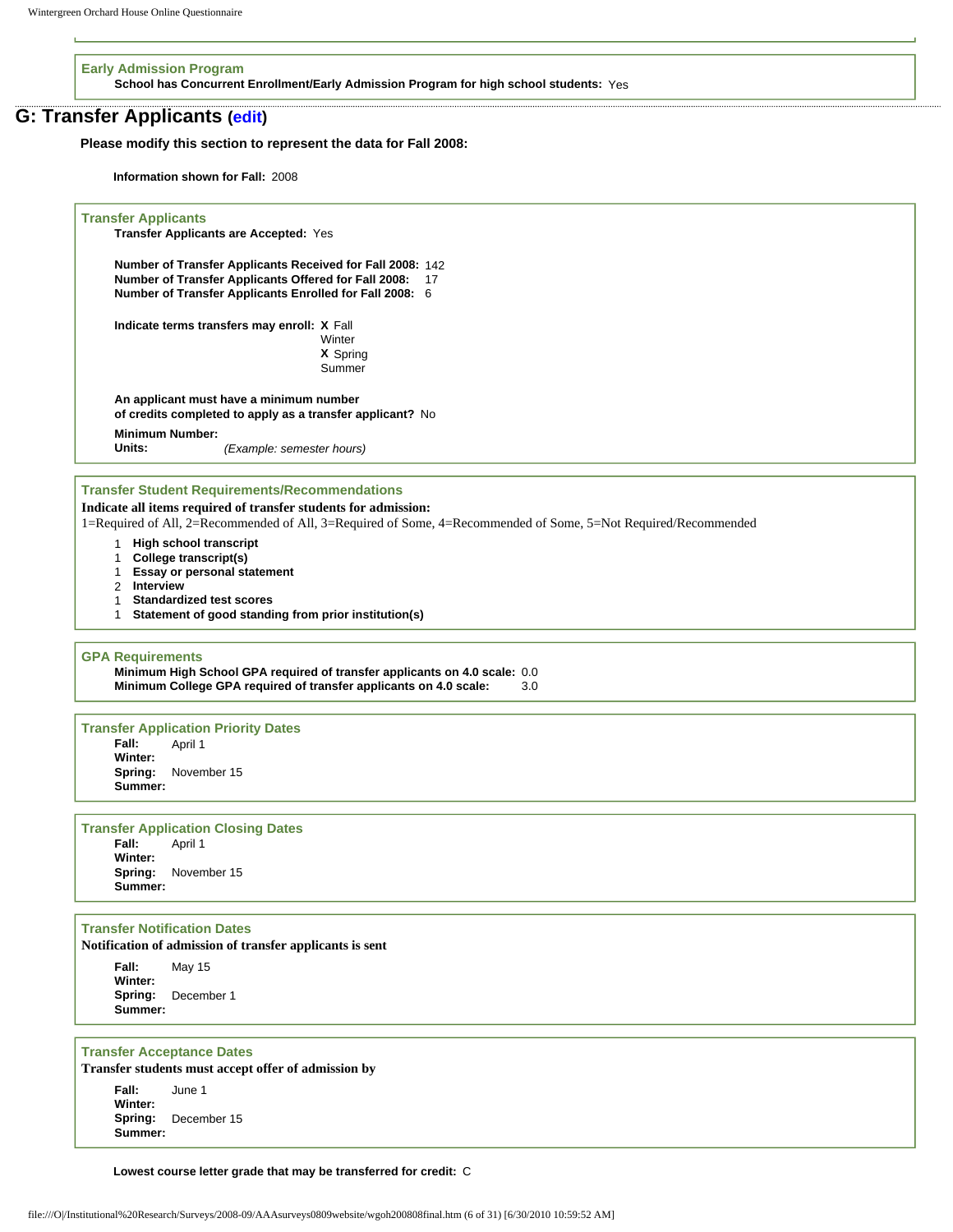## **Maximum Credits Transferred**

**Maximum number of credits that may be transferred for credit:**

**From two-year:** 8 **unit:**semester hours *(Example: semester hours)* **From four-year:** 8 **unit:**semester hours *(Example: semester hours)*

**Comments:** Transfer students must fulfill our two-year residency requirement by completing four full-time semesters on Kenyon's campus.

## **Minimum Credits Must Complete**

**Minimum number of credits transfers must complete at school: For Associate:** 0 **unit:***(Example: semester hours)* **For Bachelor's:** 0 **unit:**semester hours *(Example: semester hours)* **Comments:** Must complete four semesters as a full-time student in residence.

**Percent of all new students who were transfers into all class levels for Fall 2008:** 1.2 %

**Describe Other/Unique Transfer Policies**

## **H: Placement Options ([edit\)](http://survey.wgoh.com/secure/sectionHView.htm)**

#### **CEEB Advanced Placement Test**

**Check options offered for CEEB Advanced Placement test:** Credit and/or placement

**Credit/placement offered for CEEB scores of:** 4 **or better**

## **Specify any restrictions of CEEB Advanced Placement options:**

scores of 3 may be considered.

### **Other Programs And Options**

**Check option offered for CLEP general exams:** Unknown

**Check option offered for CLEP subject exams:** Unknown

**Check option offered for Regents College Exams (RCE):** Unknown

**Check option offered for home school portfolio:** Unknown

**Check option offered for DANTES exams:** Unknown

**Check option offered for school's own challenge exams:** Placement

**Check option offered for relevant military experience:** Unknown

**Check option offered for relevant life experience:** Unknown

**Check option offered for International Baccalaureate:** Credit and/or placement

**Describe programs other than the above and options available:**  French Baccalaureate - credit/placement, British A Levels - credit, German Arbitur - credit, IB credit to high levels 5, 6, or 7.

## **J: Freshman Enrollment [\(edit\)](http://survey.wgoh.com/secure/sectionJView.htm)**

**Please modify this section to represent the data for Fall 2008:** 

**Information shown for Fall:** 2008

**Freshman is defined as first-time, first-year, degree-seeking student. Include early decision, early action, and students who began**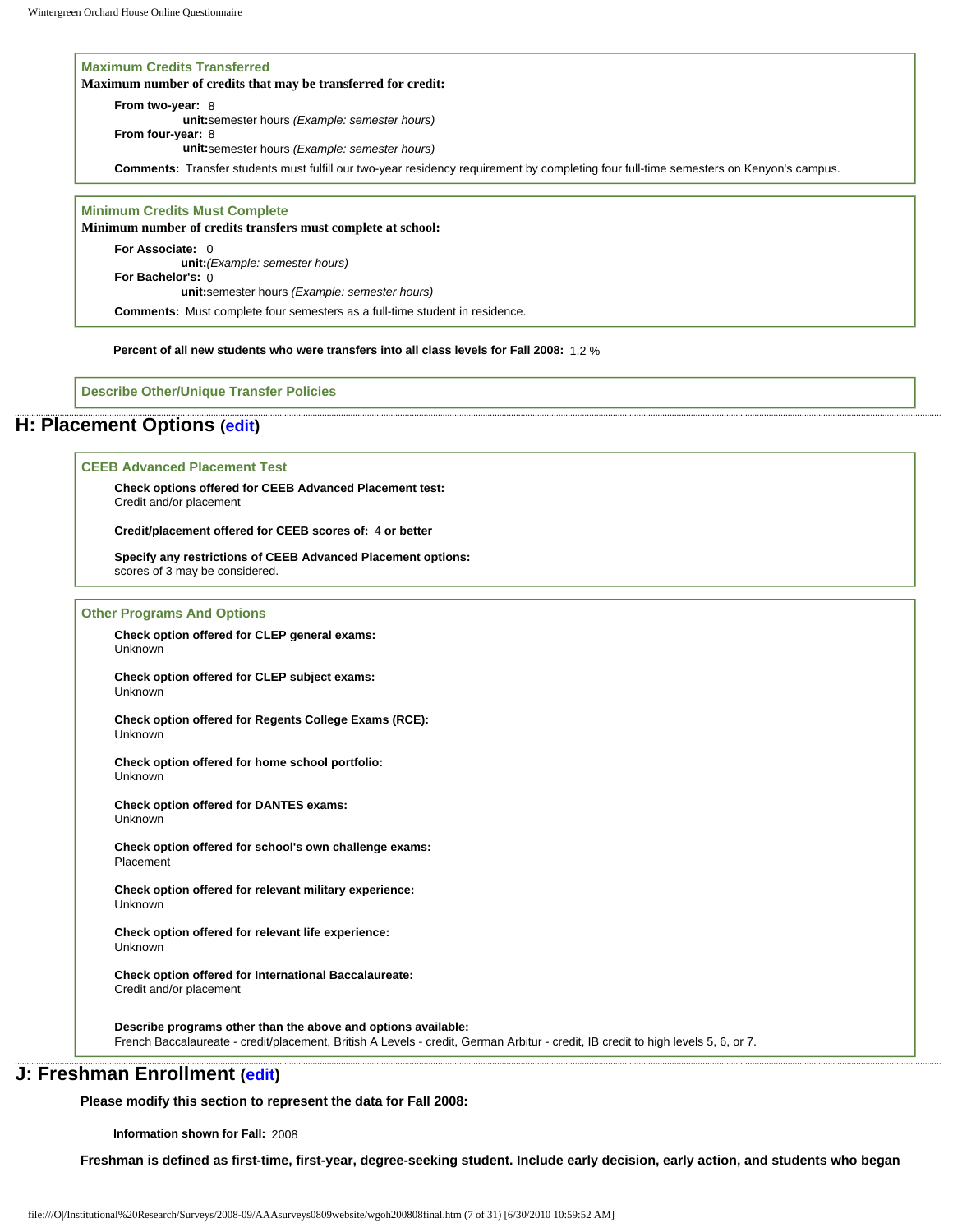## **studies during the summer. Do not include transfer applicants.**

| <b>Freshmen Enrollment</b>                                                                 |       |
|--------------------------------------------------------------------------------------------|-------|
| Number of completed freshman applications received for Fall 2008: 4,509                    |       |
| Number of freshman applicants offered admission for Fall 2008:                             | 1.413 |
| Number of freshman applicants offered who enrolled for Fall 2008:                          | 456   |
|                                                                                            |       |
| Size of Freshman Class:                                                                    | 456   |
| (Include formerly deferred students, freshman transfers,                                   |       |
| continuing freshmen, as well as those counted in number                                    |       |
| of freshman applicants offered who enrolled above)                                         |       |
| Percentage of freshmen from public schools: 51 %                                           |       |
|                                                                                            |       |
| Number of secondary schools represented in the freshman class that began in Fall 2008: 380 |       |
| Percentage of freshmen from out-of-state. Exclude nonresident aliens: 82 %                 |       |
| <b>Waiting List</b><br><b>School has waiting list policy: Yes</b>                          |       |
|                                                                                            |       |
| If yes, answer the following questions for Fall 2008:                                      |       |
| Number of qualified applicants placed on waiting list:                                     | 849   |
| Number accepting a place on waiting list:                                                  | 321   |

## **K: Secondary School Class Rank ([edit](http://survey.wgoh.com/secure/sectionKView.htm))**

**Please modify this section to represent the data for Fall 2008:** 

**Number of waiting list students enrolled:** 9

**Information shown for Fall:** 2008

**Freshman is defined as first-time, first-year degree-seeking student. Report information for those students from whom you collect secondary school class rank information.** 

### **Class Ranks**

**High school class rank of enrolled freshmen who reported class rank for Fall 2008.**

**Top tenth:** 61 % **Top quarter:** 87 % **Top half:** 99 %<br>**Bottom half:** 1 % **Bottom half: Bottom quarter:** %

**Percentage of freshman who submitted class rank:** 30 %

## **GPA**

**Average high school GPA of current freshman class who submitted high school GPA:** 3.85

**Percentage of freshmen who submitted GPA:** 86 %

**High school GPAs of enrolled freshmen who reported GPA for Fall 2008.**

| Percent who had GPA of 3.75 or higher:                 | 59% |
|--------------------------------------------------------|-----|
| Percent who had GPA between 3.50 and 3.74: 19 %        |     |
| <b>Percent who had GPA between 3.25 and 3.49: 14 %</b> |     |
| Percent who had GPA between 3.00 and 3.24: 6 %         |     |
| Percent who had GPA between 2.50 and 2.99: 2 %         |     |
| Percent who had GPA between 2.00 and 2.49: 0 %         |     |
| Percent who had GPA between 1.00 and 1.99: 0 %         |     |
| Percent who had GPA below 1.00:                        | 0 % |
|                                                        |     |

## **L: Test Scores ([edit](http://survey.wgoh.com/secure/sectionLView.htm))**

**Please modify this section to represent the data for Fall 2008:** 

**Information shown for Fall:** 2008

**Freshman is defined as first-time, first-year degree-seeking student. Include students who began studies during the summer, international/nonresident alien students, and students admitted under special arrangements. Do not include partial test scores (i. e., mathematics scores but not verbal for a category of students) or combine other standardized test results such as TOEFL.** 

## **Test Percentages**

**Percentage of freshman students enrolled in Fall 2008 who submitted standardized test scores.**

**SAT Reasoning: 77%**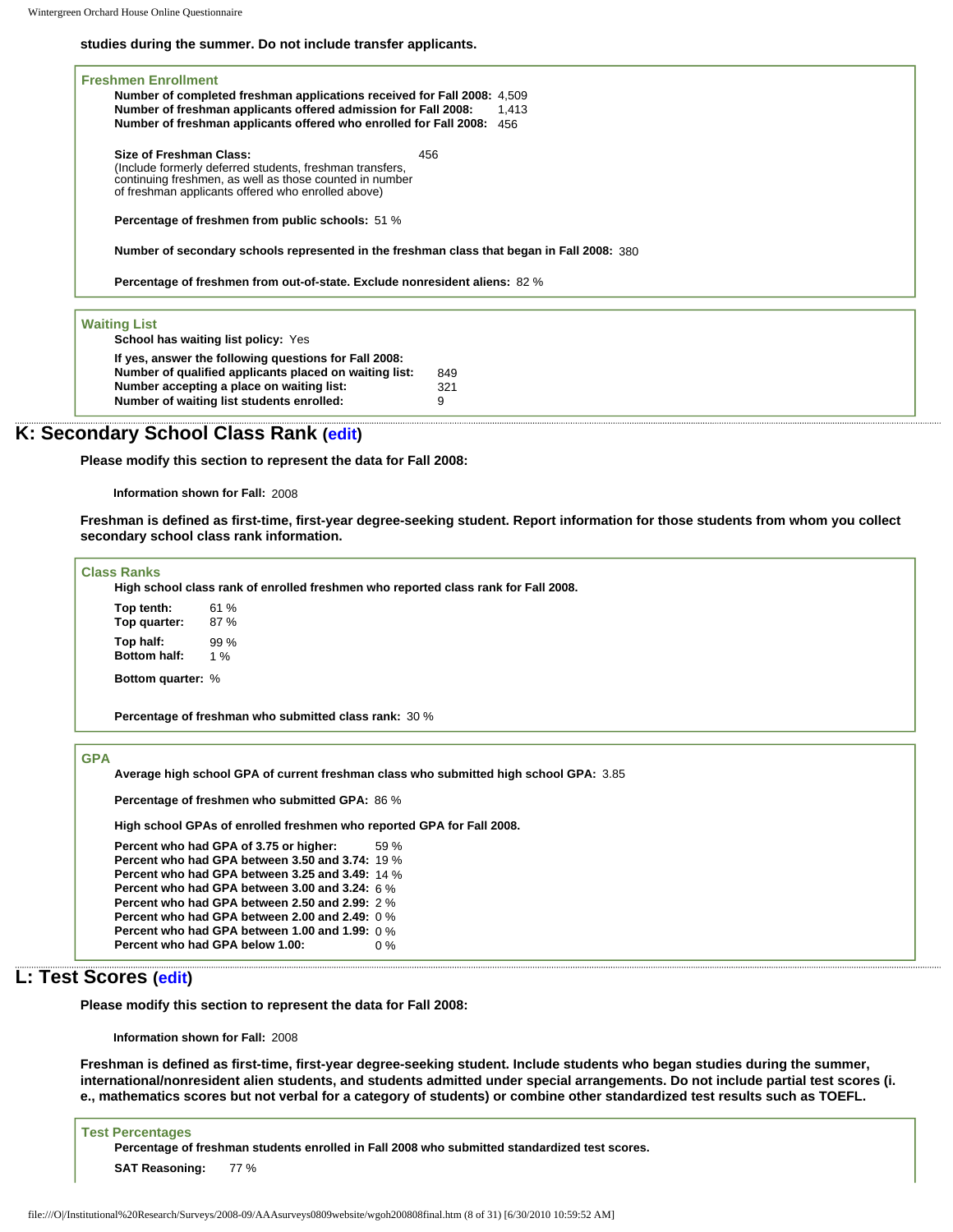## **ACT:** 45 %

**If percentages not available, which was taken by the majority of freshman students?** SAT Reasoning

| 700-800<br>38 %<br>25 %<br>37 %<br>50 %<br>600-699<br>57 %<br>50 %<br>11 %<br>17 %<br>500-599<br>12%<br>1%<br>1%<br>1%<br>400-499<br>$0\%$<br>$0\%$<br>$0\%$<br>300-399<br>$0\%$<br>$0\%$<br>$0\%$<br>200-299<br><b>Check Total</b><br>Range of middle 50% (25th-75th percentile) scores of freshman students enrolled in Fall 2008 who submitted SAT Reasoning:<br><b>Critical Reading:</b><br>630<br>730<br>$\overline{\phantom{a}}$<br>Math:<br>610<br>700<br>$\sim$<br>Writing:<br>630<br>720<br>$\blacksquare$<br>Combined:<br><b>Average SAT Reasoning:</b><br><b>Critical Reading: 678</b><br>Math:<br>653<br>Writing:<br>672<br>Combined:<br><b>ACT Scores of Freshmen Students</b><br>Scores of freshman students enrolled in Fall 2008 who submitted ACT scores.<br>Composite<br><b>Score Range</b><br>English<br>Math<br>62 %<br>30-36<br>39 %<br>54 %<br>24-29<br>33 %<br>55 %<br>43 %<br>5 %<br>6 %<br>3%<br>18-23<br>$0\%$<br>$12 - 17$<br>$0\%$<br>$0\%$<br>$6 - 11$<br>$0\%$<br>$0\%$<br>$0\%$<br>$0\%$<br>$0\%$<br>Below 6<br>$0\%$<br><b>Check Total</b><br>Range of middle 50% (25th-75th percentile) scores of freshman students enrolled in Fall 2008 who submitted ACT:<br>English:<br>28<br>34<br>$\mathcal{L}$<br>Math:<br>26<br>32<br>$\blacksquare$<br>$\mathbf{0}$<br>$\mathbf 0$<br>Writing:<br>$\blacksquare$<br>Composite:<br>28<br>32<br>$\overline{\phantom{a}}$<br>Average ACT:<br>English:<br>30<br>Math:<br>29<br>Writina:<br>Composite: 30<br>I: Student Body Characteristics (edit)<br>Please modify this section to represent the data for Fall 2008:<br>Information shown for Fall: 2008<br>Percentage of full-time undergraduates from out-of-state. Exclude nonresident aliens: 82 %<br><b>Foreign Schools Only</b><br>Percentage of full-time undergraduates from the U.S:<br>$0\%$<br>Percentage of full-time undergraduates from your country:<br>$0\%$<br>Percentage of full-time undergraduates from other countries: 0 %<br>Average age of full-time degree-seeking undergraduate student: 20<br><b>Enrollment by Racial/Ethnic Category</b><br>Please use numbers only, not percentages. Complete third column only if data for first two columns are unavailable. | <b>Score Range</b> | <b>Critical Reading</b> | Math | Scores of freshman students enrolled in Fall 2008 who submitted SAT Reasoning scores.<br>Writing |  |
|--------------------------------------------------------------------------------------------------------------------------------------------------------------------------------------------------------------------------------------------------------------------------------------------------------------------------------------------------------------------------------------------------------------------------------------------------------------------------------------------------------------------------------------------------------------------------------------------------------------------------------------------------------------------------------------------------------------------------------------------------------------------------------------------------------------------------------------------------------------------------------------------------------------------------------------------------------------------------------------------------------------------------------------------------------------------------------------------------------------------------------------------------------------------------------------------------------------------------------------------------------------------------------------------------------------------------------------------------------------------------------------------------------------------------------------------------------------------------------------------------------------------------------------------------------------------------------------------------------------------------------------------------------------------------------------------------------------------------------------------------------------------------------------------------------------------------------------------------------------------------------------------------------------------------------------------------------------------------------------------------------------------------------------------------------------------------------------------------------------------------------------------------------------------------------------------------------------------|--------------------|-------------------------|------|--------------------------------------------------------------------------------------------------|--|
|                                                                                                                                                                                                                                                                                                                                                                                                                                                                                                                                                                                                                                                                                                                                                                                                                                                                                                                                                                                                                                                                                                                                                                                                                                                                                                                                                                                                                                                                                                                                                                                                                                                                                                                                                                                                                                                                                                                                                                                                                                                                                                                                                                                                                    |                    |                         |      |                                                                                                  |  |
|                                                                                                                                                                                                                                                                                                                                                                                                                                                                                                                                                                                                                                                                                                                                                                                                                                                                                                                                                                                                                                                                                                                                                                                                                                                                                                                                                                                                                                                                                                                                                                                                                                                                                                                                                                                                                                                                                                                                                                                                                                                                                                                                                                                                                    |                    |                         |      |                                                                                                  |  |
|                                                                                                                                                                                                                                                                                                                                                                                                                                                                                                                                                                                                                                                                                                                                                                                                                                                                                                                                                                                                                                                                                                                                                                                                                                                                                                                                                                                                                                                                                                                                                                                                                                                                                                                                                                                                                                                                                                                                                                                                                                                                                                                                                                                                                    |                    |                         |      |                                                                                                  |  |
|                                                                                                                                                                                                                                                                                                                                                                                                                                                                                                                                                                                                                                                                                                                                                                                                                                                                                                                                                                                                                                                                                                                                                                                                                                                                                                                                                                                                                                                                                                                                                                                                                                                                                                                                                                                                                                                                                                                                                                                                                                                                                                                                                                                                                    |                    |                         |      |                                                                                                  |  |
|                                                                                                                                                                                                                                                                                                                                                                                                                                                                                                                                                                                                                                                                                                                                                                                                                                                                                                                                                                                                                                                                                                                                                                                                                                                                                                                                                                                                                                                                                                                                                                                                                                                                                                                                                                                                                                                                                                                                                                                                                                                                                                                                                                                                                    |                    |                         |      |                                                                                                  |  |
|                                                                                                                                                                                                                                                                                                                                                                                                                                                                                                                                                                                                                                                                                                                                                                                                                                                                                                                                                                                                                                                                                                                                                                                                                                                                                                                                                                                                                                                                                                                                                                                                                                                                                                                                                                                                                                                                                                                                                                                                                                                                                                                                                                                                                    |                    |                         |      |                                                                                                  |  |
|                                                                                                                                                                                                                                                                                                                                                                                                                                                                                                                                                                                                                                                                                                                                                                                                                                                                                                                                                                                                                                                                                                                                                                                                                                                                                                                                                                                                                                                                                                                                                                                                                                                                                                                                                                                                                                                                                                                                                                                                                                                                                                                                                                                                                    |                    |                         |      |                                                                                                  |  |
|                                                                                                                                                                                                                                                                                                                                                                                                                                                                                                                                                                                                                                                                                                                                                                                                                                                                                                                                                                                                                                                                                                                                                                                                                                                                                                                                                                                                                                                                                                                                                                                                                                                                                                                                                                                                                                                                                                                                                                                                                                                                                                                                                                                                                    |                    |                         |      |                                                                                                  |  |
|                                                                                                                                                                                                                                                                                                                                                                                                                                                                                                                                                                                                                                                                                                                                                                                                                                                                                                                                                                                                                                                                                                                                                                                                                                                                                                                                                                                                                                                                                                                                                                                                                                                                                                                                                                                                                                                                                                                                                                                                                                                                                                                                                                                                                    |                    |                         |      |                                                                                                  |  |
|                                                                                                                                                                                                                                                                                                                                                                                                                                                                                                                                                                                                                                                                                                                                                                                                                                                                                                                                                                                                                                                                                                                                                                                                                                                                                                                                                                                                                                                                                                                                                                                                                                                                                                                                                                                                                                                                                                                                                                                                                                                                                                                                                                                                                    |                    |                         |      |                                                                                                  |  |
|                                                                                                                                                                                                                                                                                                                                                                                                                                                                                                                                                                                                                                                                                                                                                                                                                                                                                                                                                                                                                                                                                                                                                                                                                                                                                                                                                                                                                                                                                                                                                                                                                                                                                                                                                                                                                                                                                                                                                                                                                                                                                                                                                                                                                    |                    |                         |      |                                                                                                  |  |
|                                                                                                                                                                                                                                                                                                                                                                                                                                                                                                                                                                                                                                                                                                                                                                                                                                                                                                                                                                                                                                                                                                                                                                                                                                                                                                                                                                                                                                                                                                                                                                                                                                                                                                                                                                                                                                                                                                                                                                                                                                                                                                                                                                                                                    |                    |                         |      |                                                                                                  |  |
|                                                                                                                                                                                                                                                                                                                                                                                                                                                                                                                                                                                                                                                                                                                                                                                                                                                                                                                                                                                                                                                                                                                                                                                                                                                                                                                                                                                                                                                                                                                                                                                                                                                                                                                                                                                                                                                                                                                                                                                                                                                                                                                                                                                                                    |                    |                         |      |                                                                                                  |  |
|                                                                                                                                                                                                                                                                                                                                                                                                                                                                                                                                                                                                                                                                                                                                                                                                                                                                                                                                                                                                                                                                                                                                                                                                                                                                                                                                                                                                                                                                                                                                                                                                                                                                                                                                                                                                                                                                                                                                                                                                                                                                                                                                                                                                                    |                    |                         |      |                                                                                                  |  |
|                                                                                                                                                                                                                                                                                                                                                                                                                                                                                                                                                                                                                                                                                                                                                                                                                                                                                                                                                                                                                                                                                                                                                                                                                                                                                                                                                                                                                                                                                                                                                                                                                                                                                                                                                                                                                                                                                                                                                                                                                                                                                                                                                                                                                    |                    |                         |      |                                                                                                  |  |
|                                                                                                                                                                                                                                                                                                                                                                                                                                                                                                                                                                                                                                                                                                                                                                                                                                                                                                                                                                                                                                                                                                                                                                                                                                                                                                                                                                                                                                                                                                                                                                                                                                                                                                                                                                                                                                                                                                                                                                                                                                                                                                                                                                                                                    |                    |                         |      |                                                                                                  |  |
|                                                                                                                                                                                                                                                                                                                                                                                                                                                                                                                                                                                                                                                                                                                                                                                                                                                                                                                                                                                                                                                                                                                                                                                                                                                                                                                                                                                                                                                                                                                                                                                                                                                                                                                                                                                                                                                                                                                                                                                                                                                                                                                                                                                                                    |                    |                         |      |                                                                                                  |  |
|                                                                                                                                                                                                                                                                                                                                                                                                                                                                                                                                                                                                                                                                                                                                                                                                                                                                                                                                                                                                                                                                                                                                                                                                                                                                                                                                                                                                                                                                                                                                                                                                                                                                                                                                                                                                                                                                                                                                                                                                                                                                                                                                                                                                                    |                    |                         |      |                                                                                                  |  |
|                                                                                                                                                                                                                                                                                                                                                                                                                                                                                                                                                                                                                                                                                                                                                                                                                                                                                                                                                                                                                                                                                                                                                                                                                                                                                                                                                                                                                                                                                                                                                                                                                                                                                                                                                                                                                                                                                                                                                                                                                                                                                                                                                                                                                    |                    |                         |      |                                                                                                  |  |
|                                                                                                                                                                                                                                                                                                                                                                                                                                                                                                                                                                                                                                                                                                                                                                                                                                                                                                                                                                                                                                                                                                                                                                                                                                                                                                                                                                                                                                                                                                                                                                                                                                                                                                                                                                                                                                                                                                                                                                                                                                                                                                                                                                                                                    |                    |                         |      |                                                                                                  |  |
|                                                                                                                                                                                                                                                                                                                                                                                                                                                                                                                                                                                                                                                                                                                                                                                                                                                                                                                                                                                                                                                                                                                                                                                                                                                                                                                                                                                                                                                                                                                                                                                                                                                                                                                                                                                                                                                                                                                                                                                                                                                                                                                                                                                                                    |                    |                         |      |                                                                                                  |  |
|                                                                                                                                                                                                                                                                                                                                                                                                                                                                                                                                                                                                                                                                                                                                                                                                                                                                                                                                                                                                                                                                                                                                                                                                                                                                                                                                                                                                                                                                                                                                                                                                                                                                                                                                                                                                                                                                                                                                                                                                                                                                                                                                                                                                                    |                    |                         |      |                                                                                                  |  |
|                                                                                                                                                                                                                                                                                                                                                                                                                                                                                                                                                                                                                                                                                                                                                                                                                                                                                                                                                                                                                                                                                                                                                                                                                                                                                                                                                                                                                                                                                                                                                                                                                                                                                                                                                                                                                                                                                                                                                                                                                                                                                                                                                                                                                    |                    |                         |      |                                                                                                  |  |
|                                                                                                                                                                                                                                                                                                                                                                                                                                                                                                                                                                                                                                                                                                                                                                                                                                                                                                                                                                                                                                                                                                                                                                                                                                                                                                                                                                                                                                                                                                                                                                                                                                                                                                                                                                                                                                                                                                                                                                                                                                                                                                                                                                                                                    |                    |                         |      |                                                                                                  |  |
|                                                                                                                                                                                                                                                                                                                                                                                                                                                                                                                                                                                                                                                                                                                                                                                                                                                                                                                                                                                                                                                                                                                                                                                                                                                                                                                                                                                                                                                                                                                                                                                                                                                                                                                                                                                                                                                                                                                                                                                                                                                                                                                                                                                                                    |                    |                         |      |                                                                                                  |  |
|                                                                                                                                                                                                                                                                                                                                                                                                                                                                                                                                                                                                                                                                                                                                                                                                                                                                                                                                                                                                                                                                                                                                                                                                                                                                                                                                                                                                                                                                                                                                                                                                                                                                                                                                                                                                                                                                                                                                                                                                                                                                                                                                                                                                                    |                    |                         |      |                                                                                                  |  |
|                                                                                                                                                                                                                                                                                                                                                                                                                                                                                                                                                                                                                                                                                                                                                                                                                                                                                                                                                                                                                                                                                                                                                                                                                                                                                                                                                                                                                                                                                                                                                                                                                                                                                                                                                                                                                                                                                                                                                                                                                                                                                                                                                                                                                    |                    |                         |      |                                                                                                  |  |
|                                                                                                                                                                                                                                                                                                                                                                                                                                                                                                                                                                                                                                                                                                                                                                                                                                                                                                                                                                                                                                                                                                                                                                                                                                                                                                                                                                                                                                                                                                                                                                                                                                                                                                                                                                                                                                                                                                                                                                                                                                                                                                                                                                                                                    |                    |                         |      |                                                                                                  |  |
|                                                                                                                                                                                                                                                                                                                                                                                                                                                                                                                                                                                                                                                                                                                                                                                                                                                                                                                                                                                                                                                                                                                                                                                                                                                                                                                                                                                                                                                                                                                                                                                                                                                                                                                                                                                                                                                                                                                                                                                                                                                                                                                                                                                                                    |                    |                         |      |                                                                                                  |  |
|                                                                                                                                                                                                                                                                                                                                                                                                                                                                                                                                                                                                                                                                                                                                                                                                                                                                                                                                                                                                                                                                                                                                                                                                                                                                                                                                                                                                                                                                                                                                                                                                                                                                                                                                                                                                                                                                                                                                                                                                                                                                                                                                                                                                                    |                    |                         |      |                                                                                                  |  |
|                                                                                                                                                                                                                                                                                                                                                                                                                                                                                                                                                                                                                                                                                                                                                                                                                                                                                                                                                                                                                                                                                                                                                                                                                                                                                                                                                                                                                                                                                                                                                                                                                                                                                                                                                                                                                                                                                                                                                                                                                                                                                                                                                                                                                    |                    |                         |      |                                                                                                  |  |
|                                                                                                                                                                                                                                                                                                                                                                                                                                                                                                                                                                                                                                                                                                                                                                                                                                                                                                                                                                                                                                                                                                                                                                                                                                                                                                                                                                                                                                                                                                                                                                                                                                                                                                                                                                                                                                                                                                                                                                                                                                                                                                                                                                                                                    |                    |                         |      |                                                                                                  |  |
|                                                                                                                                                                                                                                                                                                                                                                                                                                                                                                                                                                                                                                                                                                                                                                                                                                                                                                                                                                                                                                                                                                                                                                                                                                                                                                                                                                                                                                                                                                                                                                                                                                                                                                                                                                                                                                                                                                                                                                                                                                                                                                                                                                                                                    |                    |                         |      |                                                                                                  |  |
|                                                                                                                                                                                                                                                                                                                                                                                                                                                                                                                                                                                                                                                                                                                                                                                                                                                                                                                                                                                                                                                                                                                                                                                                                                                                                                                                                                                                                                                                                                                                                                                                                                                                                                                                                                                                                                                                                                                                                                                                                                                                                                                                                                                                                    |                    |                         |      |                                                                                                  |  |
|                                                                                                                                                                                                                                                                                                                                                                                                                                                                                                                                                                                                                                                                                                                                                                                                                                                                                                                                                                                                                                                                                                                                                                                                                                                                                                                                                                                                                                                                                                                                                                                                                                                                                                                                                                                                                                                                                                                                                                                                                                                                                                                                                                                                                    |                    |                         |      |                                                                                                  |  |
|                                                                                                                                                                                                                                                                                                                                                                                                                                                                                                                                                                                                                                                                                                                                                                                                                                                                                                                                                                                                                                                                                                                                                                                                                                                                                                                                                                                                                                                                                                                                                                                                                                                                                                                                                                                                                                                                                                                                                                                                                                                                                                                                                                                                                    |                    |                         |      |                                                                                                  |  |
|                                                                                                                                                                                                                                                                                                                                                                                                                                                                                                                                                                                                                                                                                                                                                                                                                                                                                                                                                                                                                                                                                                                                                                                                                                                                                                                                                                                                                                                                                                                                                                                                                                                                                                                                                                                                                                                                                                                                                                                                                                                                                                                                                                                                                    |                    |                         |      |                                                                                                  |  |
|                                                                                                                                                                                                                                                                                                                                                                                                                                                                                                                                                                                                                                                                                                                                                                                                                                                                                                                                                                                                                                                                                                                                                                                                                                                                                                                                                                                                                                                                                                                                                                                                                                                                                                                                                                                                                                                                                                                                                                                                                                                                                                                                                                                                                    |                    |                         |      |                                                                                                  |  |
|                                                                                                                                                                                                                                                                                                                                                                                                                                                                                                                                                                                                                                                                                                                                                                                                                                                                                                                                                                                                                                                                                                                                                                                                                                                                                                                                                                                                                                                                                                                                                                                                                                                                                                                                                                                                                                                                                                                                                                                                                                                                                                                                                                                                                    |                    |                         |      |                                                                                                  |  |
|                                                                                                                                                                                                                                                                                                                                                                                                                                                                                                                                                                                                                                                                                                                                                                                                                                                                                                                                                                                                                                                                                                                                                                                                                                                                                                                                                                                                                                                                                                                                                                                                                                                                                                                                                                                                                                                                                                                                                                                                                                                                                                                                                                                                                    |                    |                         |      |                                                                                                  |  |
|                                                                                                                                                                                                                                                                                                                                                                                                                                                                                                                                                                                                                                                                                                                                                                                                                                                                                                                                                                                                                                                                                                                                                                                                                                                                                                                                                                                                                                                                                                                                                                                                                                                                                                                                                                                                                                                                                                                                                                                                                                                                                                                                                                                                                    |                    |                         |      |                                                                                                  |  |
|                                                                                                                                                                                                                                                                                                                                                                                                                                                                                                                                                                                                                                                                                                                                                                                                                                                                                                                                                                                                                                                                                                                                                                                                                                                                                                                                                                                                                                                                                                                                                                                                                                                                                                                                                                                                                                                                                                                                                                                                                                                                                                                                                                                                                    |                    |                         |      |                                                                                                  |  |
|                                                                                                                                                                                                                                                                                                                                                                                                                                                                                                                                                                                                                                                                                                                                                                                                                                                                                                                                                                                                                                                                                                                                                                                                                                                                                                                                                                                                                                                                                                                                                                                                                                                                                                                                                                                                                                                                                                                                                                                                                                                                                                                                                                                                                    |                    |                         |      |                                                                                                  |  |
|                                                                                                                                                                                                                                                                                                                                                                                                                                                                                                                                                                                                                                                                                                                                                                                                                                                                                                                                                                                                                                                                                                                                                                                                                                                                                                                                                                                                                                                                                                                                                                                                                                                                                                                                                                                                                                                                                                                                                                                                                                                                                                                                                                                                                    |                    |                         |      |                                                                                                  |  |
|                                                                                                                                                                                                                                                                                                                                                                                                                                                                                                                                                                                                                                                                                                                                                                                                                                                                                                                                                                                                                                                                                                                                                                                                                                                                                                                                                                                                                                                                                                                                                                                                                                                                                                                                                                                                                                                                                                                                                                                                                                                                                                                                                                                                                    |                    |                         |      |                                                                                                  |  |
|                                                                                                                                                                                                                                                                                                                                                                                                                                                                                                                                                                                                                                                                                                                                                                                                                                                                                                                                                                                                                                                                                                                                                                                                                                                                                                                                                                                                                                                                                                                                                                                                                                                                                                                                                                                                                                                                                                                                                                                                                                                                                                                                                                                                                    |                    |                         |      |                                                                                                  |  |
|                                                                                                                                                                                                                                                                                                                                                                                                                                                                                                                                                                                                                                                                                                                                                                                                                                                                                                                                                                                                                                                                                                                                                                                                                                                                                                                                                                                                                                                                                                                                                                                                                                                                                                                                                                                                                                                                                                                                                                                                                                                                                                                                                                                                                    |                    |                         |      |                                                                                                  |  |
|                                                                                                                                                                                                                                                                                                                                                                                                                                                                                                                                                                                                                                                                                                                                                                                                                                                                                                                                                                                                                                                                                                                                                                                                                                                                                                                                                                                                                                                                                                                                                                                                                                                                                                                                                                                                                                                                                                                                                                                                                                                                                                                                                                                                                    |                    |                         |      |                                                                                                  |  |
|                                                                                                                                                                                                                                                                                                                                                                                                                                                                                                                                                                                                                                                                                                                                                                                                                                                                                                                                                                                                                                                                                                                                                                                                                                                                                                                                                                                                                                                                                                                                                                                                                                                                                                                                                                                                                                                                                                                                                                                                                                                                                                                                                                                                                    |                    |                         |      |                                                                                                  |  |
|                                                                                                                                                                                                                                                                                                                                                                                                                                                                                                                                                                                                                                                                                                                                                                                                                                                                                                                                                                                                                                                                                                                                                                                                                                                                                                                                                                                                                                                                                                                                                                                                                                                                                                                                                                                                                                                                                                                                                                                                                                                                                                                                                                                                                    |                    |                         |      |                                                                                                  |  |
|                                                                                                                                                                                                                                                                                                                                                                                                                                                                                                                                                                                                                                                                                                                                                                                                                                                                                                                                                                                                                                                                                                                                                                                                                                                                                                                                                                                                                                                                                                                                                                                                                                                                                                                                                                                                                                                                                                                                                                                                                                                                                                                                                                                                                    |                    |                         |      |                                                                                                  |  |
|                                                                                                                                                                                                                                                                                                                                                                                                                                                                                                                                                                                                                                                                                                                                                                                                                                                                                                                                                                                                                                                                                                                                                                                                                                                                                                                                                                                                                                                                                                                                                                                                                                                                                                                                                                                                                                                                                                                                                                                                                                                                                                                                                                                                                    |                    |                         |      |                                                                                                  |  |
|                                                                                                                                                                                                                                                                                                                                                                                                                                                                                                                                                                                                                                                                                                                                                                                                                                                                                                                                                                                                                                                                                                                                                                                                                                                                                                                                                                                                                                                                                                                                                                                                                                                                                                                                                                                                                                                                                                                                                                                                                                                                                                                                                                                                                    |                    |                         |      |                                                                                                  |  |
|                                                                                                                                                                                                                                                                                                                                                                                                                                                                                                                                                                                                                                                                                                                                                                                                                                                                                                                                                                                                                                                                                                                                                                                                                                                                                                                                                                                                                                                                                                                                                                                                                                                                                                                                                                                                                                                                                                                                                                                                                                                                                                                                                                                                                    |                    |                         |      |                                                                                                  |  |
|                                                                                                                                                                                                                                                                                                                                                                                                                                                                                                                                                                                                                                                                                                                                                                                                                                                                                                                                                                                                                                                                                                                                                                                                                                                                                                                                                                                                                                                                                                                                                                                                                                                                                                                                                                                                                                                                                                                                                                                                                                                                                                                                                                                                                    |                    |                         |      |                                                                                                  |  |
|                                                                                                                                                                                                                                                                                                                                                                                                                                                                                                                                                                                                                                                                                                                                                                                                                                                                                                                                                                                                                                                                                                                                                                                                                                                                                                                                                                                                                                                                                                                                                                                                                                                                                                                                                                                                                                                                                                                                                                                                                                                                                                                                                                                                                    |                    |                         |      |                                                                                                  |  |
|                                                                                                                                                                                                                                                                                                                                                                                                                                                                                                                                                                                                                                                                                                                                                                                                                                                                                                                                                                                                                                                                                                                                                                                                                                                                                                                                                                                                                                                                                                                                                                                                                                                                                                                                                                                                                                                                                                                                                                                                                                                                                                                                                                                                                    |                    |                         |      |                                                                                                  |  |
|                                                                                                                                                                                                                                                                                                                                                                                                                                                                                                                                                                                                                                                                                                                                                                                                                                                                                                                                                                                                                                                                                                                                                                                                                                                                                                                                                                                                                                                                                                                                                                                                                                                                                                                                                                                                                                                                                                                                                                                                                                                                                                                                                                                                                    |                    |                         |      |                                                                                                  |  |
|                                                                                                                                                                                                                                                                                                                                                                                                                                                                                                                                                                                                                                                                                                                                                                                                                                                                                                                                                                                                                                                                                                                                                                                                                                                                                                                                                                                                                                                                                                                                                                                                                                                                                                                                                                                                                                                                                                                                                                                                                                                                                                                                                                                                                    |                    |                         |      |                                                                                                  |  |

## **M: Student Body Characteristics [\(edit\)](http://survey.wgoh.com/secure/sectionMView.htm)**

v

## **Average age of full-time degree-seeking undergraduate student:** 20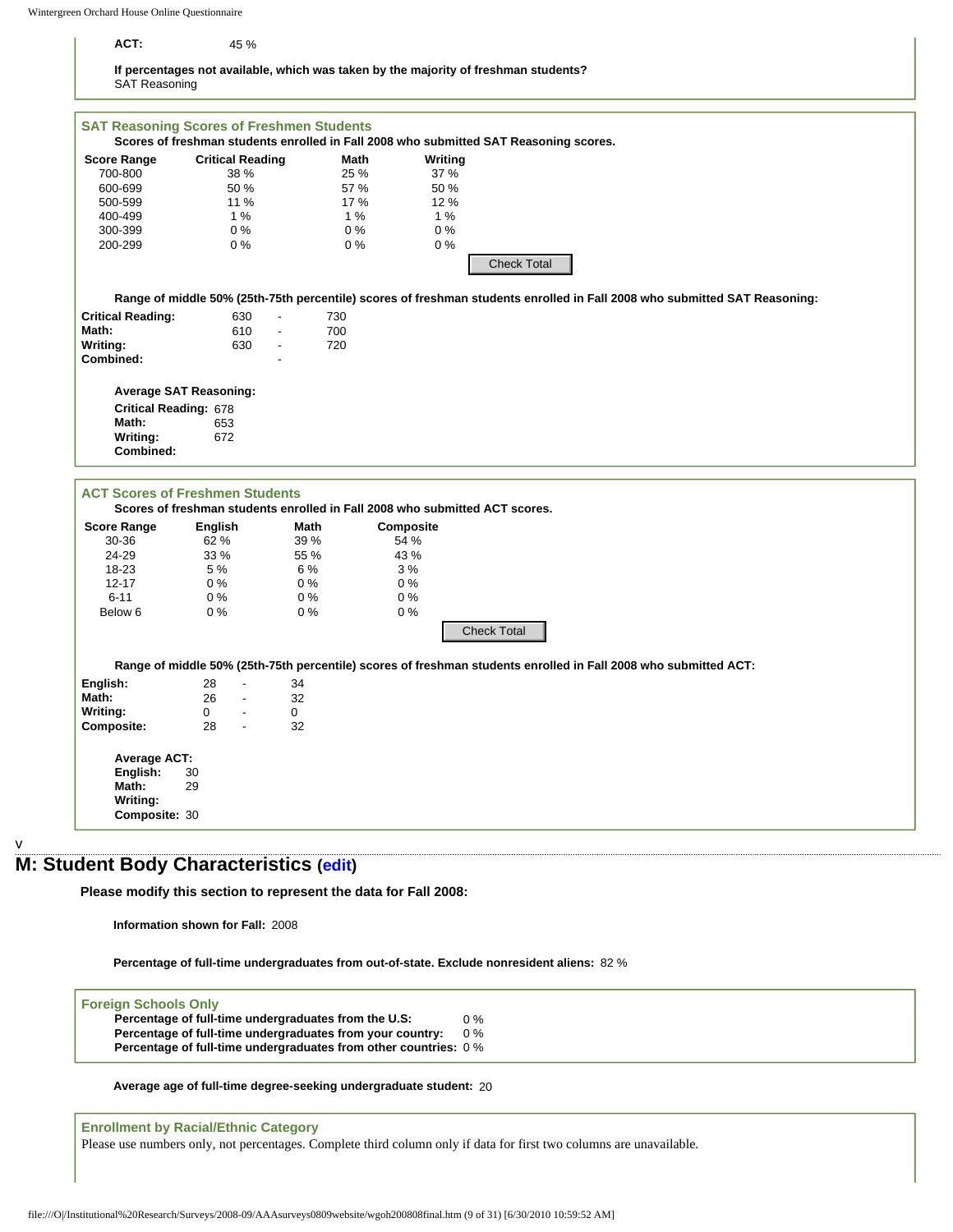#### Wintergreen Orchard House Online Questionnaire

| <b>Breakdowns</b>                         | First-year | Degree Seeking<br>Undergraduate | Undergraduate |  |
|-------------------------------------------|------------|---------------------------------|---------------|--|
| Total international (nonresident aliens): | 18         | 62                              | 65            |  |
| Black (non-Hispanic):                     | 18         | 61                              | 61            |  |
| American Indian or Alaskan Native:        | 4          | 12                              | 12            |  |
| Asian or Pacific Islander:                | 31         | 87                              | 87            |  |
| Hispanic:                                 | 19         | 46                              | 46            |  |
| White (non-Hispanic):                     | 363        | 1.328                           | 1,334         |  |
| Race/ethnicity unreported/unknown:        | 9          | 39                              | 39            |  |
| TOTAL:                                    | 462        | 1,635                           | 1.644         |  |
|                                           |            | <b>Calc Totals</b>              |               |  |

## **Class Size**

In the table below, please use the definition for Class Section to report information about the size of class sections offered.

**2-9 Students:** 83 **10-19 Students:** 181 **20-29 Students:** 89 **30-39 Students:** 28 **40-49 Students:** 6 **50-99 Students:** 7 **100+ Students:** 0 **Total Classes:** 

## **N: Programs/Services for Learning Disabled Students ([edit](http://survey.wgoh.com/secure/sectionNView.htm))**

**Please modify this section to represent the data for Fall 2008:** 

**Information shown for Fall:** 2008

**According to the National Joint Committee on Learning Disabilities, learning disabilities is a "general term that refers to a heterogenous group of disorders manifested by significant difficulties in the acquisition and use of listening, speaking, reading, writing, reasoning, or mathematical abilities." A learning disability is presumably due to central nervous system dysfunction, and is not primarily due to other handicapping conditions, environmental, or cultural influences. It is not a form of metal retardation, or an emotional disorder.** 

## **LD Program**

**According to the above definition, institution accepts learning disabled (LD) students:** Yes

**Check one:** Support services but no program

**Program name:** Office of Disability Services *(Example: Learning Disabled Student Center)*

#### **LD Program Limitations**

**LD program limited to specific number:** No **If yes, specify number:**0

**LD program limited to specific percentage:** No **If yes, specify percent:**%

## **LD Program Applications**

**Number of completed self-identified LD applications received for the 2008-09 academic year:** 59 **Number of self-identified LD applicants offered admission for the 2008-09 academic year:** 16 **Number of self-identified LD applicants offered admission who enrolled for the 2008-09 academic year:** 6

**Total number of undergraduate students in LD program or receiving services for the 2008-09 academic year:** 80

### **LD Program Requirements**

Required

**Requirements same for LD students:** Yes **-OR-Check all that apply:** Critical Reading Verbal: Math: Combined: ACT English: Math: Composite: **X** Diagnostic tests Calc Team Size<br>
In the table balow, please us the definition for Class Section to report information about the size of<br>
2008-09 Maximums 20<br>
2009-09 Maximums 2<br>
2009-09 Maximums 2<br>
2009-09 Maximums 2<br>
2009-09 Maximums 2<br>
2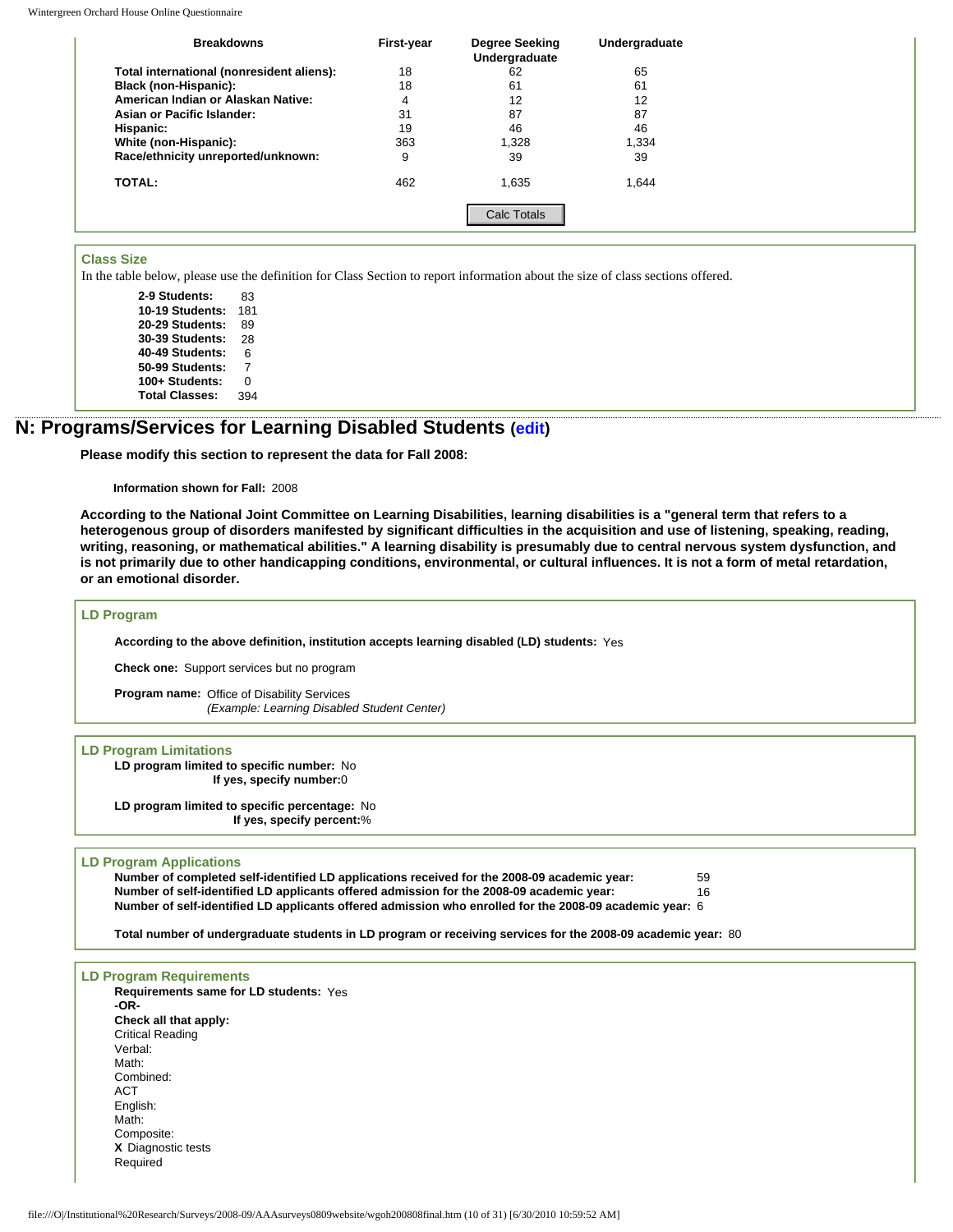Child Study Team report required if student is classified Other

**Personal interview:** Recommended

**Essay required:** Yes<br>If yes, may it be typed? Yes **If yes, may it be typed?** 

**Untimed standardized tests accepted:** Yes **GED certification accepted:** No

**Minimum class rank accepted: Minimum letter grade average accepted:**

**Specify any admissions requirements for LD students that may be waived on individual basis:** 

## **LD Student Services**

**Check services available to all LD students** Remedial math Remedial English Remedial reading Other special classes Diagnostic testing **X** Note taking Oral tests **X** Readers **X** Tutors **X** Other testing accommodations **X** Reading machines **X** Tape recorders Videotaped classes Untimed tests Special bookstore Learning center **X** Extended time for tests **X** Early syllabus **X** Exam on tape or computer Substitution of courses Take home exam **X** Texts on tape Typist/Scribe **X** Priority registration **X** Priority seating Waiver of foreign language degree requirement Proofreading services Waiver of math degree requirement **X** Other Assistive Tech, Alphasmarts, equipment loan, computer-based testing, distraction-limited testing **Learning disabled students are tutored:** Individually and in small groups **Credit toward degree is given for remedial courses:** No

**Term that best describes LD program/services:** Partial

**Lighter course load for LD students:** No

**Additional time to complete degree:** No

**Are there any additional costs for LD program/services?** No

**Extra cost:**0 **per:**

## **Staff Persons**

**Number of staff persons available to work with LD students:**

**Full-time:** 1 **Part-time:** 0

**Key Staff Person**

**Name:** Erin Farrell Salva **Title:** Coordinator of Disability Services

**LD Program Contact Name:** Erin Farrell Salva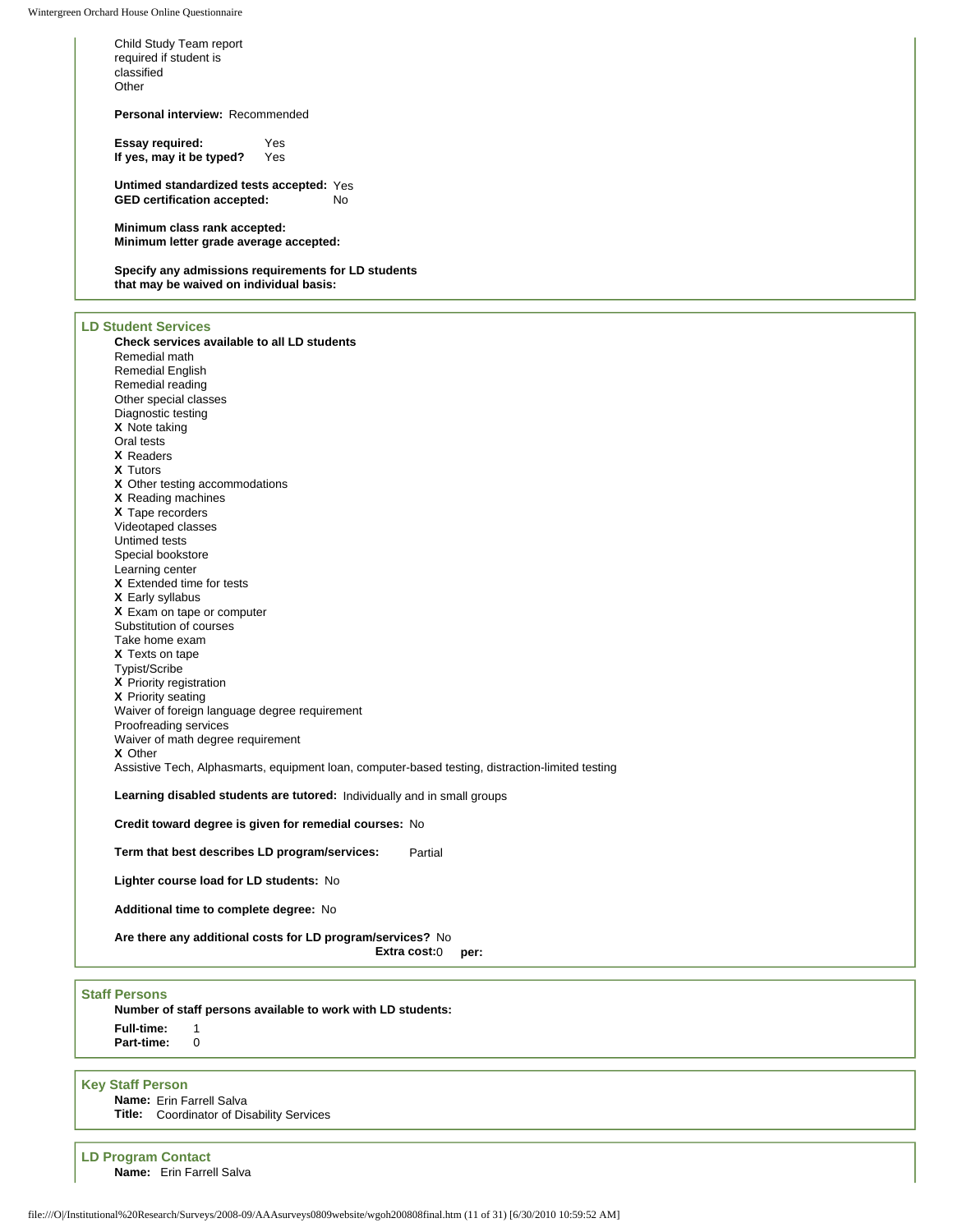**Title:** Coordinator of Disability Services **Phone:** 740 427-5453

**E-mail:** salvae@kenyon.edu

#### **Comments**

## **Please comment on any areas not covered above that would describe your**

**LD program or its requirements:** 

LD students are not required to self-identify during the admissions process. Tutoring (which is available to all students, not just LD students) sometimes involves an extra cost. The hourly rate for peer tutoring runs from \$8 to \$10, while professional-tutoring charges average \$25-\$30.

## **Additional LD Program Information**

**Are LD program services available to students who have**  Yes **not self-identified during the application process?**

**Application closing deadline for LD program:** 1/15

**Do students complete a separate application for admissions?** No

**Are students simultaneously accepted to the institution and the LD program?** Yes

**Does a member of the LD program sit on the admissions committee?** No

**Are high school math waivers accepted?** No

**Are high school foreign language waivers accepted?** No

**Is documentation of a neuropsychological or comprehensive psycho-educational evaluation required for admission to the program?:** Yes

#### **Select all required tests:**

**X** Nelson-Denny Reading Test SATA (Scholastic Abilities Test for Adults) **X** Wechsler Adult Intelligence Scale, 4th edition **X** WISC-IV (Wechsler Intelligence Scale for Children, 4th edition) **X** Woodcock-Johnson Psycho-educational testing and/or Achievement Tests Other Tests

| Testing documentation must be dated within how many months of application? 36                                                                  |                                                                                      |  |  |  |
|------------------------------------------------------------------------------------------------------------------------------------------------|--------------------------------------------------------------------------------------|--|--|--|
| LD Services Available For:<br>X Freshmen<br>X Sophomores<br>X Juniors<br>X Seniors                                                             |                                                                                      |  |  |  |
| Counseling services that are offered to LD Students:                                                                                           |                                                                                      |  |  |  |
| X Academic                                                                                                                                     | times per academic year                                                              |  |  |  |
| X Psychological                                                                                                                                | times per academic year                                                              |  |  |  |
| X Student Support Groups                                                                                                                       | times per academic year                                                              |  |  |  |
| <b>X</b> Vocational                                                                                                                            | times per academic year                                                              |  |  |  |
| If yes, how often does the advisor/advocate meet with faculty?<br>If yes, how often does the advisor/advocate meet with student?               | Is there an advisor/advocate from the LD program available to student? Yes<br>0<br>3 |  |  |  |
| Is individual tutoring available? Yes<br>If yes, how often?<br>Weekly<br>What is the average size of tutoring groups? 4                        |                                                                                      |  |  |  |
| <b>Check Tutorial Options:</b>                                                                                                                 |                                                                                      |  |  |  |
| Individual                                                                                                                                     | Group                                                                                |  |  |  |
| x<br><b>Time Management</b>                                                                                                                    |                                                                                      |  |  |  |
| <b>Organizational Skills</b><br>x                                                                                                              |                                                                                      |  |  |  |
| <b>Strategies</b><br>x                                                                                                                         |                                                                                      |  |  |  |
| <b>Content Area</b><br><b>Writing Labs</b>                                                                                                     | X                                                                                    |  |  |  |
| Math Labs                                                                                                                                      | X                                                                                    |  |  |  |
| X<br><b>Study Skills</b>                                                                                                                       |                                                                                      |  |  |  |
|                                                                                                                                                |                                                                                      |  |  |  |
| Total number of graduate students available to work with LD students:<br>Total number of peer tutors available to work with LD students:<br>75 |                                                                                      |  |  |  |
| Are single rooms available to students with specific disabilities? Yes                                                                         |                                                                                      |  |  |  |
| If yes, is a medical note required?                                                                                                            | Yes                                                                                  |  |  |  |
|                                                                                                                                                |                                                                                      |  |  |  |
|                                                                                                                                                |                                                                                      |  |  |  |

**LD Program Mailing Address** Address: Kenyon College<br>City: Gambier Gambier **State:** OH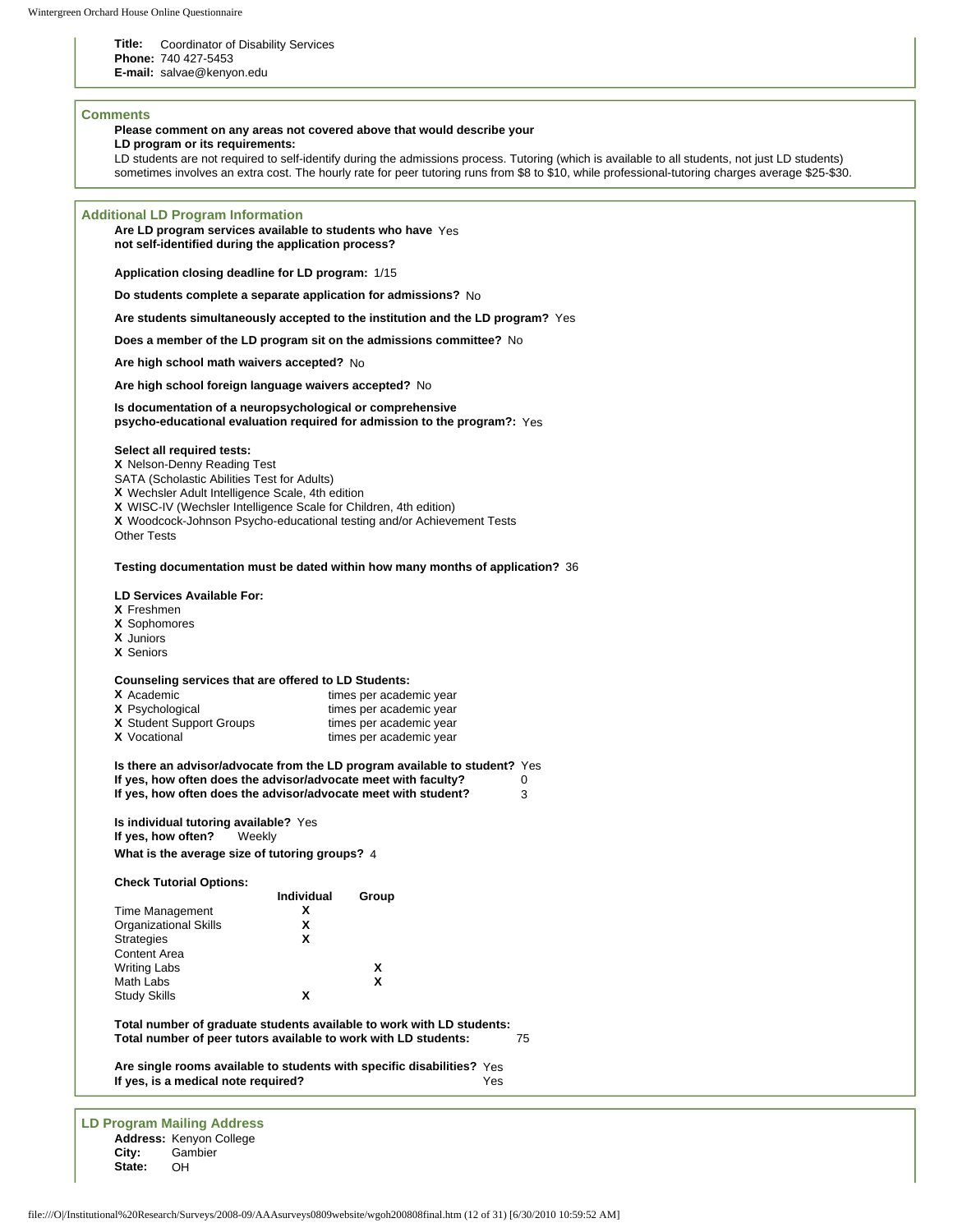**Zip:** 43022

**URL for LD Program Unit:** http://www.kenyon.edu/x24732.xml

## **O: International Applicant Information ([edit](http://survey.wgoh.com/secure/sectionOView.htm))**

**Please modify this section to represent the data for Fall 2008:** 

**Information shown for Fall:** 2008

| <b>Test Requirements for International Applicants</b>                                                                                                                                                                                                                                                                                                                                                                                                                                                                                                    |                                                                                                                                                |  |
|----------------------------------------------------------------------------------------------------------------------------------------------------------------------------------------------------------------------------------------------------------------------------------------------------------------------------------------------------------------------------------------------------------------------------------------------------------------------------------------------------------------------------------------------------------|------------------------------------------------------------------------------------------------------------------------------------------------|--|
|                                                                                                                                                                                                                                                                                                                                                                                                                                                                                                                                                          | Indicate test requirements for undergraduate international applicants whose native language is not English, and specify the minimum score that |  |
| is acceptable for each.                                                                                                                                                                                                                                                                                                                                                                                                                                                                                                                                  | Q=Required, M=Required Of Some, C=Recommended, S=Considered If Submitted, N=Not Used                                                           |  |
| <b>TOEFL only</b>                                                                                                                                                                                                                                                                                                                                                                                                                                                                                                                                        | Q                                                                                                                                              |  |
| Michigan only<br><b>TOEFL or Michigan</b>                                                                                                                                                                                                                                                                                                                                                                                                                                                                                                                |                                                                                                                                                |  |
| <b>Preference:</b>                                                                                                                                                                                                                                                                                                                                                                                                                                                                                                                                       | <b>TOEFL</b>                                                                                                                                   |  |
| <b>Minimum TOEFL score:</b>                                                                                                                                                                                                                                                                                                                                                                                                                                                                                                                              |                                                                                                                                                |  |
|                                                                                                                                                                                                                                                                                                                                                                                                                                                                                                                                                          | Paper:600                                                                                                                                      |  |
| Minimum Michigan Test score:                                                                                                                                                                                                                                                                                                                                                                                                                                                                                                                             | Computer:                                                                                                                                      |  |
|                                                                                                                                                                                                                                                                                                                                                                                                                                                                                                                                                          |                                                                                                                                                |  |
| <b>SAT Reasoning or ACT</b><br><b>SAT Subject</b>                                                                                                                                                                                                                                                                                                                                                                                                                                                                                                        | Q                                                                                                                                              |  |
| Preference:                                                                                                                                                                                                                                                                                                                                                                                                                                                                                                                                              | No Preference                                                                                                                                  |  |
| <b>Minimum SAT Reasoning:</b>                                                                                                                                                                                                                                                                                                                                                                                                                                                                                                                            |                                                                                                                                                |  |
|                                                                                                                                                                                                                                                                                                                                                                                                                                                                                                                                                          | <b>Critical Reading:600</b><br><b>Math:600</b>                                                                                                 |  |
|                                                                                                                                                                                                                                                                                                                                                                                                                                                                                                                                                          | Combined:0<br>Writing:0                                                                                                                        |  |
| <b>Minimum ACT:</b>                                                                                                                                                                                                                                                                                                                                                                                                                                                                                                                                      |                                                                                                                                                |  |
|                                                                                                                                                                                                                                                                                                                                                                                                                                                                                                                                                          | English:0                                                                                                                                      |  |
|                                                                                                                                                                                                                                                                                                                                                                                                                                                                                                                                                          | Math:0<br>Composite:28                                                                                                                         |  |
|                                                                                                                                                                                                                                                                                                                                                                                                                                                                                                                                                          | Writing:0                                                                                                                                      |  |
| <b>Minimum SAT Subject:</b>                                                                                                                                                                                                                                                                                                                                                                                                                                                                                                                              |                                                                                                                                                |  |
|                                                                                                                                                                                                                                                                                                                                                                                                                                                                                                                                                          |                                                                                                                                                |  |
|                                                                                                                                                                                                                                                                                                                                                                                                                                                                                                                                                          | If SAT Reasoning/ACT/SAT Subject required, check correct statement:<br>SAT Reasoning/ACT/SAT Subject may replace TOEFL/Michigan Test           |  |
| <b>Aid Available for International Applicants</b>                                                                                                                                                                                                                                                                                                                                                                                                                                                                                                        | Does school offer college-administered need-based or non-need-based aid<br>to degree-seeking international nonresident aliens?<br>Yes          |  |
|                                                                                                                                                                                                                                                                                                                                                                                                                                                                                                                                                          |                                                                                                                                                |  |
|                                                                                                                                                                                                                                                                                                                                                                                                                                                                                                                                                          | If yes, number of degree-seeking nonresident aliens who received<br>need-based or non-need-based aid in 2008-09 academic year:<br>61           |  |
|                                                                                                                                                                                                                                                                                                                                                                                                                                                                                                                                                          | Total amount from all sources to degree-seeking nonresident aliens: \$2,789,814.00                                                             |  |
| <b>Required Forms for International Applicants</b><br>Check all financial aid forms degree-seeking, nonresident alien, first-year financial aid<br>applicants must submit and indicate the appropriate deadline for each form:<br>Institution's own financial aid form<br><b>Priority Date:</b><br>Closing Date:<br>rolling basis<br><b>CSS/Financial Aid PROFILE</b><br><b>Priority Date:</b><br>Closing Date:<br>rolling basis<br>X Foreign Student's Financial Aid Application<br><b>Priority Date:</b><br>Closing Date: February 15<br>rolling basis |                                                                                                                                                |  |
| X Foreign Student's Certification of Finances                                                                                                                                                                                                                                                                                                                                                                                                                                                                                                            |                                                                                                                                                |  |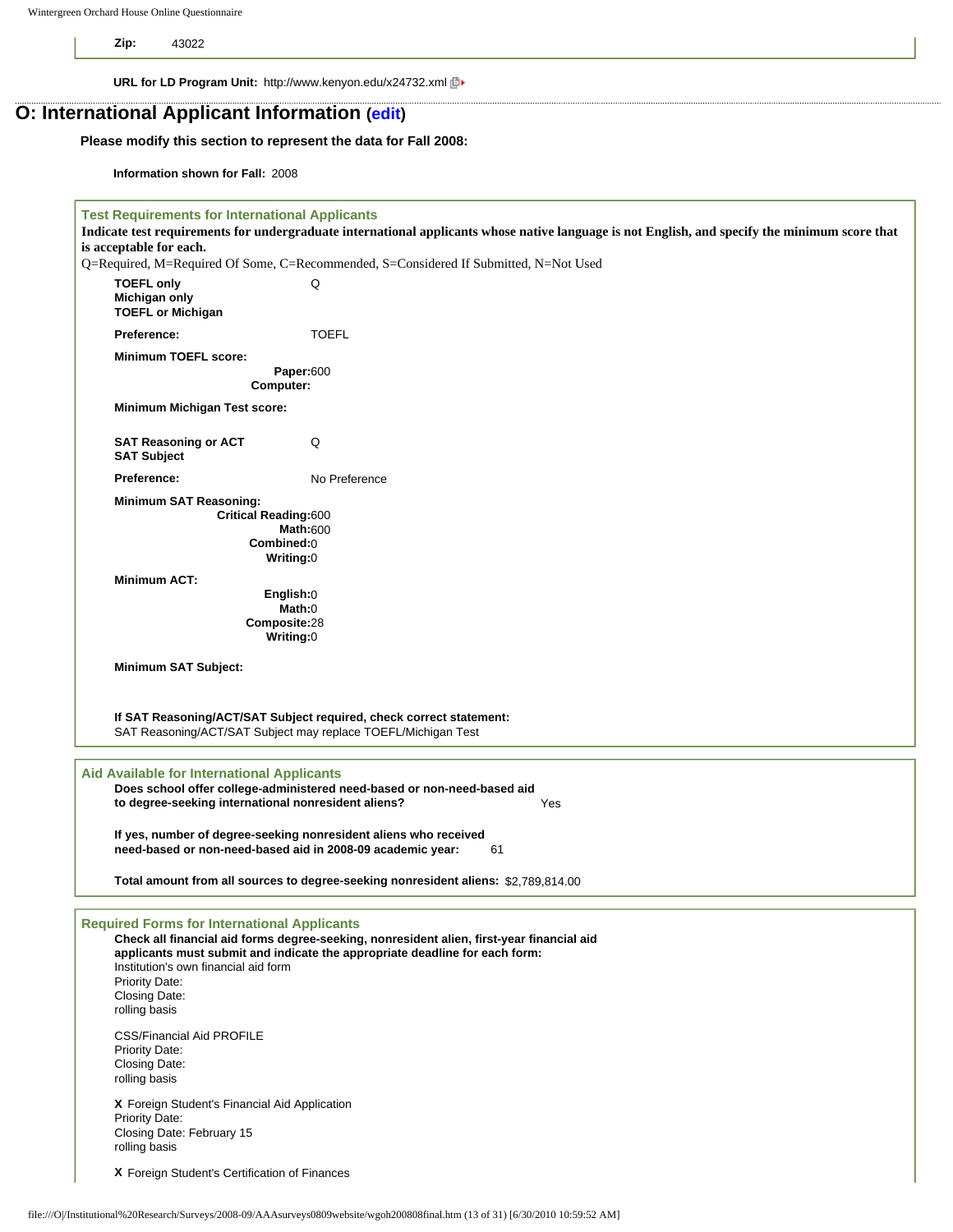Priority Date: Closing Date: February 15 rolling basis

**Other** Please Specify: Priority Date: Closing Date: rolling basis

## **Application Requirements for International Applicants Advanced deposit required (in addition to tuition/room deposits required of all students):** Yes

**Preapplication form required:** Yes **Separate application form required:** No

**Application Closing Dates for International Applicants** January 15 **Winter: Spring: Summer:**

## **Foreign Countries Represented**

**Number of foreign countries represented by degree-seeking undergraduate nonresident aliens for Fall 2008:** 35

**List up to six foreign countries most often represented:**

- **1)** Bulgaria
- **2)** China
- **3)** Nepal
- **4)** New Zealand
- **5)** Romania
- **6)** United Kingdom

**Special Services for International Applicants Check special services offered for international applicants:** English lab **X** Special counselors/advisors **X** Host family program International student center ESL program/classes **X** Special orientation **Other** 

**International Student Contact Name:** Marne Ausec **Title:** Director of International Education **Phone:** 740 427-5637 **E-mail:** ausecm@kenyon.edu

## **P: Tuition and Expenses [\(edit\)](http://survey.wgoh.com/secure/sectionPView.htm)**

**Please modify this section to represent the data for 2009-10 academic year:** 

**When will current tuition figures be available?**

**Information shown for academic year beginning Fall:** 2008

**2008-09 undergraduate tuition, per academic year** 

#### **Tuition**

**In-state tuition:** \$39,080.00 **Out-of-state tuition:** \$39,080.00

**Check any**

Comprehensive tuition/room/board/fees \$0.00 In-state tuition based on \$0.00 per credit hour, 0 hrs/yr Out-of-state tuition based on \$0.00 per credit hour, 0 hrs/yr No tuition for state residents School has no tuition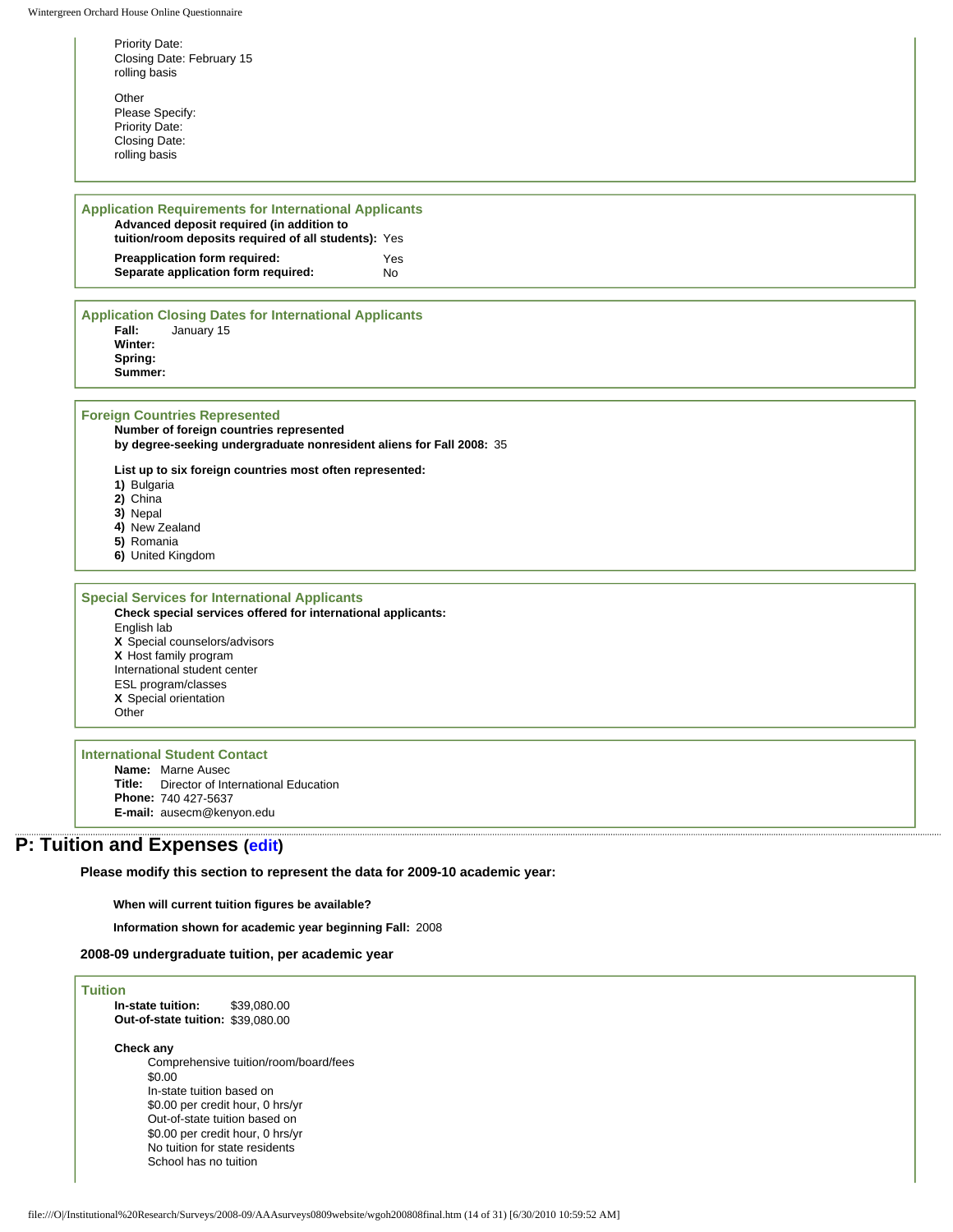| Other tuition |  |
|---------------|--|
|---------------|--|

| <b>Additional Expenses</b>                                                                                                                   |            |  |  |  |  |  |
|----------------------------------------------------------------------------------------------------------------------------------------------|------------|--|--|--|--|--|
| <b>Additional required fees:</b>                                                                                                             | \$1,160.00 |  |  |  |  |  |
| <b>Estimate for books and supplies:</b>                                                                                                      | \$1,300,00 |  |  |  |  |  |
| <b>Estimate for other academic expenses: \$1,130.00</b><br>Nature of expenses (ie. personal, transportation)<br>Personal and travel expenses |            |  |  |  |  |  |
| <b>On-campus Housing, per Academic Year</b>                                                                                                  |            |  |  |  |  |  |

| \$3.100.00 | $\overline{\phantom{a}}$ | \$3,000.00 |
|------------|--------------------------|------------|
| \$3,490.00 | $\overline{\phantom{a}}$ | \$3,490.00 |
| \$6,590.00 | $\overline{\phantom{a}}$ | \$6,590,00 |
|            |                          |            |

## **Tuition/Expense Comments**

**Tuition is estimated:** No

**Check any** Tuition includes fees Tuition figures are Canadian No meal plan offered Room and board figures are estimates

Tuition and fees vary by year of study **Other** 

## **Q: Financial Aid ([edit](http://survey.wgoh.com/secure/sectionQView.htm))**

**When will current financial aid figures be available?**

**Information shown for academic year beginning Fall:** 2008

**Financial aid available to mainland U.S. undergraduates:** Yes

**Which needs-analysis methodology does your institution use in awarding institutional aid:** Both FM and IM

## **Required Forms**

**Check all financial aid forms domestic first-year financial aid applicants must submit and indicate the appropriate deadline for each form for the 2009-10 academic year: X** FAFSA Priority Date: February 15 Closing Date: February 15 rolling Institution's own financial aid form Priority Date: Closing Date: rolling **X** CSS/Financial Aid PROFILE Priority Date: Closing Date: February 15 rolling State aid form Priority Date: Closing Date: rolling **X** Noncustodial (Divorced/Separated) Parent's Statement Priority Date: Closing Date: February 15 rolling Business/Farm Supplement Priority Date: Closing Date: rolling **X** Other Please Specify: tax forms Priority Date: Closing Date: February 15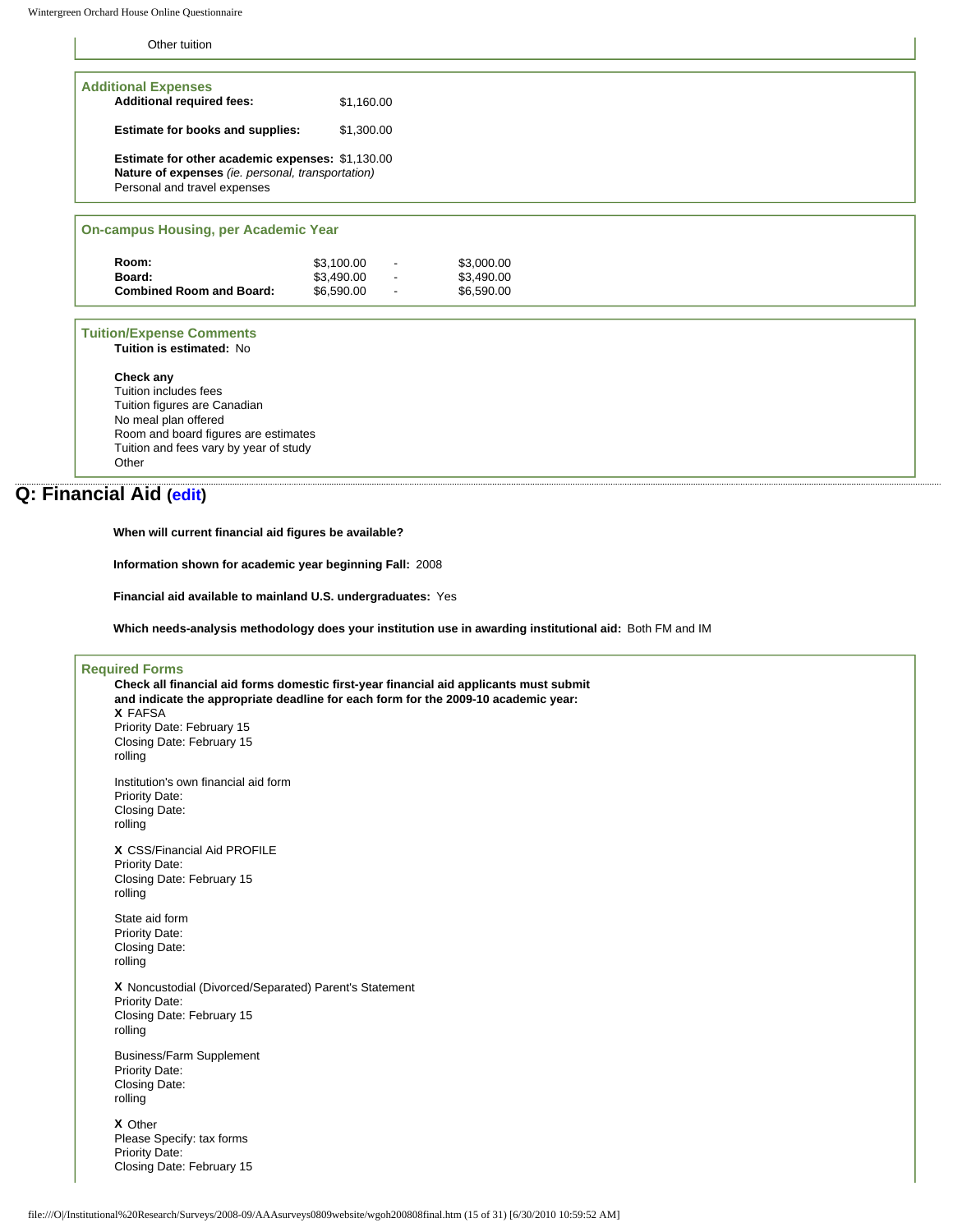rolling

### **Financial Aid Notification**

**Notification of awards is on rolling basis**

**X** Notification begins **April 1** 

**Financial Aid**

**Modify data for students receiving aid for the academic year beginning Fall 2008. Note: Students may be counted in more than one row, and full-time first-year students should also be counted as full-time undergraduates. First-time full-time freshmen Full-time**  undergrad<br>1.733 **Part-time undergrad a) Number of degree-seeking undergraduate students.** 454 1,733 0 **b) Number of students in line a) who applied for need-based financial aid.** 270 886 0 **c) Number of students in line b) who were determined to have financial need.** 189 724 0 **d) Number of students in line c) who were awarded financial aid** 189 793 0 **e) Number of students in line d) who were awarded any need-based scholarship or grant aid.** 176 691 0 **f) Number of students in line d) whowere awarded any need-based self-help aid.** 138 612 0 **g) Number of students in line d) who were awarded any non-need-based scholarship or grant aid.** 45 139 0 **h) Number of students in line d) whose need was fully met (exclude PLUS loans, unsubsidized loans, and private alternative loans).** 95 304 0 **i) On average, the percentage of need that was met of students who were awarded any need-based aid. Exclude any aid that was awarded in excess of need as well as any resources that were awarded to replace EFC (PLUS loans, unsubsidized loans, and private alternative loans).** 98 % 98 % 0 % **j) The average financial aid package of those in line d). Exclude any resources that were awarded to replace EFC (PLUS loans, unsubsidized loans, and private alternative loans).** 29,202 30,181 0 **k) Average need-based scholarship or grant award of those in line e)** 28,512 26,969 **l) Average need-based self-help award (excluding PLUS loans, unsubsidized loans, and private alternative loans) of those in line f).** 3,631 5,205 0 **m) Average need-based loan (excluding PLUS loans, unsubsidized loans, and private alternative loans) of those in line f) who were awarded a need-based loan.** 3,067 4,497 0 **n) Number of students in line a) who had no financial need need and who were awarded institutional nonneed-based scholarship or grant aid (exclude those who were awarded athletic awards and tuition benefits).** 125 381 0 **o) Average dollar amount of institutional nonneed-based scholarship or grant aid awarded to students in line n).** 9,615 11,779 0 **p) Number of students in line a) who were awarded an institutional nonneed-based athletic scholarship or grant.** 0 0 0 **q) Average dollar amount of institutional nonneed-based athletic scholarships and grants awarded to students in line p).** 0 0 0

#### **Loan Programs**

**Percentage of the 2008 undergraduate class who graduated between July 1, 2007 and June 30, 2008 and who borrowed through any loan programs (federal, state, subsidized, unsubsidized, private, etc.; exclude parent loans). Include only students who borrowed while enrolled at your institution.** 66 %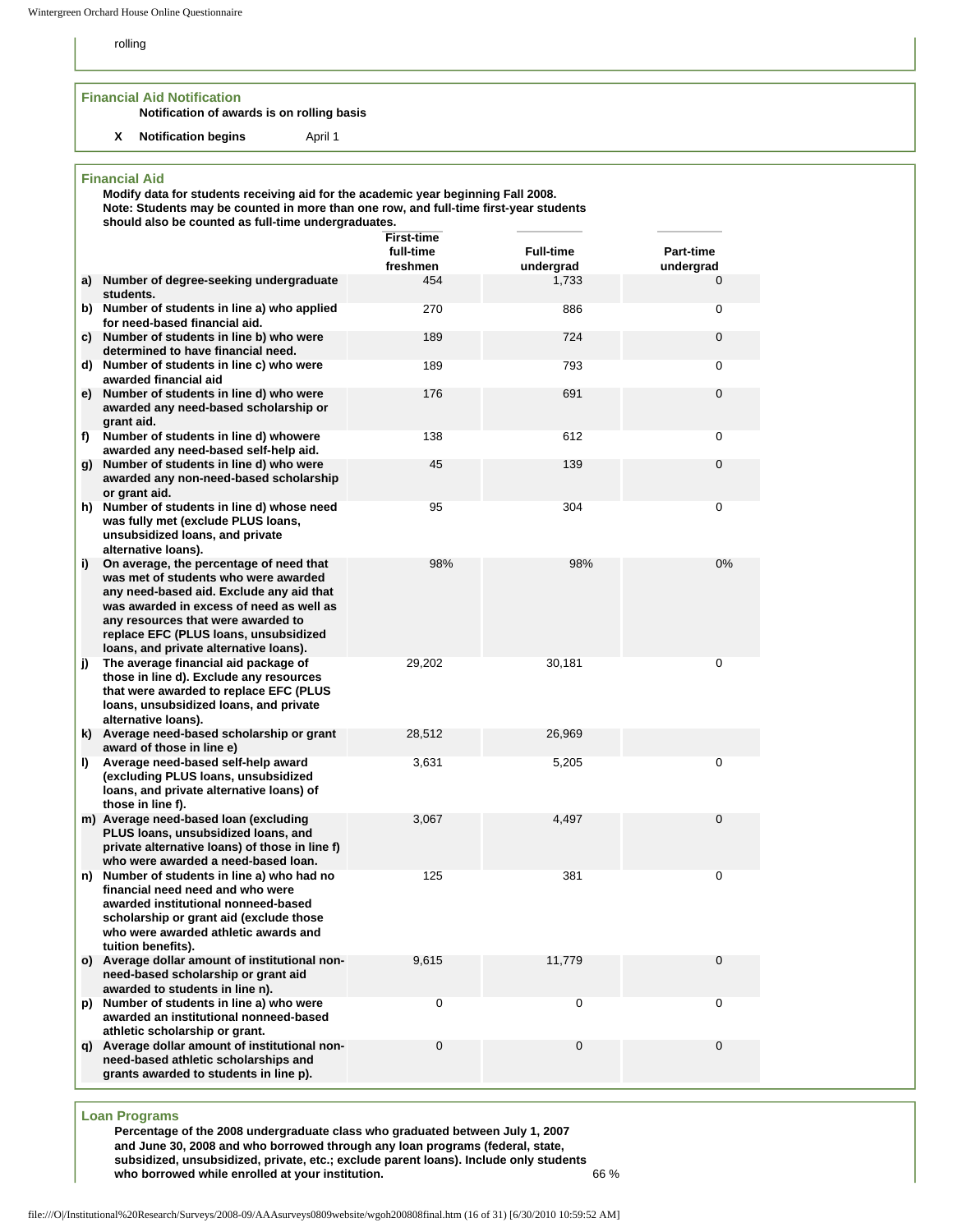**Average per-borrower cumulative undergraduate indebtedness of those in previous question. Do not include money borrowed at other institutions.** \$19,462.00

## **Work-Study Program**

**School participates in Federal Work-Study Program:** Yes

**If yes, percentage of all undergraduates who receive some form of financial aid who participate in work-study.** 95 %

## **R: Scholarships and Grants [\(edit\)](http://survey.wgoh.com/secure/sectionRView.htm)**

**Please modify this section to represent the data for Fall 2008:** 

**When will current scholarship figures be available?**

**Information shown for Fall:** 2008

## **Available Scholarships/Grants**

**Check types of scholarships/grants available to undergraduate students:**

- **X** Need-based (general)
- **X** Federal Pell Grants
- **X** SEOG
- **X** State scholarships/grants
- **X** College/university scholarship/grants (institutional funds)
- **X** Private scholarships/grants
- Federal Nursing Scholarships United Negro College Fund
- **Other**
- 
- **X** Non-need-based (general) State scholarships/grants
- **X** Academic merit scholarships/grants
- Creative arts/performance
- Special achievements/activities
- Special characteristics
- Athletic scholarships ROTC scholarships
- Other scholarship/grant

| <b>Need-Based Total Dollars</b>      |                      |
|--------------------------------------|----------------------|
| <b>Scholarships/Grants</b>           | <b>Total Dollars</b> |
| Federal:                             | 739,097              |
| State:                               | 288,406              |
| Institutional:                       | 16.424.542           |
| Other external:                      | 1.184.039            |
| Total Scholarship/Grants: 18.636.084 |                      |
| <b>Tuition Waivers:</b>              | 465.527              |
| <b>Athletic Awards:</b>              | 0                    |
|                                      |                      |

## **Non-Need-Based Total Dollars**

| <b>Scholarships/Grants</b>          | <b>Total Dollars</b> |
|-------------------------------------|----------------------|
| Federal:                            | O                    |
| State:                              | 124.830              |
| Institutional:                      | 2.040.933            |
| Other external:                     | 670.795              |
| Total Scholarship/Grants: 2,836,558 |                      |
| <b>Tuition Waivers:</b>             | 211.798              |
| <b>Athletic Awards:</b>             | 0                    |
|                                     |                      |

## **Additional Questions**

**Percentage of total need-based & non-need-based awarded to students from out-of-state:** 75 %

| Range of individual scholarships/grant packages: |            |        |             |                     |
|--------------------------------------------------|------------|--------|-------------|---------------------|
| Undergraduate (UG):                              | \$3,000.00 | $\sim$ | \$44,860,00 | <b>Full Tuition</b> |
| Freshman (FTF):                                  | \$3,000.00 | $\sim$ | \$44,860,00 | Full Tuition        |

## **S: Loans ([edit](http://survey.wgoh.com/secure/sectionSView.htm))**

**Please modify this section to represent the data for Fall 2008:** 

**When will current loan figures be available? Information shown for Fall:** 2008

**Loan Types/Payment Plans**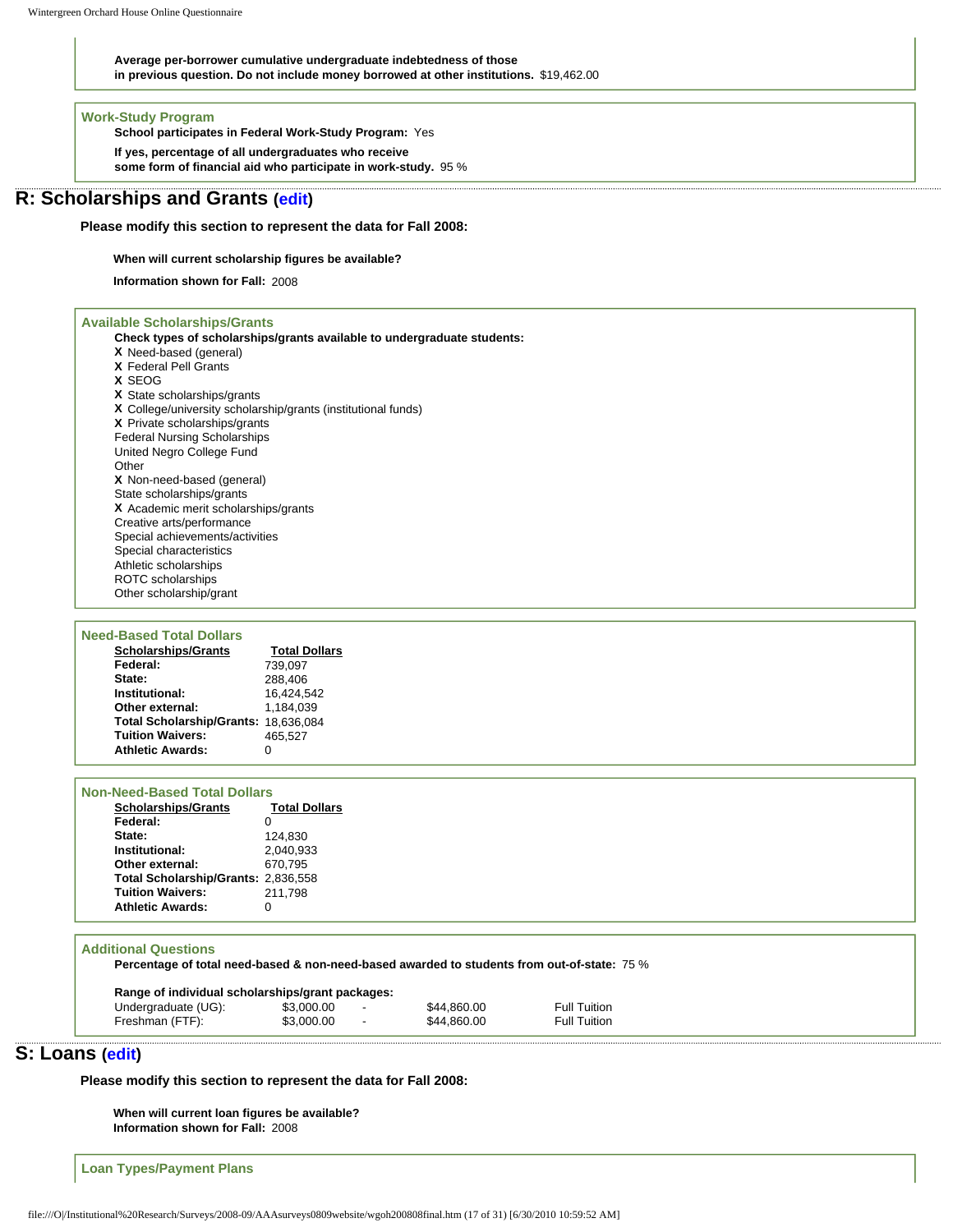| Check types of loans available to undergraduate students:             |
|-----------------------------------------------------------------------|
| Federal District Student Loan Program (Direct Loan)                   |
|                                                                       |
| <b>Direct Subsidized Stafford Loans</b>                               |
| Direct Unsubsidized Stafford Loans                                    |
| <b>Direct PLUS Loans</b>                                              |
| Federal Family Education Loan Program (FFEL)                          |
| X FFEL Subsidized Stafford Loans                                      |
| X FFEL Unsubsidized Stafford Loans                                    |
| X FFEL PLUS Loans                                                     |
| <b>X</b> Federal Perkins Loans                                        |
| <b>Federal Nursing Loans</b>                                          |
| <b>State Loans</b>                                                    |
| X College/University Loans                                            |
| Other                                                                 |
|                                                                       |
|                                                                       |
| Check the types of payment plans available to undergraduate students: |
| America's Tuition Assistance Corp. (ATAC)                             |
| Education Plan, Inc.                                                  |
| <b>Key Education Resources</b>                                        |
| X Academic Management Services (AMS)                                  |
| <b>EFI Fund Management</b>                                            |
|                                                                       |
| <b>Tuition Management Systems</b>                                     |
| Deferred payment plan                                                 |
| Family tuition reduction                                              |
| Guaranteed tuition                                                    |
| School's own payment plan(s)                                          |
| Other                                                                 |
|                                                                       |
|                                                                       |
| <b>Need-Based Total Dollars</b>                                       |
| <b>Scholarships/Grants</b><br><b>Total Dollars</b>                    |
| <b>Student loans:</b><br>2,980,661                                    |
| <b>Federal Work-Study:</b><br>211,788                                 |
| State/Other work-study: 221,457                                       |
| <b>TOTAL Self-Help:</b><br>3,413,906                                  |
| TOTAL Parents Loans: 413,804                                          |
|                                                                       |
|                                                                       |
| <b>Non-Need-Based Total Dollars</b>                                   |
| <b>Scholarships/Grants</b><br><b>Total Dollars</b>                    |
| <b>Student loans:</b><br>2,641,852                                    |
| State/Other work-study: 145,748                                       |
| <b>TOTAL Self-Help:</b><br>2,787,600                                  |
| TOTAL Parents Loans: 2,586,840                                        |
|                                                                       |
|                                                                       |
| <b>Loan Packages</b>                                                  |

**Parent Loans packaged to meet need:** No

| Range of Individual Loan Packages: |          |        |             |                     |
|------------------------------------|----------|--------|-------------|---------------------|
| Undergraduate (UG):                | \$500.00 | $\sim$ | \$11.500.00 | <b>Full Tuition</b> |
| Freshman (FTF):                    | \$500.00 | $\sim$ | \$8,000,00  | <b>Full Tuition</b> |

## **T: Student Employment [\(edit\)](http://survey.wgoh.com/secure/sectionTView.htm)**

**Please modify this section to represent the data for Fall 2008:** 

**Information shown for Fall:** 2008

**NOTE: Do note include Work-Study in this section.** 

| <b>Employment</b><br>Institutional employment is available: Yes                                                |
|----------------------------------------------------------------------------------------------------------------|
| For schools located outside the United States only:<br>Undergraduates from the mainland U.S. may work: Neither |
| Percentage of full-time undergraduates who work on campus during 2008-09 academic year: 48 %                   |
| Average amount undergraduates may expect to earn: \$750.00<br>per: <sub>vear</sub>                             |
| Part-time off-campus employment opportunities for undergraduates are:<br>Poor                                  |
| Freshmen are discouraged from working during first term: No                                                    |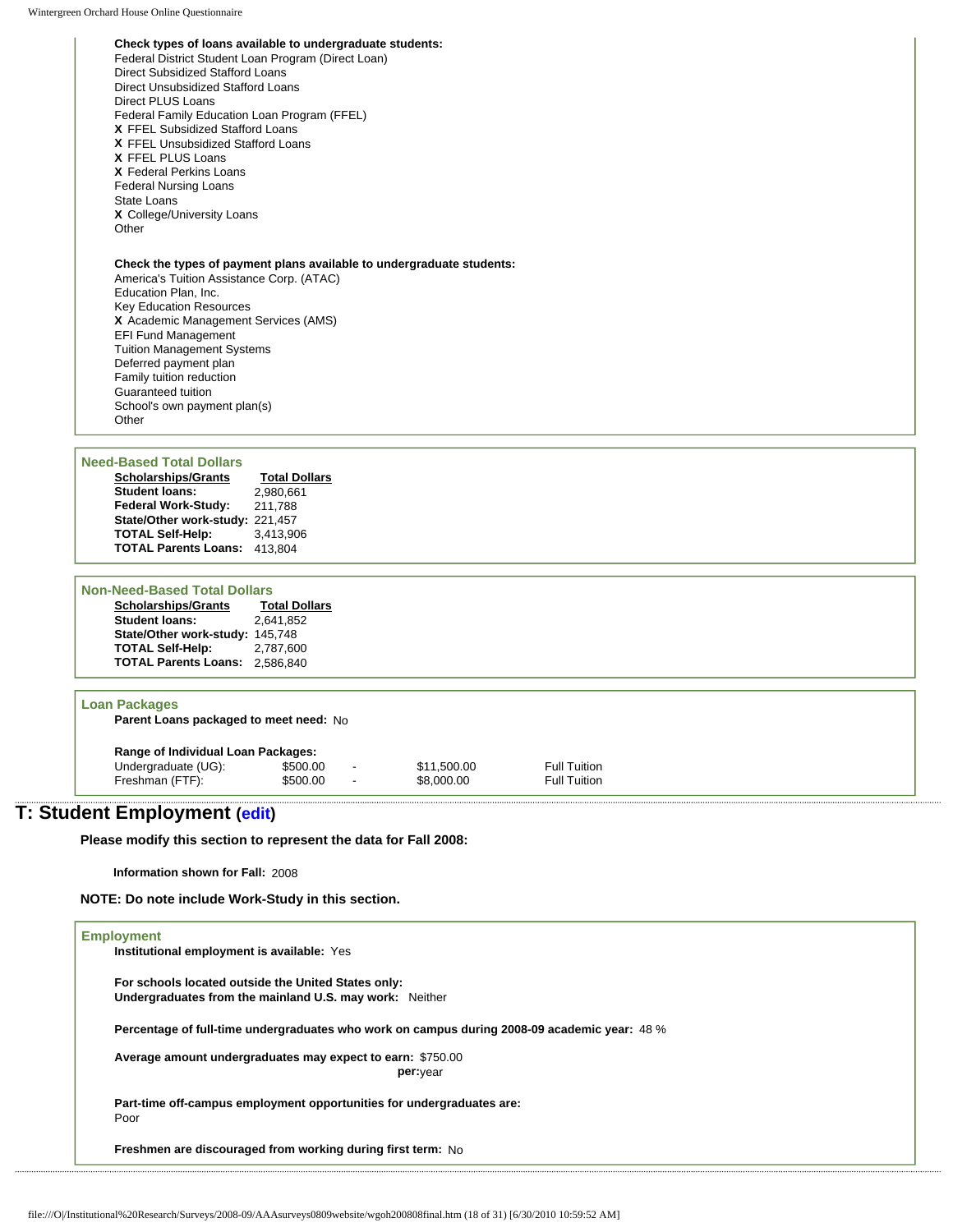## **U: Accreditation and Faculty [\(edit\)](http://survey.wgoh.com/secure/sectionUView.htm)**

## **Please modify this section to represent the data for Fall 2008:**

**Information shown for Fall:** 2008

| Check agencies that accredit your undergraduate programs:<br>NEASC (New England Assn. of Schools and Colleges)<br>MSACS (Middle State Assn. of Colleges and Schools)<br>X NCACS (North Central Assn. of Colleges and Schools)<br>NASC (Northwest Assn. of Schools and Colleges)<br>SACS (Southern Assn. of Colleges and Schools)<br>WASC (Western Assn. of Schools and Colleges)<br>ACICS (Accrediting Council for Independent Schools and Colleges)<br>ACCSCT (Accrediting Comm. for Career Schools/Colleges of Technology)<br>AUCC (Assn. of University and Colleges of Canada)<br>ABHE (Assn. for Biblical Higher Education)<br>AARTS (Assn. of Advanced Rabbinical and Talmudic Schools)<br>TRACS (Transnational Assn. of Christian Colleges) |           |                    |                                                                                                                            |  |
|---------------------------------------------------------------------------------------------------------------------------------------------------------------------------------------------------------------------------------------------------------------------------------------------------------------------------------------------------------------------------------------------------------------------------------------------------------------------------------------------------------------------------------------------------------------------------------------------------------------------------------------------------------------------------------------------------------------------------------------------------|-----------|--------------------|----------------------------------------------------------------------------------------------------------------------------|--|
| <b>Professional Accreditations</b><br><b>School Accredited by</b>                                                                                                                                                                                                                                                                                                                                                                                                                                                                                                                                                                                                                                                                                 |           |                    |                                                                                                                            |  |
| <b>Faculty</b>                                                                                                                                                                                                                                                                                                                                                                                                                                                                                                                                                                                                                                                                                                                                    |           | Women              |                                                                                                                            |  |
| <b>Full-time Instructional Faculty:</b>                                                                                                                                                                                                                                                                                                                                                                                                                                                                                                                                                                                                                                                                                                           | Men<br>90 | 62                 | <b>Both</b><br>152                                                                                                         |  |
| <b>Part-time Instructional Faculty:</b>                                                                                                                                                                                                                                                                                                                                                                                                                                                                                                                                                                                                                                                                                                           | 17        | 19                 | 36                                                                                                                         |  |
| <b>Total Instructional Faculty:</b>                                                                                                                                                                                                                                                                                                                                                                                                                                                                                                                                                                                                                                                                                                               | 107       | 81                 | 188                                                                                                                        |  |
| Number of full-time minority instructional faculty:<br>Number of full-time nonresident aliens (international) instructional faculty: 4                                                                                                                                                                                                                                                                                                                                                                                                                                                                                                                                                                                                            |           |                    | 20                                                                                                                         |  |
| Number of full-time instructional faculty whose highest degree is:                                                                                                                                                                                                                                                                                                                                                                                                                                                                                                                                                                                                                                                                                |           |                    |                                                                                                                            |  |
| Doctorate:<br>149                                                                                                                                                                                                                                                                                                                                                                                                                                                                                                                                                                                                                                                                                                                                 |           |                    |                                                                                                                            |  |
| Master's:<br>3                                                                                                                                                                                                                                                                                                                                                                                                                                                                                                                                                                                                                                                                                                                                    |           |                    |                                                                                                                            |  |
| Bachelor's:<br>0                                                                                                                                                                                                                                                                                                                                                                                                                                                                                                                                                                                                                                                                                                                                  |           |                    |                                                                                                                            |  |
| Other:<br>0                                                                                                                                                                                                                                                                                                                                                                                                                                                                                                                                                                                                                                                                                                                                       |           |                    |                                                                                                                            |  |
| Totals:                                                                                                                                                                                                                                                                                                                                                                                                                                                                                                                                                                                                                                                                                                                                           |           | Calc Percent/Total |                                                                                                                            |  |
| (Total must equal total FULL-TIME Instructional Faculty as noted above.)                                                                                                                                                                                                                                                                                                                                                                                                                                                                                                                                                                                                                                                                          |           |                    |                                                                                                                            |  |
| Percentage of full-time instructional faculty who have terminal degree in their field: 98 %                                                                                                                                                                                                                                                                                                                                                                                                                                                                                                                                                                                                                                                       |           |                    |                                                                                                                            |  |
| FTE Student-FTE Faculty ratio for Fall 2008:<br>FTE: Full-Time Equivalent (full time plus 1/3 part time)                                                                                                                                                                                                                                                                                                                                                                                                                                                                                                                                                                                                                                          |           | 10 to 1            |                                                                                                                            |  |
| Percentage of All Faculty Serving as Advisors: 100 %                                                                                                                                                                                                                                                                                                                                                                                                                                                                                                                                                                                                                                                                                              |           |                    |                                                                                                                            |  |
| V: Curriculum/Academic Overview (edit)                                                                                                                                                                                                                                                                                                                                                                                                                                                                                                                                                                                                                                                                                                            |           |                    |                                                                                                                            |  |
| <b>Modify Majors</b>                                                                                                                                                                                                                                                                                                                                                                                                                                                                                                                                                                                                                                                                                                                              |           |                    |                                                                                                                            |  |
| the current listing of all majors that we have listed for your institution.                                                                                                                                                                                                                                                                                                                                                                                                                                                                                                                                                                                                                                                                       |           |                    | For each major category tab (Associate, Bachelor's, Master's, and Doctorate), review the "Majors Offered" list. This is    |  |
| additional majors.                                                                                                                                                                                                                                                                                                                                                                                                                                                                                                                                                                                                                                                                                                                                |           |                    | If there are majors that you offer that are not included in the list, please use the first free form box below to list all |  |
| majors should be removed.                                                                                                                                                                                                                                                                                                                                                                                                                                                                                                                                                                                                                                                                                                                         |           |                    | If any of the listed majors are no longer offered, please use the second free form box below to indicate that those        |  |
| <b>Majors - Associate</b>                                                                                                                                                                                                                                                                                                                                                                                                                                                                                                                                                                                                                                                                                                                         |           |                    |                                                                                                                            |  |
|                                                                                                                                                                                                                                                                                                                                                                                                                                                                                                                                                                                                                                                                                                                                                   |           |                    |                                                                                                                            |  |
| <b>Associate Majors Offered:</b><br>None Listed                                                                                                                                                                                                                                                                                                                                                                                                                                                                                                                                                                                                                                                                                                   |           |                    |                                                                                                                            |  |
| List any other associate majors offered that are not listed above:                                                                                                                                                                                                                                                                                                                                                                                                                                                                                                                                                                                                                                                                                |           |                    |                                                                                                                            |  |
| List any associate majors listed above that are not offered:                                                                                                                                                                                                                                                                                                                                                                                                                                                                                                                                                                                                                                                                                      |           |                    |                                                                                                                            |  |
|                                                                                                                                                                                                                                                                                                                                                                                                                                                                                                                                                                                                                                                                                                                                                   |           |                    |                                                                                                                            |  |
| Majors - Bachelor's                                                                                                                                                                                                                                                                                                                                                                                                                                                                                                                                                                                                                                                                                                                               |           |                    |                                                                                                                            |  |
|                                                                                                                                                                                                                                                                                                                                                                                                                                                                                                                                                                                                                                                                                                                                                   |           |                    |                                                                                                                            |  |

## **Modify Majors**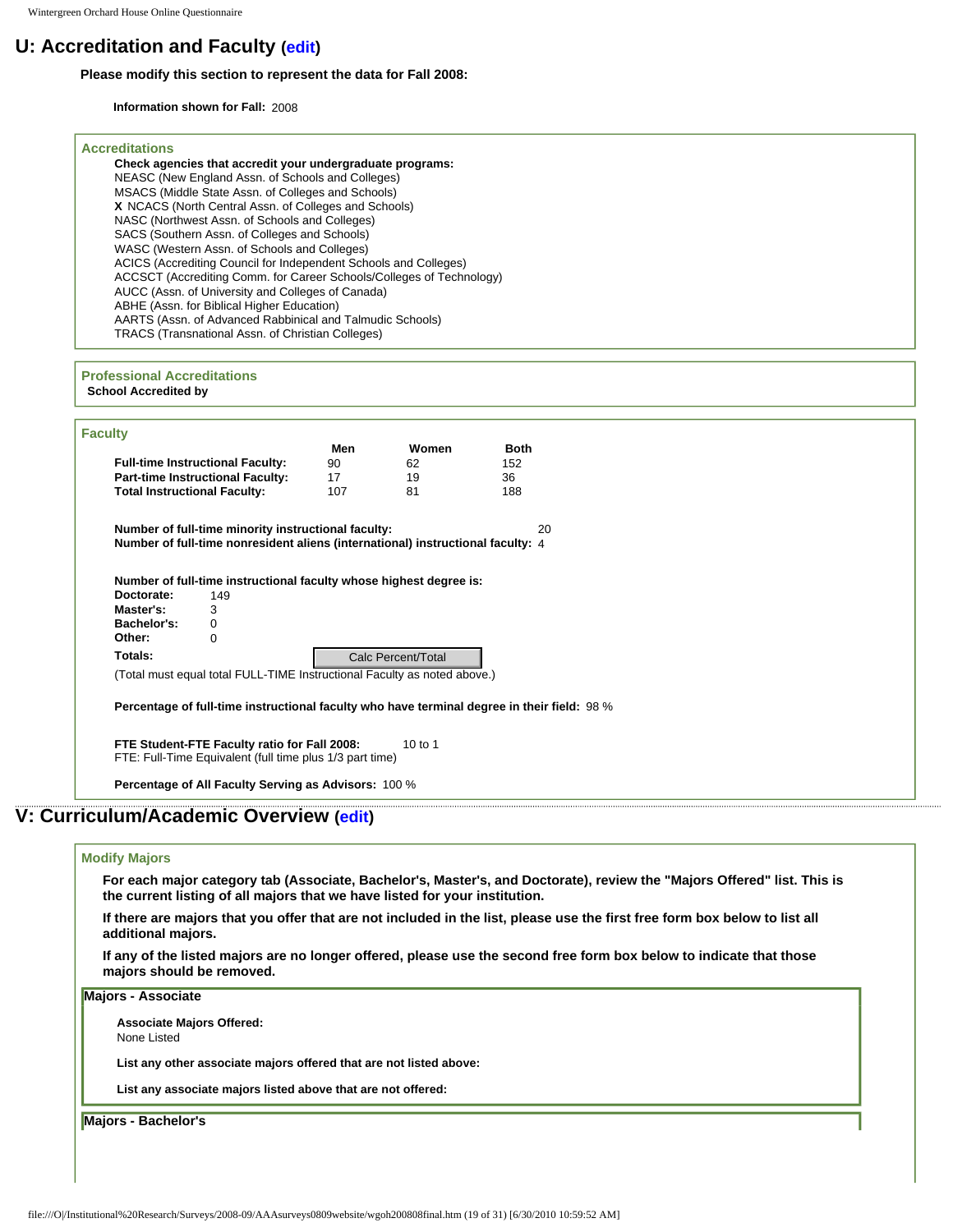#### **Bachelor's Majors Offered:**

| • American Studies | • History                     |
|--------------------|-------------------------------|
| • Anthropology     | <b>International Studies</b>  |
| • Art              | • Latin                       |
| • Art History      | • Mathematics                 |
| • Biochemistry     | • Modern Languages/Literature |
| • Biology          | • Molecular Biology           |
| • Chemistry        | • Music                       |
| • Classics         | • Neuroscience                |
| • Dance            | • Philosophy                  |
| • Drama            | • Physics                     |
| • Economics        | • Political Science           |
| • English          | • Psychology                  |
| $.$ French         | • Religious Studies           |
| • German           | • Self-Designed Major         |
|                    |                               |

- Sociology
	- Spanish

**List any other bachelor's majors offered that are not listed above:** 

**List any bachelor's majors listed above that are not offered:** 

## **Majors - Master's**

• Greek

**Master's Majors Offered:**

None Listed

**List any other master's majors offered that are not listed above:** 

**List any master's majors listed above that are not offered:** 

#### **Majors - Doctorate**

**Doctorate Majors Offered:**

None Listed

**List any other doctorate majors offered that are not listed above:** 

**List any doctorate majors listed above that are not offered:** 

**Note: When reporting majors, please do not list majors in conjunction with a concentration, emphasis, minor, or subject area. Concentrations, etc., may be reported in the next section.** 

## **Modify Degrees**

**For each degree category tab (Associate, Bachelor's, Master's, Doctorate, and First Professional), review the "Degrees Offered" list. This is the current listing of all degrees that we have listed for your institution.** 

**If there are degrees that you offer that are not included in the list, please use the first free form box below to list all additional degrees needed. Please include the description for any abbreviated degrees..** 

**If any of these degrees are no longer offered, please use the second free form box below to indicate that those degrees should be removed.** 

#### **Degrees - Associate**

**Associate Degrees Offered:** None Listed

**List any other associate degrees offered not listed above:** 

**List any associate degrees listed above that are not offered:** 

#### **Degrees - Bachelor's**

**Bachelor's Degrees Offered:**

 $-B.A.$ 

**List any other bachelor's degrees offered not listed above:** 

**List any bachelor's degrees listed above that are not offered:** 

## **Degrees - Master's**

**Master's Degrees Offered:**

None Listed

**List any other master's degrees offered not listed above:** 

**List any master's degrees listed above that are not offered:**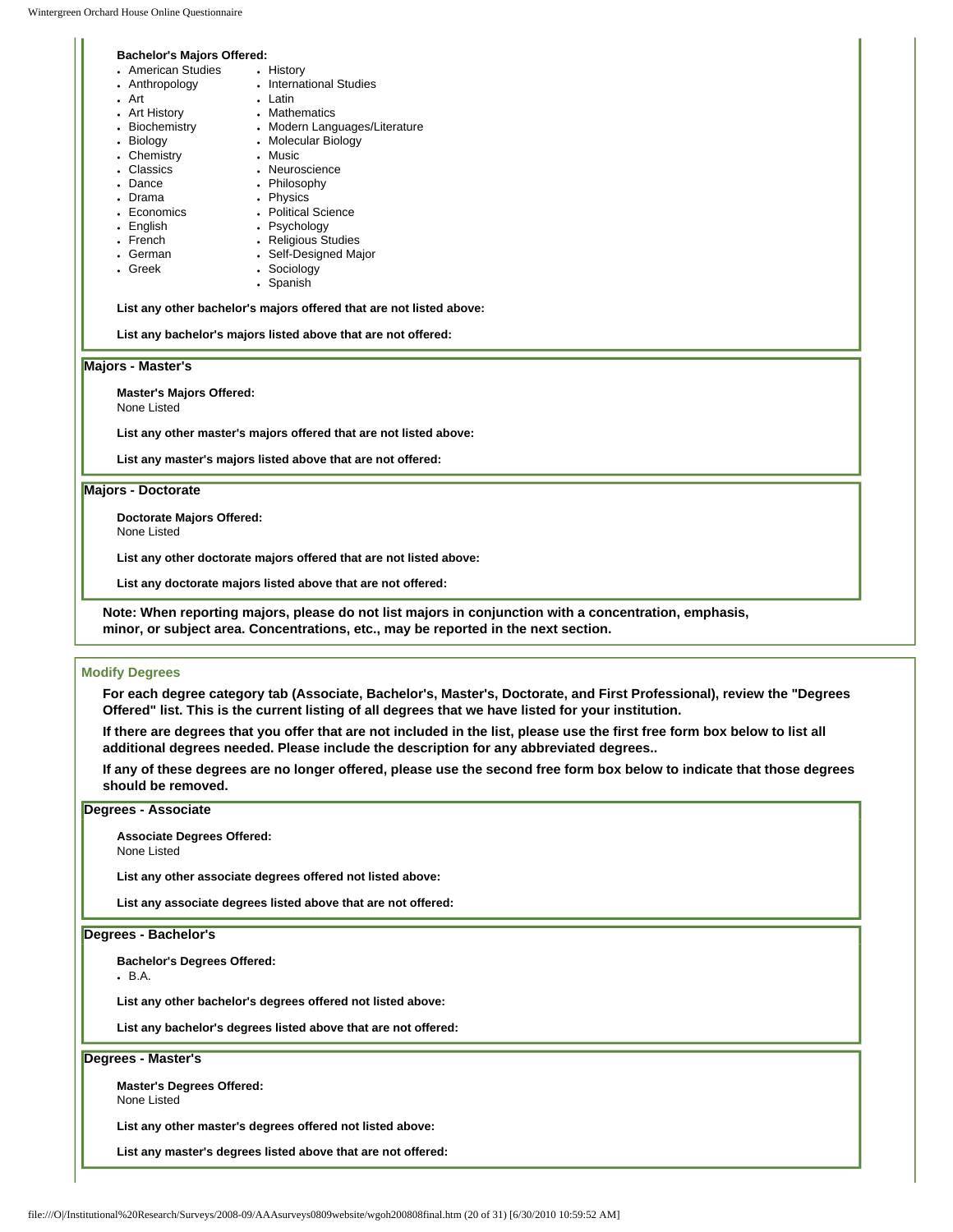## **Degrees - Doctorate**

**Doctorate Degrees Offered:** None Listed

**List any other doctorate degrees offered not listed above:** 

**List any doctorate degrees listed above that are not offered:** 

## **Degrees - First Professional**

**First Professional Degrees Offered:**

None Listed

**List any other first professional degrees offered not listed above:** 

**List any first professional degrees listed above that are not offered:** 

### **Minors / Misc Programs**

## **List minors and other miscellaneous programs offered for undergraduates:**

Minors offered in anthropology, art, biology, classics, dance, history, mathematics, modern languages and literatures, music, philosophy, physics, religious studies and sociology.

**Check one:** Minor is not required for graduation

### **General Education Requirements**

**General education/core curriculum is required:** No

### **Physical Education Requirements**

**Physical education is required for graduation:** No

**PE Requirement:** 0

**unit:***(Example: semester hours)*

## **Religion Requirements**

**Religion/theology is required for graduation:** No

### **Religion Requirement:** 0

**unit:***(Example: semester hours)*

## **Programs Offered**

**Check programs offered: X** Self-designed majors **X** Double majors Dual degrees **X** Independent study **X** Accelerated study **X** Honors program **X** Phi Beta Kappa **X** Pass/fail grading option **X** Internships Weekend College Distance Learning External degree program Certificate programs

## **Cooperative education programs offered:** Unknown

**Agriculture** Art Business Computer Science Education Engineering Health Professions Home Economics Humanities Natural Science Social/Behavioral Science **Technologies** Vocational Arts **Other** 

**Education certifications offered:** Unknown Early Childhood Elementary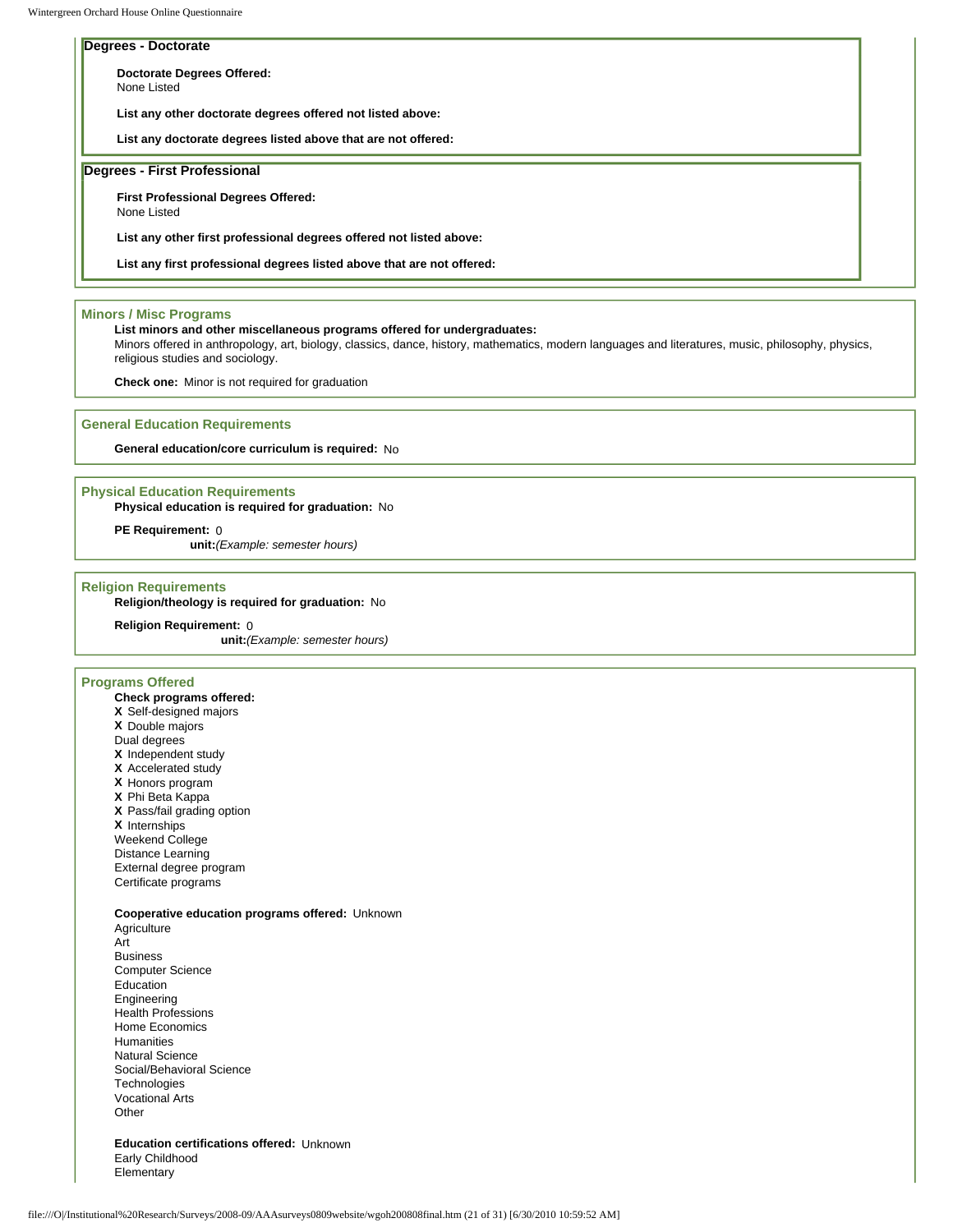Middle/Junior High **Secondary** Special Education Vo-tech Adult Education Bilingual/bicultural

**Number of specific subject areas with education certification:** 0

**Graduate schools/programs offered:** No

**Qualified undergraduate students may take graduate-level classes:** No

### **Check pre-professional programs that are designed specifically as preparation for graduate study:**

**X** Pre-law **X** Pre-medicine **X** Pre-veterinary science Pre-pharmacy **X** Pre-dentistry **X** Pre-theology Pre-optometry **X** Other Business, education, architecture, clinical psychology, engineering, health care professions, library and information science, and social work

#### **2-2 Programs:**

Education program with Bank Street Coll of Education, Engineering program with Case Western Reserve School of Engineering, Engineering program with Rensselear Polytechnic Institute, Engineering program with Sever Institute of Technology, Engineering program with Washington U, Environmental Studies program with Duke U School of the Environment

#### **3-1 Programs:**

#### **3-2 Programs:**

**List consortium(s) with which your institution has membership:**  Five Colleges of Ohio

#### **Check domestic off-campus semester-away study programs:**

Los Angeles Film Studies Center **X** Oak Ridge Science Semester (TN) Washington Center Program AuSable Institute of Environmental Studies Program (MI) **X** Newberry Library Program (IL) **X** New York Arts Program New York Studies Program (AICAD **X** Washington Semester (American University) UN Semester **X** Sea Semester American Studies Program (Washington, D.C.) **X** Other Philadelphia Center

## **List schools with which domestic exchange programs are offered:**

#### **List all countries in which study abroad is offered. Alpha order, comma separated:**

Study abroad offered in Argentina, Australia, Austria, Belgium, Belize, Bolivia, Botswana, Brazil, Cameroon, Canada, Chile, China, Costa Rica, Czech Republic, Denmark, Dominican Republic, Ecuador, Egypt, Ethiopia, Fiji, France, Germany, Ghana, Greece, Honduras, Hungary, India, Ireland, Italy, Jamaica, Japan, Jordan, Kenya, Korea, Madagascar, Mali, Mexico, Mongolia, Morocco, Netherlands, New Zealand, Nicaragua, Oman, Panama, Peru, Poland, Portugal, Russia, Samoa, Senegal, South Africa, Spain, Sweden, Switzerland, Tanzania, Thailand, Turkey, Turks and Caicos Islands, Uganda, United Kingdom, Vietnam

### **List any additional special or unique academic programs not yet noted:**

Semester in environmental science at Woods Hole, Massachusetts, School for Field Studies (environmental field studies abroad), Great Lakes Colleges Association Border Studies Program in El Paso, Texas, and Ciudad Juarez, Mexico, Comparative Women's Studies in Europe program, World Capitals program, Philadelphia Urban Semester, Urban Studies program in Chicago, National Theater Institute in Connecticut

## **W: Computers/Facilities/Services ([edit](http://survey.wgoh.com/secure/sectionWView.htm))**

**Computer Requirements**

**Every student required to take a computer course:** No **Every student required to lease/own a computer:** No

## **Computer/Network Access**

**Total number of microcomputers available to all students:** 530

**School provides Internet access to all students:** Yes **School provides E-mail services/accounts to all students:** Yes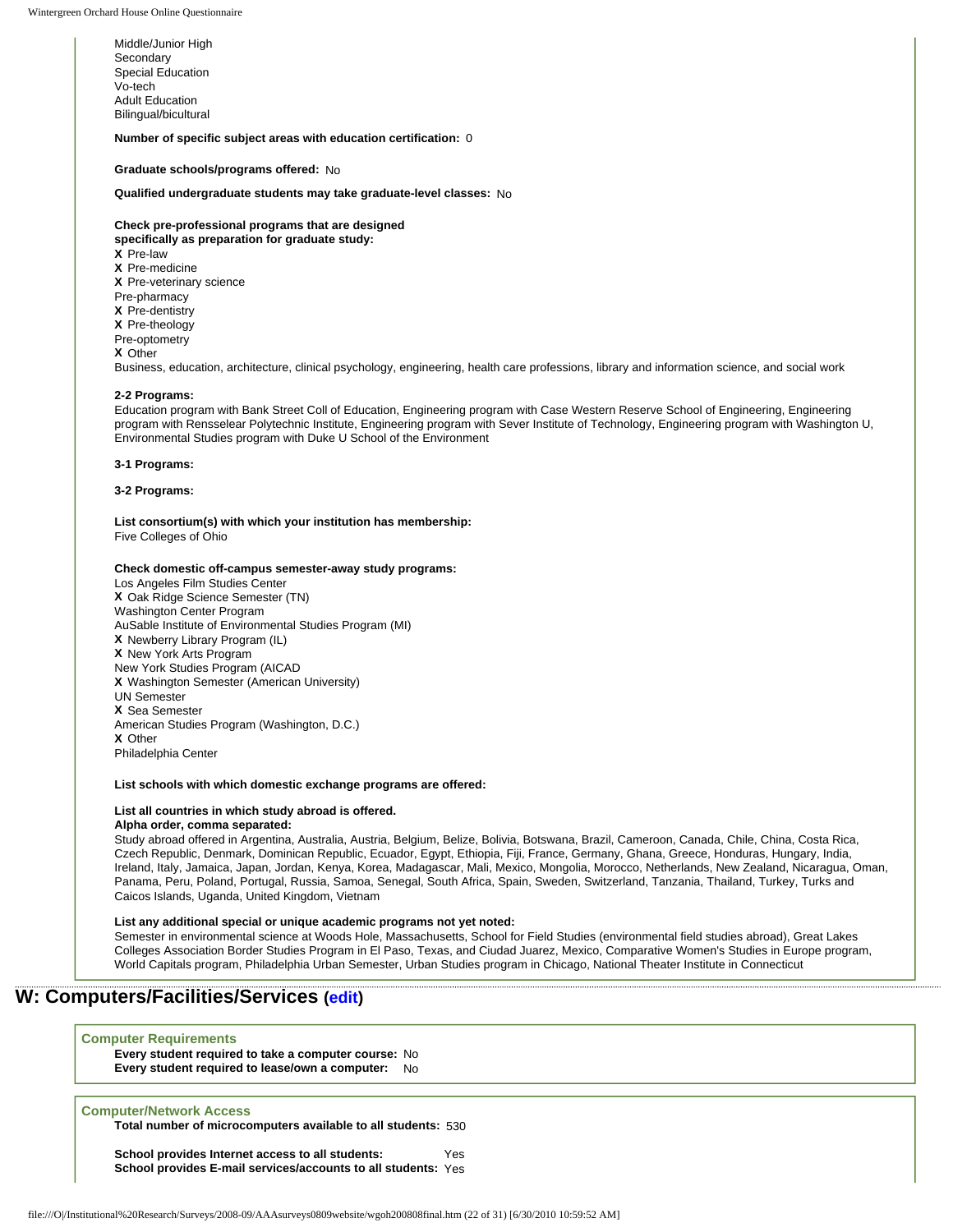**Computer equipment/network access for students provided in: X** Residence halls **X** Library **X** Computer Center/Labs Student Center

**Other computer facilities/services:** 

Wireless network.

## **Library**

**School has a library on campus:** Yes

**Library Officer Name:** Ronald K. Griggs<br>Title: Interim V.P. for Li Interim V.P. for Library and Information Services **E-mail:** griggs@kenyon.edu

**Number of Titles in Library:**

| 1.140.890 |
|-----------|
| 10.958    |
| 147.324   |
| 20.308    |
| 344.000   |
|           |

**School is member of library consortium(s):** Yes

**Additional library facilities/collections:** 

Member of Ohio 5 consortium.

## **Other Facilities**

**Museums and other special academic buildings/equipment on campus:**  Art gallery, music center, student art gallery and art space, theater, observatory, environmental center, science center, \$70 million fitness/recreation/ athletic center.

## **X: Academic Experience [\(edit\)](http://survey.wgoh.com/secure/sectionXView.htm)**

**Please modify this section to represent the data for 2008-09 academic year:** 

**When will current graduation rate figures be available?** 05/25/2009

**Information for [X1] through [X8] shown for academic year beginning Fall:** 2008

| <b>CDS Graduation Rate</b><br>X1: CDS-B4: Total number of all first-time, full-time bachelor's (or equivalent) degree-seeking |     |
|-------------------------------------------------------------------------------------------------------------------------------|-----|
| undergraduate students who entered in fall 2002 (include those who entered during preceding                                   |     |
| summer terms):                                                                                                                | 440 |
| X2: CDS-B5: Of the number in [X1], how many did not persist and did not graduate for the                                      |     |
| following reasons: deceased, permanently disabled, armed forces, foreign aid service of the                                   |     |
| federal government, or official church missions:                                                                              |     |
| X3: CDS-B6: CDS-B6: Subtract question [X2] from [X1]:                                                                         | 440 |
| X4: CDS-B7: Number of [X1] that completed the program in four years or less (by August 31,                                    |     |
| $2006$ :                                                                                                                      | 375 |
| X5: CDS-B8: Number of [X1] that completed the program in more than four years but in five                                     |     |
| years or less (after August 31, 2006 and by August 31, 2007):                                                                 | 10  |
| X6: CDS-B9: Number of [X1] that completed the program in more than five years but in six                                      |     |
| years or less (after August 31, 2007 and by August 31, 2008):                                                                 | 2   |
| X7: CDS-B10: Add questions [X4], [X5], and [X6]:                                                                              | 387 |
| X8: Six-year graduation rate for 2002 (divide [X7] by [X3]): 88 %                                                             |     |

## **Freshman Statistics**

**Percentage of first-year, full-time, degree-seeking students who entered in Fall 2007 and returned to your institution in Fall 2008:** 94 %

**Average GPA of freshmen after completion of first-year:** 3.3 **on a** 4.0 **scale.**

## **Enrollment by Majors List specific majors (not CIP categories, concentrations, divisions, areas or double majors) with HIGHEST enrollment among 2008 bachelor's degree recipients:** English political science psychology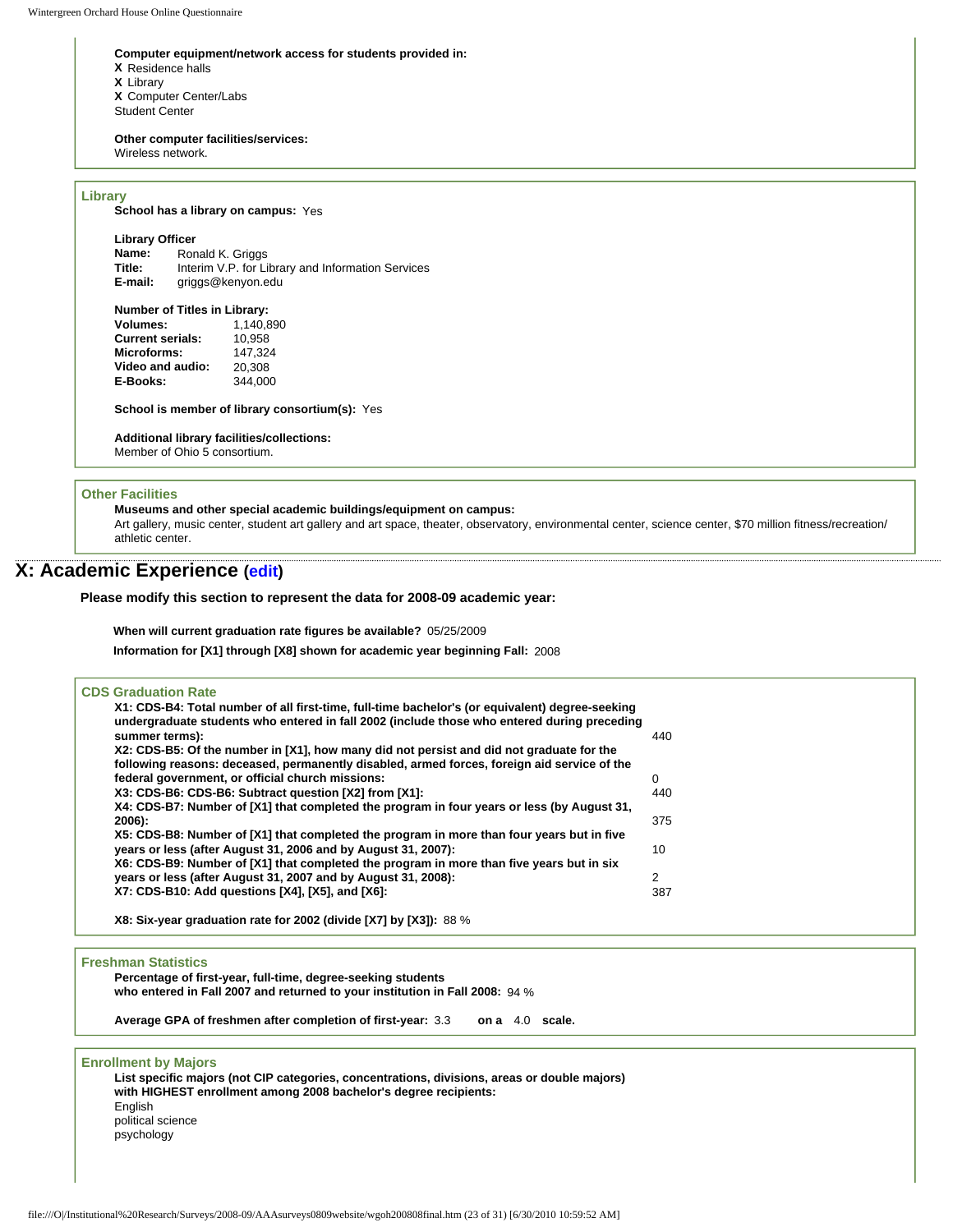| List specific majors (not CIP categories, concentrations, divisions, areas or double majors) |
|----------------------------------------------------------------------------------------------|
| with LOWEST enrollment among 2008 bachelor's degree recipients:                              |
| women & gender studies                                                                       |
| chemistry                                                                                    |
| neuroscience                                                                                 |

### **Enrollment by CIP Categories**

| List percentages of bachelor's degrees awarded in the following CIP categories: |       |  |
|---------------------------------------------------------------------------------|-------|--|
| Agriculture (CIP 1, 2):                                                         | $\%$  |  |
| Architecture (CIP 4):                                                           | %     |  |
| Area/ethnic studies (CIP 5):                                                    | %     |  |
| Biological/life sciences (CIP 26):                                              | 2%    |  |
| Business/marketing (CIP 8, 52):                                                 | $\%$  |  |
| Communication technologies (CIP 9,10):                                          | %     |  |
| Computer/information sciences (CIP 11):                                         | %     |  |
| Education (CIP 13):                                                             | %     |  |
| Engineering (CIP 14,15):                                                        | %     |  |
| English (CIP 23):                                                               | 16 %  |  |
| Foreign languages/literature (CIP 16):                                          | 7 %   |  |
| Health professions/related sciences (CIP 51):                                   | %     |  |
| Family and consumer sciences/human sciences (CIP 19.20):                        | %     |  |
| Interdisciplinary studies (CIP 30):                                             | 11 %  |  |
| Law/legal studies (CIP 22):                                                     | %     |  |
| Liberal arts/general studies (CIP 24):                                          | 1%    |  |
| Library science (CIP 25):                                                       | %     |  |
| Mathematics (CIP 27):                                                           | 2%    |  |
| Military science/technologies (CIP 28, 29):                                     | %     |  |
| Natural resources/environmental science (CIP 3):                                | $\%$  |  |
| Parks/recreation (CIP 31):                                                      | %     |  |
| Personal/miscellaneous services (CIP 12):                                       | $\%$  |  |
| Philosophy and religious studies (CIP 38,39):                                   | 5 %   |  |
| Physical sciences (CIP 40, 41):                                                 | 4 %   |  |
| Security and protective services (CIP 43, 44):                                  | $0\%$ |  |
| Psychology (CIP 42):                                                            | 8%    |  |
| Social sciences/history (CIP 45):                                               | 23 %  |  |
| Construction trades (CIP 46, 47, 48, 49):                                       | $0\%$ |  |
| Visual/performing arts (CIP 50):                                                | 14 %  |  |
| Other:                                                                          | 7%    |  |
|                                                                                 |       |  |

## **GPA Requirements**

**Minimum GPA required to stay off probation:**

| Freshman:  | 2.0 |
|------------|-----|
| Sophomore: | 2.0 |
| Junior:    | 2.0 |
| Senior:    | 2.0 |

**Different GPA requirements for some programs:** No

**If different from above, specify minimum overall GPA that student must maintain in order to graduate:**

## **Y: Graduate Career Data [\(edit\)](http://survey.wgoh.com/secure/sectionYView.htm)**

**Academic Pursuits of Graduates**

**Percentage of graduates who pursue further study:** 18 % continue immediately

25 % continue within one year

70 % continue within 5 years

**Of all the graduates who pursue further study, what percentage pursue further study in the following fields?**

13 % MBA 14 % Law School 8 % Medical School 3 % Dental School 3 % Engineering 3 % Theological School/Seminary 20 % Education 33 % Graduate Arts and Sciences 3 % Veterinary Medicine

## **Graduate schools most often selected by recent graduates:**

Boston University, Case Western Reserve University, Columbia University, Georgetown University, Johns Hopkins University, Northwestern University, Ohio State University, Pennsylvania State University, University of Chicago, University of North Carolina, University of Pennsylvania, University of Virginia, Wake Forest University, Washington University

**Career Pursuits of Graduates**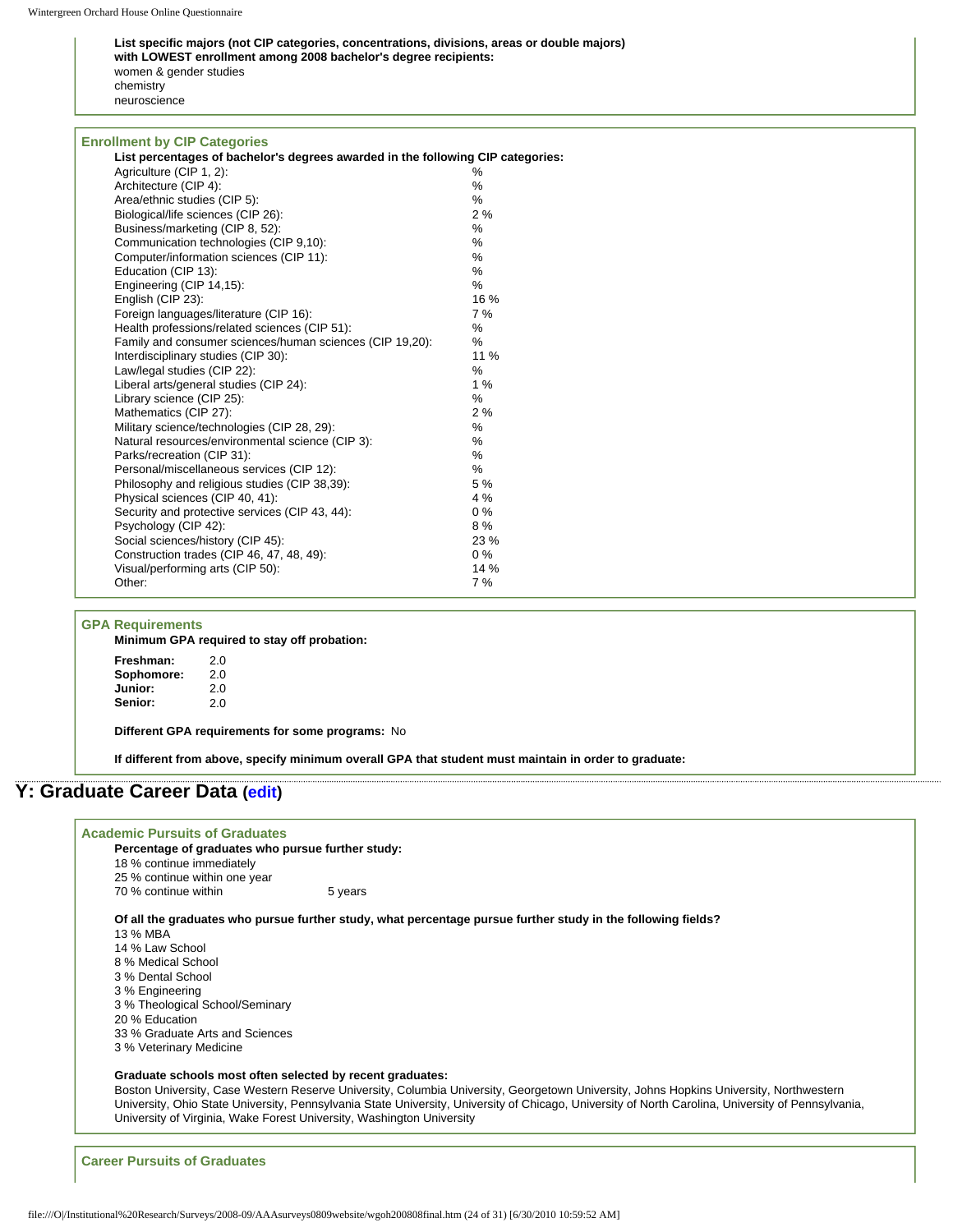#### **Percentage of graduates who enter job market in field related to major:**

95 % within six months of graduation

98 % within one year of graduation

99 % within two years of graduation

### **Firms that most frequently hire graduates:**

3M, AG Edwards, Abbott Labs, ABC, ABN AMRO, Accenture, Adobe Sys, Aetna, Allstate, American Airlines, American Electric Power, AmeriCorps, Ameriprise, Amgen Inc., AOL, Aon Consulting, AT&T, Bank of America, Bank of Boston, Bank of NY, Bank One, Barclays Bank, Barnes & Noble, BASES, Battelle Memorial Inst., Bear Stearns, Bloomberg, Blue Cross & Blue Shield, Booz Allen Hamilton, Boston Globe, Boston U., Brown Brothers Harriman, Bureau of National Affairs, Cambridge Group, Case Western Reserve, CBS, Chicago Public School., Children's Hospital, Christie's, Chubb & Son, Ciba Specialty Chemicals, Cincinnati Post, Cincinnati Public School, Cisco, Citibank, Citicorp, Citigroup, City of NY, City Year, Cleveland Clinic, CNN, Coca-Cola, Colgate U., College of William & Mary, Columbia U., Columbus Acad., Cornell U.Medical College, Corning, Corporate Executive Board, Dartmouth Medical School., Davidson College, Dayton Power & Light Co., Deloitte & Touche, Delta, Denison U., Deutsche Bank, Dow Chemical, DuPont, Duke U., Eastman Kodak, Eaton Corp., Eli Lilly, Emory U., Episcopal Diocese & Churches, Ernst & Young, Estee Lauder, Exxon Mobil, Fannie Mae, FedEx, Federal Reserve Bank, Fidelity Investments, Fifth Third Bank, First Presbyterian Church, Fleet Bank, FleetBoston, Forbes Magazine., Ford Motor Co., FOX, Gap, GE, George Washington U., Georgetown U., Goldman Sachs, Grassroots Campaigns, Guidant Corp., H&R Block, Habitat for Humanity, Harvard U., Haverford Coll, Health Alliance Intl, Hewitt Associates, HBO, Houghton Mifflin, Humane Society of US, Huntington National Bank, Hyatt, IBM, Indiana U., Intel, IRS, J.P. Morgan Chase, Janney Montgomery Scott, Johns Hopkins U., Johnson & Johnson, Jones, Day, Reavis & Pogue, Kaiser Permanente, Kaplan, Kenyon College, Key Corp, KPMG, LaSalle Bank, Legal Aid, L.E.K. Consulting, Lehman Bros., Lexis Nexis, Lockheed Martin, Loyola U., Lubrizol Corp., Marsh USA Inc., MA General Hospital., Mass. Mutual Life Ins., Mayo Clinic, Mazda, McGraw Hill, McKesson, McKinsey & Company, McMaster-Carr, Mem. Sloan Kettering Cancer Ctr., Merck & Co., Merrill Lynch, MetLife, Microsoft, Monsanto, Morgan Stanley, Morningstar, Mount Sinai Medical School, MTV, NASA, National City Corp., Nationwide Ins., National Institute of Health, NBC, NCR, NERA Economic Consulting, NY Times, NYU, Newsweek, Northern Trust, Northwestern U., NPR, Ogilvy & Mather, OH AG, OH State U., Oppenheimer Capital, Oxford U. Press, PBS, Peace Corps, Penn State College of Med., Penton Publishing, Pfizer, Pharmacia, Philadelphia Inquirer, Phillips Academy, Planned Parenthood, Porter Wright Morris & Arthur LLP, Portland Public School., Pricewaterhouse Coopers, Procter & Gamble, Progressive Ins., Prudential Securities, Qwest Communications, RAND, Random House, Reader's Digest, Riverside Methodist Hosp., Robert W. Baird, Rutgers U., SAIC, Smith Barney, Scholastic, Siemens, Simon & Schuster, Social Security Admin., St. Lukes Roosevelt Hosp., St. Vincent's Med. Ctr., Stanford U., State Farm Ins., State Street Bank, SUNY, Staten Island Acad., Sun Microsystems, Swarthmore College, T. Rowe Price, Teach for America, Texaco, Texas Instruments, The Nature Conservancy, The Princeton Review, Thomson Learning, TIAA-CREF, Time Warner, Tulane U., U. of CA, CO, CT, FL, GA, HI, IL, KY, MD, MA, MI, MN, NC, OR, PA, TX, VA, WA, U. of Cincinnati, U. of Miami, U. of Pittsburgh, U. of Rochester, U. of Toronto, U.S. Air Force, U.S. Army, U.S. Coast Guard, U.S. Dept. of Commerce, U.S. Dept. of Defense, U.S. Dept. of Energy, U.S. Dept. of Justice, U.S. Dept. of State, U.S. Dept. of the Treasury, U.S. District Court, U. S. EPA, U.S. General Acct. Office, U.S. Library of Congress, U.S. Marine Corps, U.S. Navy, U.S. Public Health Services, UBS, Unisys, United Air Lines, United Way, Vanderbilt U., Veterans Admin. Med. Ctr., Wachovia Securities, Washington & Lee U., Washington Post, Wells Fargo, Westinghouse, Wittenberg U., World Bank, Xerox, Yale U, YMCA

#### **Alumni**

### **Institution's most prominent alumni/ae (up to three):**

E.L. Doctorow, 1952, writer (Ragtime, Loon Lake), Pulitzer Prize winner; Paul Newman, 1949, Academy Award-winning actor and philanthropist; Carl Djerassi, 1943, birth-control pill developer and writer

## **Z: Guidance Facilities/Student Services ([edit](http://survey.wgoh.com/secure/sectionZView.htm))**

#### **Remedial Learning Services**

**Remedial learning services offered:** Reading Writing Math **X** Study skills **Other** 

## **Additional Services**

- **Additional services offered:**
- **X** Nonremedial tutoring
- **X** Placement service
- **X** Health service
- **X** Women's Center
- Day care
- **X** Health insurance
- **Other**

| <b>Counseling Services</b>          |  |
|-------------------------------------|--|
| <b>Counseling services offered:</b> |  |
| X Minority student                  |  |
| Military                            |  |
| Veteran student                     |  |
| Older student                       |  |
| X Birth control                     |  |
| X Career                            |  |
| <b>X</b> Personal                   |  |
| <b>X</b> Academic                   |  |
| X Psychological                     |  |
| X Religious                         |  |
| X Other                             |  |
| Sexuality: substance abuse          |  |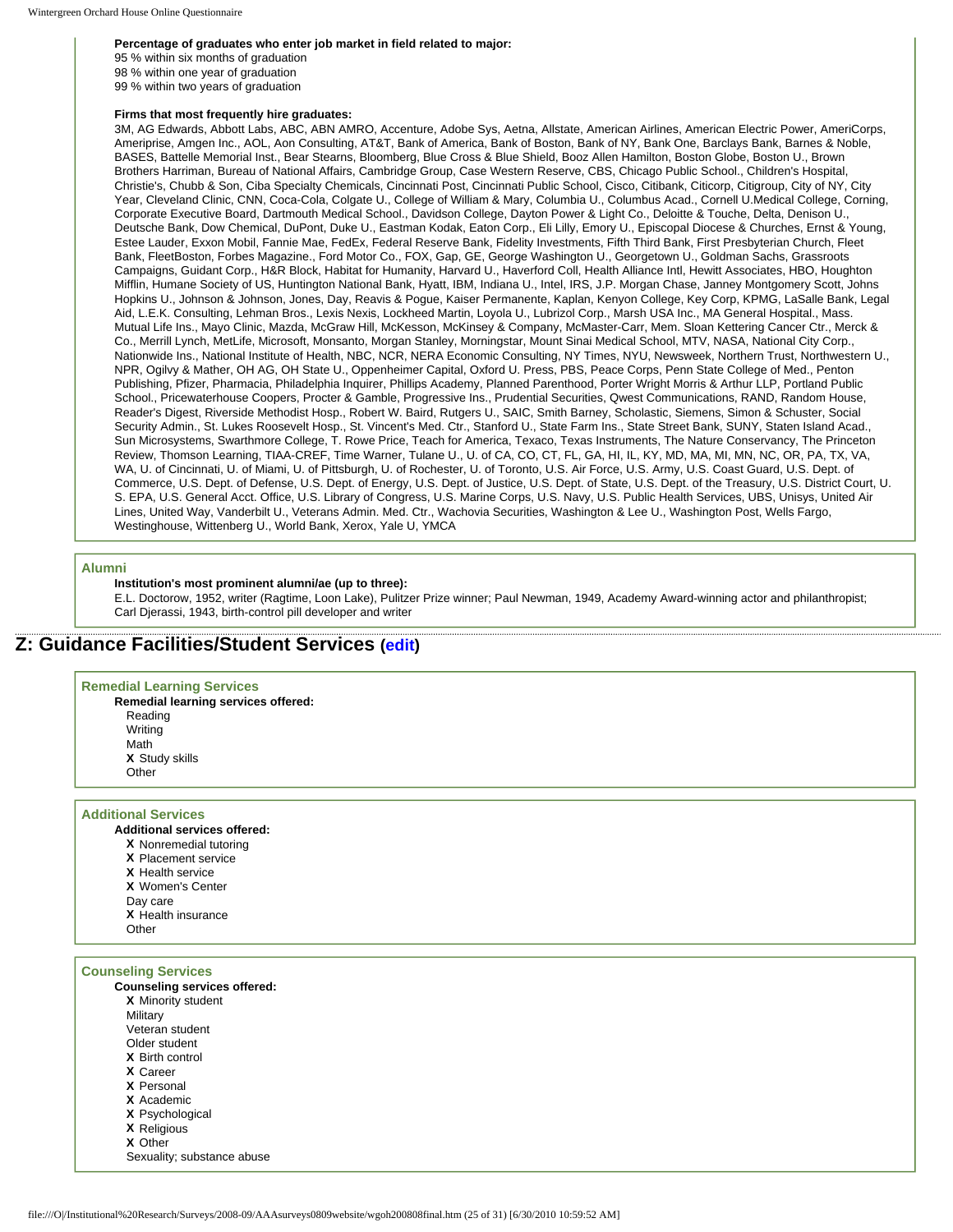**Career Placement Services**

Co-op education

**Services available in career placement center:**

| X Internships                                                         |
|-----------------------------------------------------------------------|
| Career/job search classes                                             |
| X Interest inventory                                                  |
| X On-campus job interviews                                            |
| X Resume assistance                                                   |
| X Alumni network                                                      |
| X Interview training                                                  |
| X Other                                                               |
| job shadowing program                                                 |
| <b>Physically Disabled Student Services</b>                           |
| Services available to physically disabled students:                   |
| X Note-taking services                                                |
| X Tape recorders                                                      |
| X Tutors                                                              |
| X Reader services                                                     |
| Interpreters for hearing-impaired                                     |
| X Special transportation                                              |
| X Special housing                                                     |
| X Adaptive equipment                                                  |
| <b>Braille services</b>                                               |
| X Talking books                                                       |
| Other                                                                 |
| Percentage of campus accessible to physically disabled students: 32 % |
| OR check term that best describes accessibility: Partially            |
| AA: ROTC (edit)                                                       |
|                                                                       |
| <b>Army ROTC</b>                                                      |
| Army ROTC is offered:                                                 |
| On campus                                                             |
| Off campus                                                            |
| X Not offered                                                         |

## **Navy ROTC**

**Navy ROTC is offered:** On campus Off campus **X** Not offered

## **Air Force ROTC**

**Air Force ROTC is offered:** On campus Off campus **X** Not offered

## **AB: Student Activities/Social Organizations ([edit](http://survey.wgoh.com/secure/sectionABView.htm))**

| <b>Fraternities and Sororities</b>            |          |
|-----------------------------------------------|----------|
| Number of social fraternities on campus:      |          |
| Percentage of men who join fraternities:      | 27%      |
| Number of fraternities with chapter houses: 0 |          |
| Number of social sororities on campus:        | 4        |
| Percentage of women who join sororities:      | 8%       |
| Number of sororities with chapter houses:     | $\Omega$ |

## **Student Activities**

**Check available student activities:**

- **X** Student Government
- **X** Student Newspaper **X** Literary Magazine
- **X** Yearbook
- **X** Radio Station
- Television Station

### **List name/frequency of student newspapers:**  Kenyon Collegian, published weekly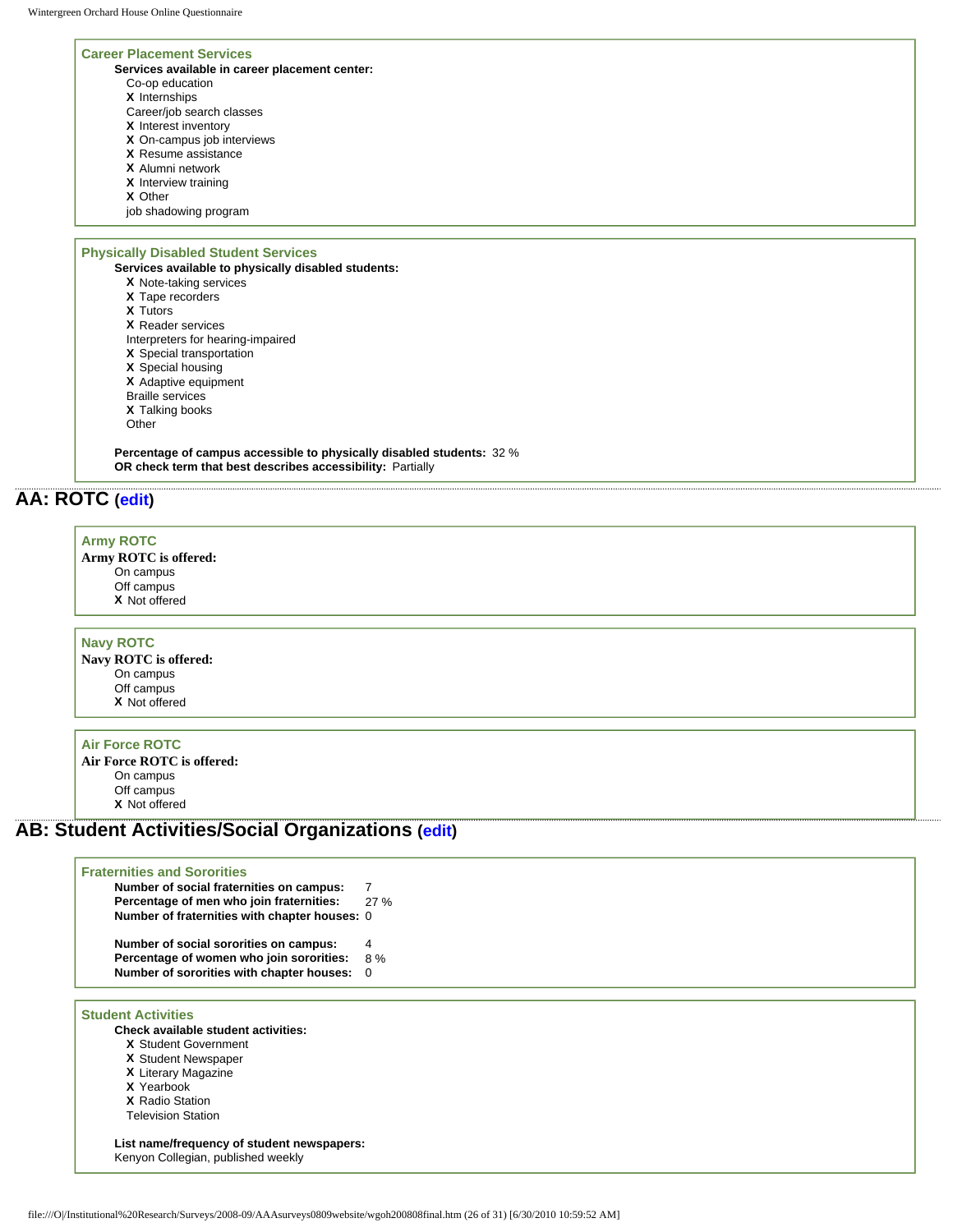### **Honor Societies**

**Number of honor societies:** 5

## **Organizations**

### **List organizations separated by commas. Please do not supply a web address or link.**

### **Campus-based Religious Organizations:**

Canterbury, Hillel, Koinonia Open Programming Board, Newman Club, Saturday Night Fellowship

#### **Minority Student Organizations:**

Adelante, Black Student Union (BSU), Naciones Tropicales Exoticas

#### **International Student Organizations:**

International Students, Asian Students for International Awareness, Chinese Culture Club, South Asian Multicultural Organization for Student Awareness

### **Other student organizations, musical groups, activities, and committees:**

Activists United, A.D.E.P.T. (Alcohol and Drug Education Program Team), ALSO, Amnestry International, Chasers, Chess Club, Circle K, College Township Fire Department Student Auxiliary, Cooking Club, Cornerstones (music), Danswers Co-Operative, ECO (Environmental Campus Organization), Activists United, Fifty-six Percent, FLES (Foreign Language in Elementary Schools), Fools on the Hill (comedy), French Club, Friends of Hospice, GREAT (Gambier Repertory Ensemble Actors Theater), Habitat for Humanity, Allied Sexual Orientation, Horn Gallery Literary Magazine, Hotmeals, Intramural Dodgeball League, Japan Club, Jigsaw Society, Juggling Club, Mock Trial Team, K.A.C. Heads, Ballroom Dance Club, Dance Team, Kentertainment, Dance and Drama Club, Gospel Choir, Outing Club, Kenyon College Republicans, Daily Jolt, Debating Society, Democrats, Information and Support Service (KISS), APSO (Appalachian People's Service Organization), Men for Social Responsibility, NightCAPS, Student Athletes (KSA), KFS (Kenyon Film Society), Musical Theater Society, Kokosingers (music), Linguistics Club, Math Club, OAPP (Off-Campus Activities in Psychology Program), OhioACTION, Owl Creek Singers, Pealers (music), PEAS (People Endorsing Agrarian Sustainability), Persimmons literary magazine, Poets' Society, Renegade Theater, Rolla Dyer Society, Roosevelt Institution, Russian Club, Safe Drives, Bring Your Own Book (BYOB), SCL (Senior Classical League), Social Board, Squash Club, SCA Students for Creative Anachronism, Stairwells, STAND: Students Taking Action Now Darfur, Student Lectureships, Take Back the Night, Take Five, The Company, Two Drink Minimum, United Students Against Sweatshops (USAS), Archon Society, Horn Records, Sound Technicians, First Year Council, Student Council, Upperclass Committees, Libertarians, GEEK, Gaming Club.

**Total number of registered organizations:** 135

## **AC: Housing [\(edit](http://survey.wgoh.com/secure/sectionACView.htm))**

## **Housing**

**Institution offers housing:** Yes

| specify percentages of students who live in each checked type:<br>X Coed dorms            | 67%   |
|-------------------------------------------------------------------------------------------|-------|
| X Women's dorms                                                                           | 3%    |
| Men's dorms                                                                               | $0\%$ |
| Sorority housing                                                                          | $0\%$ |
| X Fraternity housing                                                                      | 9%    |
| X Single student apartments                                                               | 19%   |
| Married student apartments                                                                | 0%    |
| X Special housing for disabled students                                                   | 1%    |
| X Special housing for international students                                              | 0%    |
| Cooperative housing                                                                       | 0%    |
| X Other                                                                                   | 1%    |
| special interest housing available within the College residence system                    |       |
| Percentage of all students who live in above housing:                                     | 98%   |
| Percentage of freshman who live in above housing:                                         | 100 % |
| Percentage of all students who live off-campus or commute:                                | 2%    |
| Average percentage of students on campus during weekends: 99 %                            |       |
| Are students required to live in school housing:                                          | Yes   |
| If Yes, then:                                                                             |       |
| All unmarried students under age 21 not living near campus with relatives                 |       |
| X Other                                                                                   |       |
| All students must live on campus.                                                         |       |
| Campus housing available to unmarried students regardless of year: Yes<br>If NO, explain: |       |
| School provides assistance in locating off-campus housing: No                             |       |
| Number of housing units:<br>1,006                                                         |       |
| Number of students housing can accommodate: 1.620                                         |       |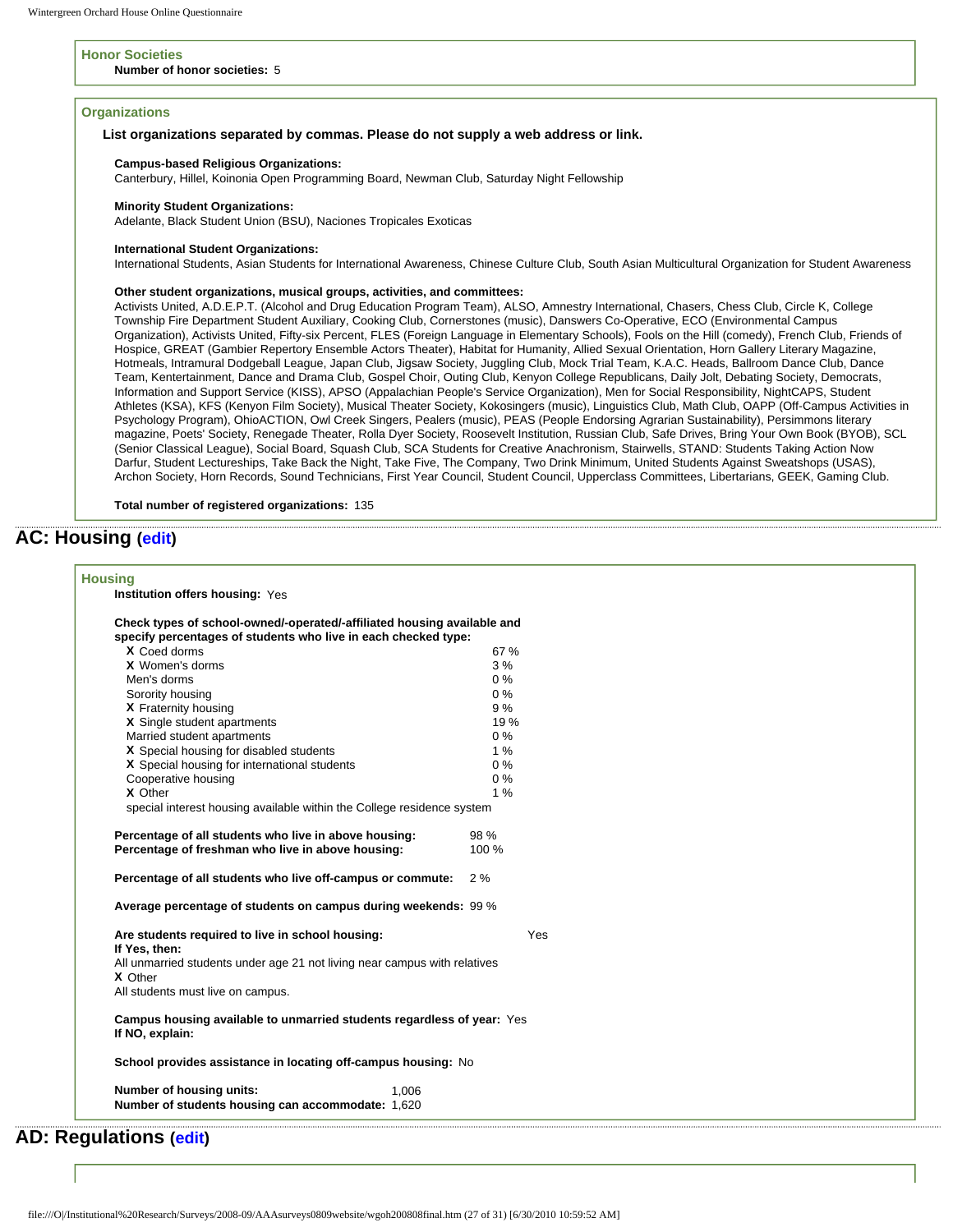#### **Car Policy**

**All students may have cars on campus:** Yes **If NO, explain: Percentage of all students who have cars on campus:**45 %

## **Alcohol Policy**

| Alcohol is permitted on campus to students of legal age: Yes |     |
|--------------------------------------------------------------|-----|
| If YES, are there additional restrictions that apply?        | Yes |

## **Other Policies**

**Check applicable policies:** Permission required for student marriages Class attendance mandatory **X** Class attendance policies set by individual instructors Dress/hair code Honor code **X** Hazing prohibited **X** Smoking prohibited **X** Other Academic honesty code. Firearms prohibited.

#### **Attendance Policies**

**Check the following for which attendance is mandatory:** Chapel Assemblies Convocations **X** None of these

**How often must students attend? Other mandatory:** 

## **AE: Environment/Transportation [\(edit\)](http://survey.wgoh.com/secure/sectionAEView.htm)**

## **Location**

**Region of country from which majority of U.S. students come:** Midwest

**Campus Size:** 1,200 acres

**Check one:** Campus is within one mile of city/town

**Location/Environment:** In or near a rural community (pop. under 5,000)

### **Description of location/transportation:**

Include campus size, location, proximity to larger city (if applicable), location of branch campuses, transportation area is served by (air, bus, train), and whether public transportation serves the campus. 1,200-acre campus in Gambier (population: 2,015), 45 miles from Columbus. Major airport and bus serve Columbus; train serves Cleveland (115 miles). School operates transportation to Mt. Vernon and Columbus.

### **Nearest City**

**City/town school is located in/near:** Gambier, OH **Population:**2,015

**Closest major city to school (if different from above):** Columbus, OH **Population:**1,600,000 **Distance:**45 miles

**Nearest city with major airport:** Columbus, OH **Distance:**45 miles **Nearest city with other airport:** Cleveland, OH **Distance:**90 miles **Nearest city with train service:** Cleveland, OH **Distance:**90 miles **Nearest city with bus service:** Columbus, OH **Distance:**45 miles

#### **Transportation Services**

**Public transportation serves campus:** No

**College/university operates transportation to:** Mount Vernon, OH; and Columbus, OH

**Satellite Campuses Locations of branch/satellite campuses:**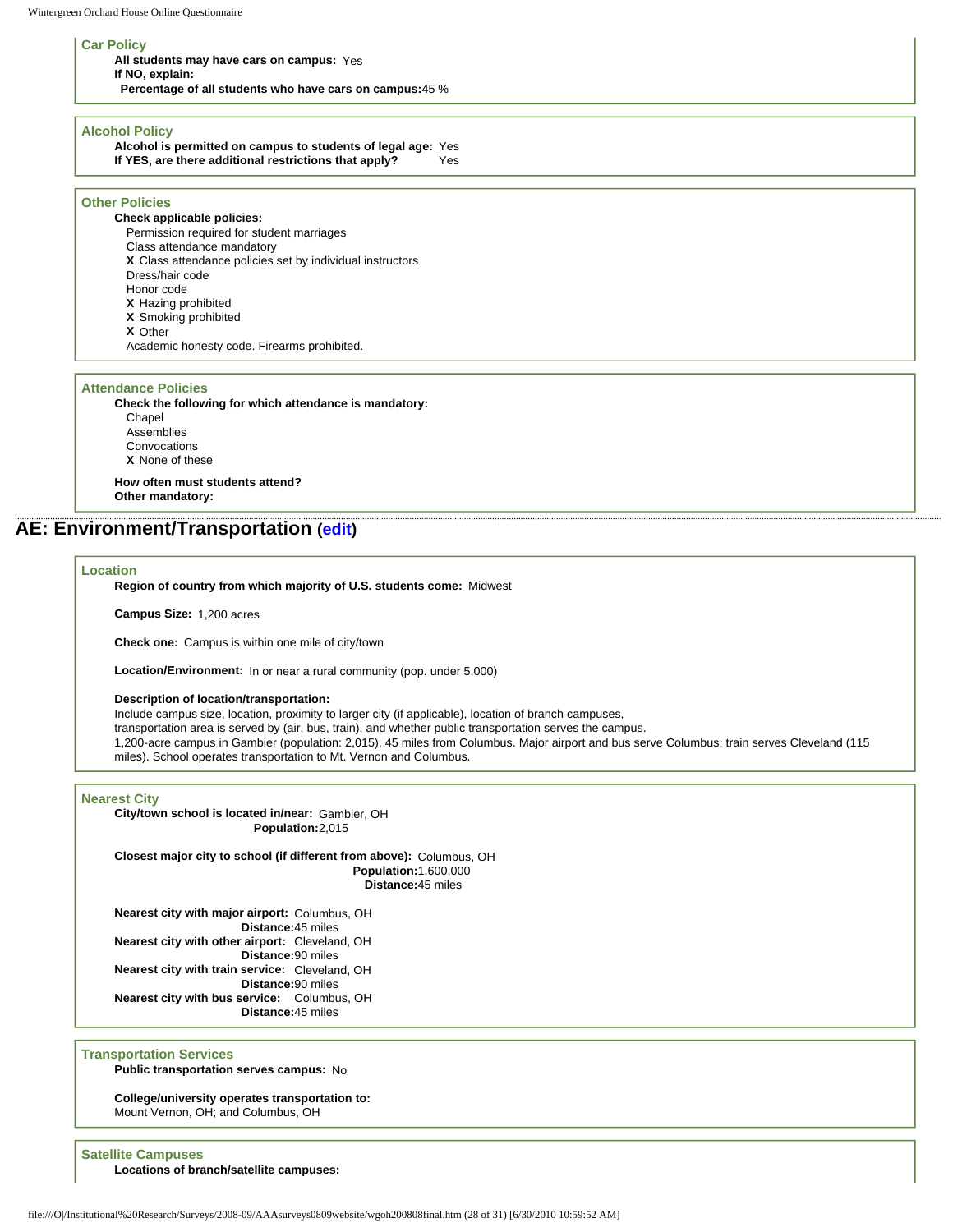## **AF: Calendar ([edit](http://survey.wgoh.com/secure/sectionAFView.htm))**

**Please modify this section to represent the data for the 2009-10 academic year:** 

**Information shown for academic year beginning Fall:** 2008

| <b>Academic Calendar System:</b>                                                              |
|-----------------------------------------------------------------------------------------------|
| (include summer terms only if they are part of a typical full-time student's course of study) |
| Semester system (two terms comprise academic year)                                            |
| Semester/term beginning dates for 2009-10 academic year:                                      |
| in late August and mid-January.                                                               |
| Number and length of summer sessions:                                                         |
| Month(s) in which new student orientation is held:                                            |
| Orientation for new students held in August.                                                  |

## **AG: Self-Ranking Entrance Profile [\(edit\)](http://survey.wgoh.com/secure/sectionAGView.htm)**

Although we realize the difficulty of trying to fit the multiple characteristics of your entering students into an arbitrary system, we would appreciate your use of the self-rating, composite chart below to calculate your institution's approximate entrance profile. To find the profile number, carefully read the chart below and select the column that most closely describes the average entrance profile of freshmen students at your institution.

| <b>Self Ranking Profile Number</b><br><b>Self-Ranking Profile Number:</b><br><b>Class Rank:</b> | x           |             |              |             | 5               |
|-------------------------------------------------------------------------------------------------|-------------|-------------|--------------|-------------|-----------------|
| GPA:                                                                                            | Top 20%     | Top 40%     | Top 50%      | Top 60%     | Not in top      |
| SAT:<br>ACT:                                                                                    | $B+$ to $A$ | $B$ to $B+$ | $B$ - to $B$ | $C$ to $B-$ | 60%             |
| <b>Percentage Applicants Accepted:</b>                                                          | 1300-1600   | 1220-1299   | 1070-1219    | 910-1069    | C or below      |
|                                                                                                 | 29          | $27 - 28$   | $23 - 26$    | 19-22       | Below 910       |
|                                                                                                 | 40% or less | 40-60% or   | 60-75% or    | 75-90% or   | Below 19        |
|                                                                                                 |             | less        | less         | less        | <b>Over 90%</b> |

## **AH: Athletic Information ([edit](http://survey.wgoh.com/secure/sectionAHView.htm))**

**School has an athletic program:** Yes

| Provide if different from contact completing rest of questionnaire.<br><b>Name:</b> Peter T.C. Smith |
|------------------------------------------------------------------------------------------------------|
| <b>Title:</b> Director of Athletics                                                                  |
| <b>Phone: 740 427-5811</b>                                                                           |
| <b>E-mail:</b> smithp@kenyon.edu                                                                     |

| <b>Sport Offered</b>            | <b>Scholarships</b><br>Avail | <b>NCAA</b> | Other<br>Division Athletic Assoc |
|---------------------------------|------------------------------|-------------|----------------------------------|
| baseball (bar)                  | no                           | Ш           |                                  |
| basketball (bas)                | no                           | Ш           |                                  |
| cross-country (cro)             | no                           | Ш           |                                  |
| football (foo)                  | no                           | Ш           |                                  |
| golf (gol)                      | no                           | Ш           |                                  |
| lacrosse (lac)                  | no                           | Ш           |                                  |
| soccer (soc)                    | no                           | Ш           |                                  |
| swimming (swi)                  | no                           | Ш           |                                  |
| tennis (ten)                    | no                           | Ш           |                                  |
| track and field (indoor) (tri)  | no                           | Ш           |                                  |
| track and field (outdoor) (tro) | no                           | Ш           |                                  |

| <b>Intercollegiate Varsity Sports - WOMEN</b> |                     |             |                         |
|-----------------------------------------------|---------------------|-------------|-------------------------|
|                                               | <b>Scholarships</b> | <b>NCAA</b> | Other                   |
| <b>Sport Offered</b>                          | Avail               |             | Division Athletic Assoc |
| basketball (bas)                              | no                  | Ш           |                         |
| cross-country (cro)                           | no                  | Ш           |                         |
| field hockey (fih)                            | no                  | Ш           |                         |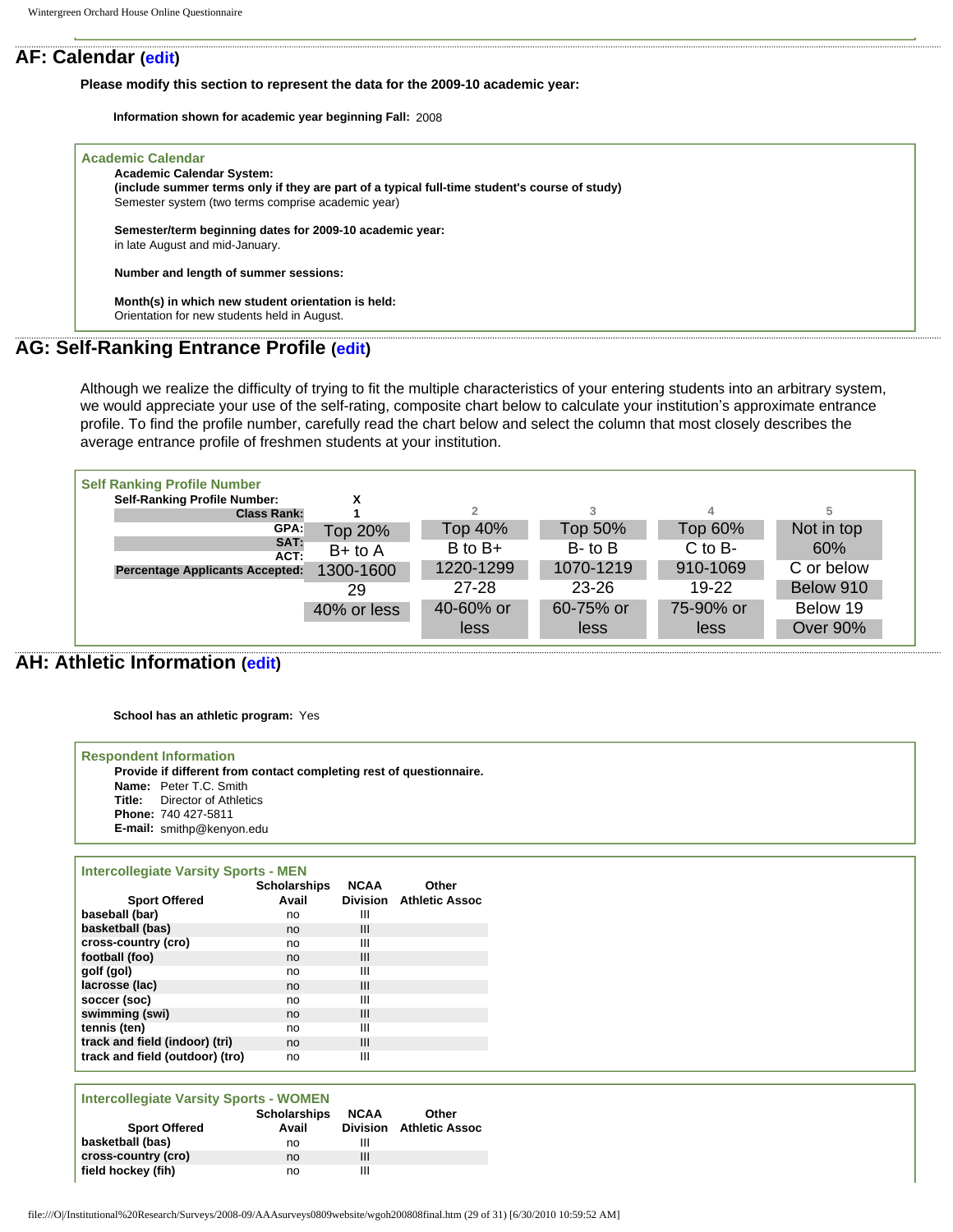| lacrosse (lac)                  | no | Ш |  |
|---------------------------------|----|---|--|
| soccer (soc)                    | no | Ш |  |
| softball (sof)                  | no | Ш |  |
| swimming (swi)                  | no | Ш |  |
| tennis (ten)                    | no | Ш |  |
| track and field (indoor) (tri)  | no | Ш |  |
| track and field (outdoor) (tro) | no | Ш |  |
| volleyball (vol)                | no | Ш |  |

## **Athletic Director (Men's Director)**

**Name:** Peter Smith

**Title:** Director of Athletics, Fitness and Recreation **E-mail:** smithp@kenyon.edu

#### **Women's Atheltic Director**

**Name:** Suzanne Helfant **Title:** Senior Woman's Administrator **E-mail:** helfants@kenyon.edu

### **Participation**

**Percentage of students who participate in:**

| varsity and/or club intercollegiate sports: | 25%  |
|---------------------------------------------|------|
| intramural and/or recreational sports:      | 55 % |

## **Athletic Conference Memberships**

North Coast Athletic Conference (Division III)

## **Athletic Facilities**

### **Facilities available to students (include off-campus facilities)**

athletic fields, fitness and recreation center, squash and racquetball courts, swimming pool, volleyball arena

#### **Intramural/Recreational Sports**

**Intramural/recreational sports (include sports clubs, i.e. mountain bike club)** 

basketball, flag football, floor hockey, racquetball, soccer, softball, squash, tennis, volleyball, kickball, ultimate frisbee

## **Club Sports**

**Club Sports for MEN (non-varsity, intercollegiate sports)** 

archery, baseball, chess, cycling, fencing, equestrian sports, ice hockey, martial arts, dodge ball, juggling, hiking, paintball, rugby, sailing, squash, swimming, ultimate Frisbee, volleyball

### **Club Sports for WOMEN (non-varsity, intercollegiate sports)**

archery, chess, cycling, equestrian, fencing, ice hockey, martial arts, dodge ball, juggling, hiking, paintball, rugby, sailing, soccer, squash, swimming, ultimate Frisbee, volleyball

**School Colors:** purple and white **Team Mascot:** Lords and Ladies **School Song:** 

## **AJ: Unique Qualities [\(edit](http://survey.wgoh.com/secure/sectionAJView.htm))**

#### **Unique Qualities/Programs**

**Unique qualities and programs of the school that influence students with particular abilities and interests to choose it over similar schools:** 

Kenyon College, among the nation's finest liberal-arts institutions, takes pride in exceptionally strong programs in English (Kenyon is the home of the internationally known Kenyon Review), the sciences, and drama. Student-faculty interaction, both in and out of the classroom, and community involvement are hallmarks of the Kenyon experience. Kenyon students, who come from all 50 states and many countries, enjoy an active extracurricular life, with more than 135 student organizations. Kenyon teams compete in sports-11 each for men and women-and the swimming and diving teams are renowned for their record-breaking number of national championships. The Kenyon campus is noted for its beauty and the quality of its facilities, including a recently-built music building, \$32 million science center and \$70-million fitness, recreation, and athletic center.

## **AS: Social Environment ([edit](http://survey.wgoh.com/secure/sectionASView.htm))**

**Newspaper Editor Information Name: Title:**